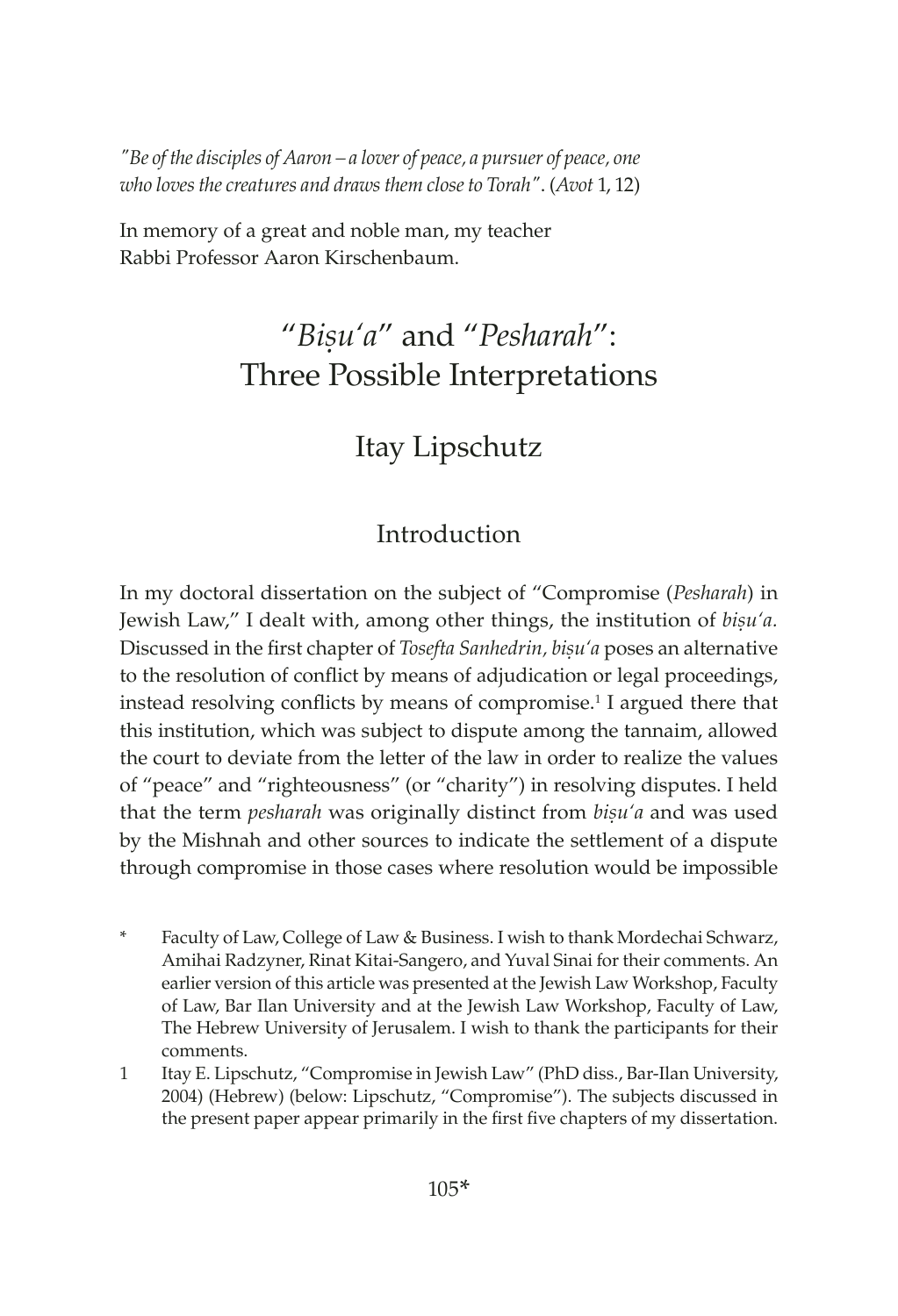### Itay Lipschutz 106\*

within the usual legal framework. Over the course of time the linguistic distinction between *pesharah* and *bisu'a* became obscured; one may conjecture that this phenomenon is connected with *bisu'a's* rise in status, which led to the use of *pesharah* in a broader sense, including the sense of *pesharah* as an alternative to adjudication.<sup>2</sup> I found support for the thesis that the use of *pesharah* in that which previously had been the sense of *bisu'a* was connected with the rise of the status of *bisu'a*, in the fact that the term *pesharah* is only mentioned in *Tosefta Sanhedrin* in relation to the question of the number of judges required—an issue that was presumably only discussed among those who supported *biṣu'a*.<sup>3</sup>

A number of recent papers on the subject of *bisu'a* and *pesharah* in Jewish law have led me to re-examine my previous argument, as well as to critically analyze both my own position and those of the other scholars writing on this subject. Each of the suggestions given in the literature regarding the understanding of *pesharah* and *bisu'a* in Jewish law has both advantages and disadvantages with regard to one or another aspect of the question: e.g., the textual, the exegetical, the legal aspect, and so on. It follows from this that the preference for one interpretation over another is necessarily influenced by the subjective preference which the particular scholar gives to the advantages and disadvantages of each alternative. In the present study, I undertake a survey of these new interpretations of *bisu'a* and *pesharah* in rabbinic literature. I also offer a comparison between these interpretations and the thesis I proposed in my doctoral dissertation, as well as a critical examination of all of these interpretations and their respective advantages and disadvantages.

I will particularly focus on three well-ordered proposals for understanding the terms *pesharah* and *bisu'a* in the teachings of the tannaim and amoraim -

- 2 Therefore I think that *bișu'a* is not a distinct term from *pesharah*, which is likewise mentioned in *Tosefta Sanhedrin* and in the talmudic *sugyot* which deal with the subject. Both *bisu'a* and *pesharah* have certain common features, such as the need for all parties' agreement, and the distributive nature of the solution to the dispute. At a later stage, this evidently led to the use of the term *pesharah* to convey both meanings: namely, *pesharah* as an alternative to adjudication and *pesharah* which is not an alternative to adjudication (for a lengthy discussion, see Itay Lipschutz, "The Meaning of *Pesharah*," *Alei Mishpat* 8 [2010]: 420–22 [Hebrew]).
- 3 On the role of the *sugya* concerning the number of judges required according to each of the suggestions discussed in this article, see below, following n. 124.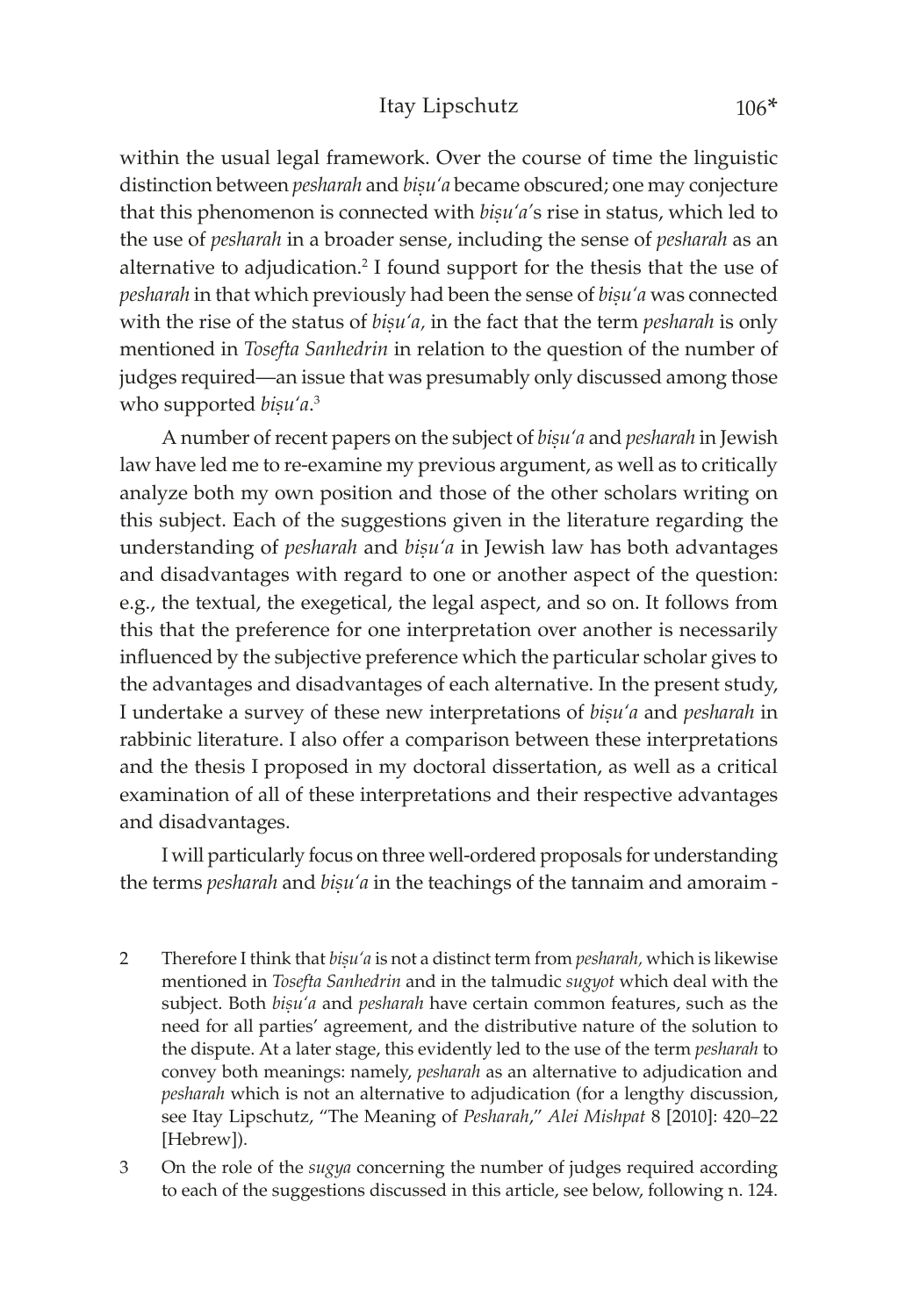namely, the suggestions offered by Berachyahu Lifshitz and Haim Shapira, and my own suggestion.<sup>4</sup> Due to limitations of space, and in order not to lose the essential points in the mass of innumerable details, I shall not include in this framework all details and relevant sources. Instead, I shall relate to only the most important arguments and to the sources which establish the meaning of *bisu'a* and *pesharah* in rabbinic literature. In the first part of the article I will discuss *bisu'a* in the sense of forced compromise, following Shapira's thesis. In the second part of the article I will discuss the connection between *pesharah* and fear of judgment and the channel for adjudication outside of regular legal procedures, in light of the reading proposed by Lifshitz. Throughout, I will juxtapose each of these suggestions with those of the thesis I have advanced in my dissertation. To conclude, I will summarize by noting the principal advantages and drawbacks of each approach.

To begin, I shall present the three tannaitic opinions regarding *bisu'a*, to which I will refer extensively over the course of the discussion. The source of this dispute is in the first chapter of *Tosefta Sanhedrin.* Although these are cited with minor variations in both the Babylonian and the Jerusalem Talmud, I shall quote them here from the *Tosefta* (based on MS Vienna).

R. Eli'ezer b. R. Yose the Galilean said: Whoever ''divides'' )הבוצע (is a sinner, and he who praises the one who divides blasphemes before the Omnipresent. Concerning this it says, ''He who praises one who divides scorns the Lord" (Ps 10:3: 'ה נאצ ברך ובצע(. Rather, let the law pierce the mountain. And so said Moses: Let the law pierce the mountain. But Aaron would

4 Berachyahu Lifshitz, "Compromise," in *The Jewish Political Tradition Throughout the Ages*, ed. M. Helinger (Ramat Gan: Bar Ilan University, 2010), 83–104 (Hebrew). This paper is an expansion of an earlier paper published in the collection *Laws of the Land—Law, Judge and Procedure* (Hebrew) (Ophrah: Laws of the Land Institute, 2002), 137; Haim Shapira, "The Debate over Compromise and the Goals of the Judicial Process," *Diné Israel* 26–27 (2009–10): 183–228. For a partial list of other studies published in recent years, see Amihai Radzyner, "'Justice Justice Shall You Pursue': Different Understandings of Juridical Justice in Tannaitic Law," in *My Justice, Your Justice*, ed. Yedidyah Z. Stern (Jerusalem: Israel Democracy Institute, 2010), 59–110 (Hebrew), especially ch. 6, *pesharah* as "justice" at p. 96; Itamar Warhaftig, "Is There Truth in Compromise?" *Tehumin* 25 (2005): 264–76 (Hebrew); Daniel Miller, "Compromise, Law and Mediation," *Tehumin* 25 (2005): 287–91b; Yuval Sinai, *Implementation of Hebrew Law in Israeli Courts* (Jerusalem: Israel Bar Association, 2009), 309–19 (Hebrew).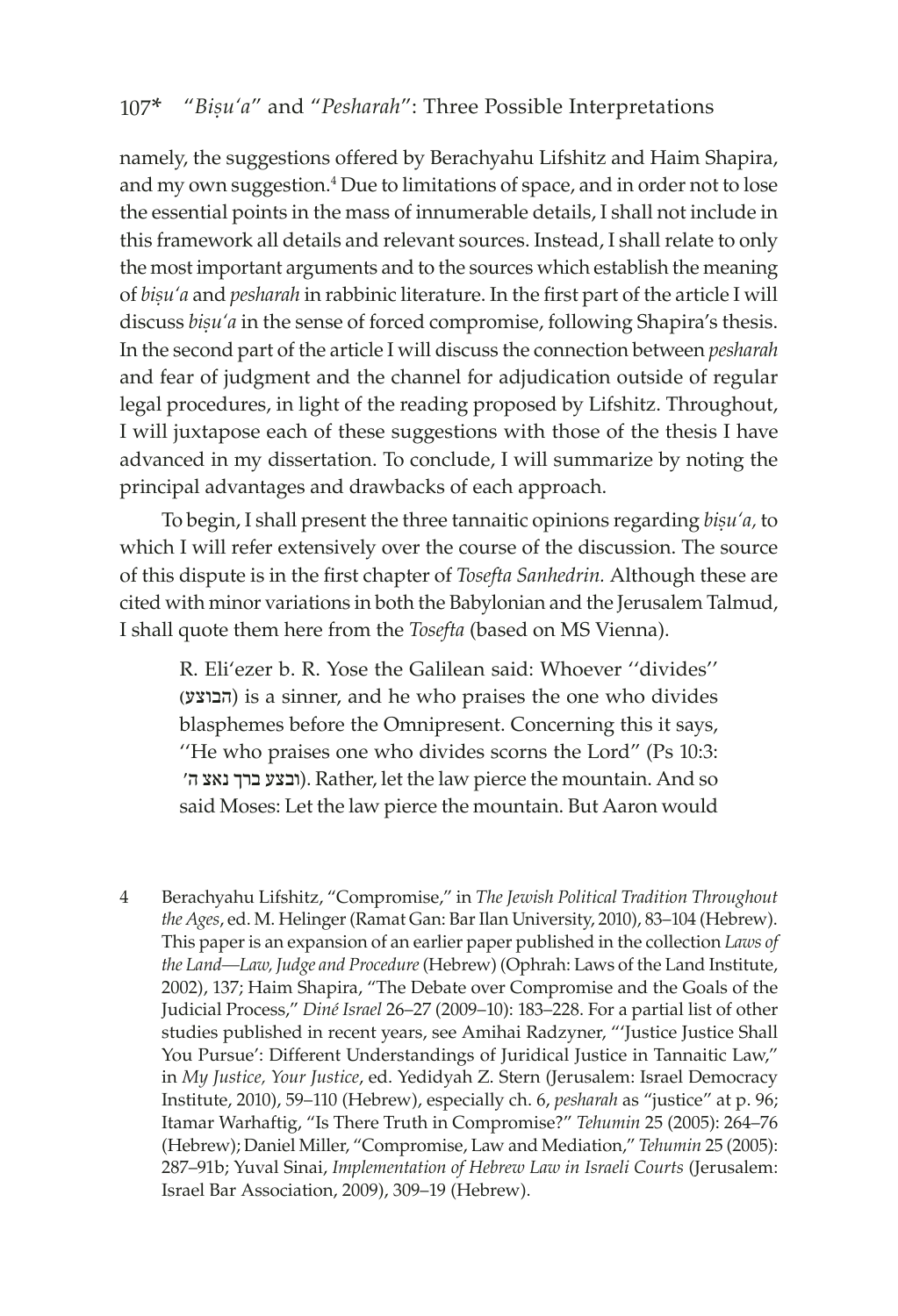make peace between man and his fellow, as is said, ''He walked with Me in peace and uprightness'' (Mal 2:6).

R. Joshua b. Qorhah said: It is a duty (*misvah*) to divide (*livso'a*), as is said, ''Execute judgment of truth and peace in your gates'' (Zech 8:16). Now, is it not the case that wherever there is true justice there is no peace, and wherever there is peace there is no true justice?! What kind of justice also contains peace? Let us say: *bișu'a*. And so too does it say regarding David: "And David administered justice and charity to all his people'' (2 Sam 8:15). Now, is it not the case that wherever there is justice there is no charity, and wherever there is charity there is no justice?! Rather, what kind of justice also contains charity? Let us say: this refers to *bisu'a*.

R. Shimon b. Menasya said: Sometimes one should perform bisu'a, and sometimes one should not perform *bisu'a*. How so? Two people who came before someone to be judged: Before he heard their words, or once he heard their words but did not know which direction the judgment is tending, he is allowed to say to them: Go and perform *bisu'a*. But once he has heard their words and knows which way the judgment is leaning, he is not allowed to say to them: Go and perform *bisu'a*. Concerning this it is written: ''The beginning of strife is like letting out water'' (Prov 17:14)—until it is revealed, you are allowed to abandon it; once the law has been revealed, you are not allowed to leave it.

# Part I: *Bișu'a* as forced compromise

According to Shapira, *bisu'a* and *pesharah* appear in the tannaitic sources as two terms having different meanings;<sup>5</sup> the distinction between the two was later obscured by the amoraim in the Babylonian and Jerusalem Talmuds, who relate to the two terms as if they referred to a single legal concept or

5 I have also noted the source of the use of the two terms, *biúu'a* and *pesharah*, and the distinction between them. See above, near n. 2. But cf. Lifshitz, "Compromise," n. 36, according to whom "[t]here is no distinction between *pesharah* and *bisu'a*, and specifically for that reason the *tanna* used the terms interchangeably." Indeed, the *rishonim* already took note of the use of these two terms. I cannot elaborate upon this point here.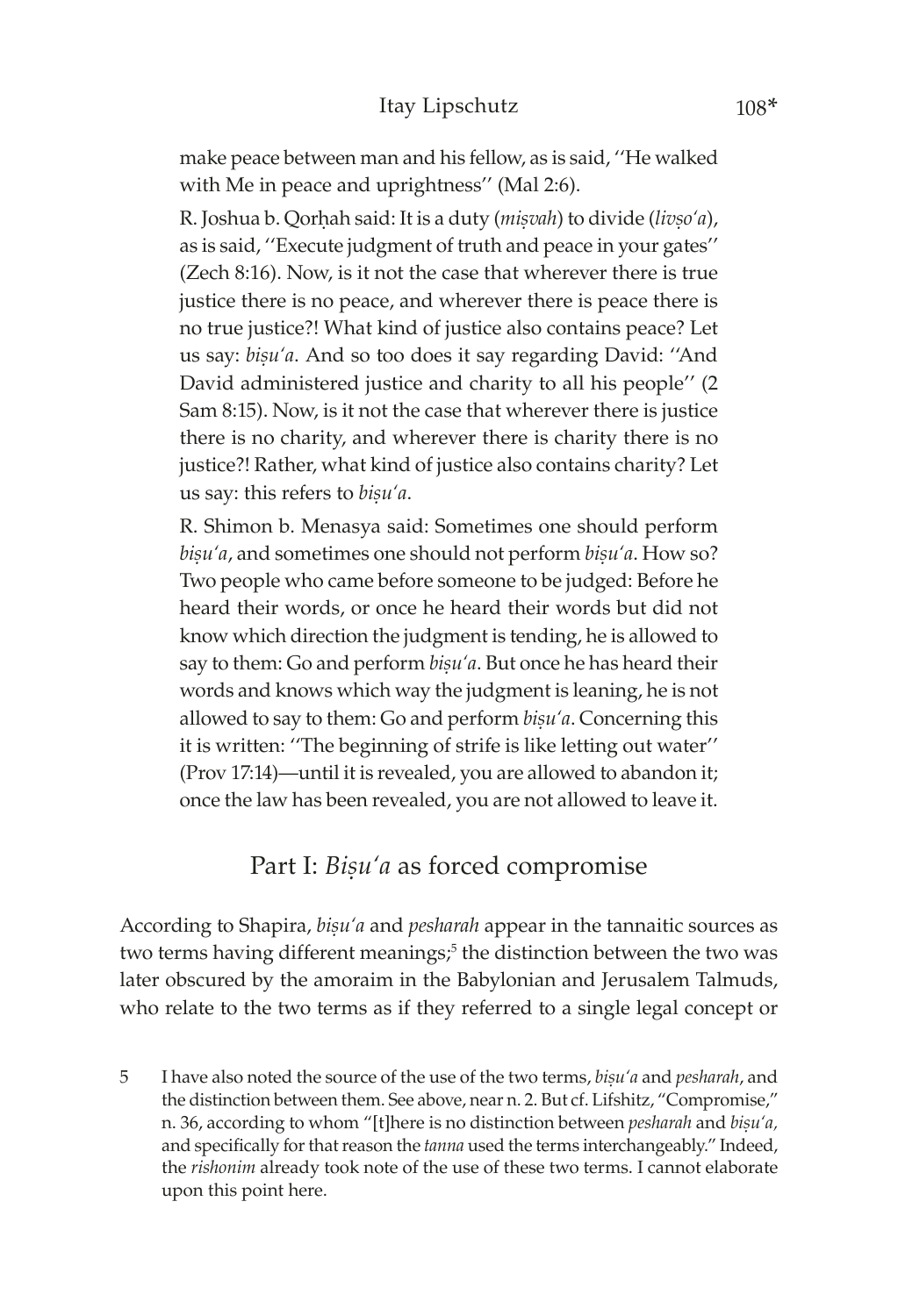institution. It seems to me that Shapira's basic assumption is that the tannaim had good reason for using two different terms and that hence, of necessity, each term refers to a distinct, separate legal institution. Thus, *bisu'a* is subject to tannaitic dispute whereas *pesharah* is not. According to Shapira's thesis, notwithstanding the original difference in tannaitic teaching between the two, there is nevertheless a great similarity between them which, in his view, led to their blurring during the period of the amoraim, such that they came to be perceived as synonymous terms describing one legal concept. Nevertheless, in his opinion, the point of departure for the historical interpretation of the tannaitic sources must be the distinction between the two terms.

According to Shapira, *bisu'a* represents a kind of "judicial activism"—that is, a judicial activity which the judge initiates and imposes upon the litigants. Just as in the act of "breaking bread" (*besi'at ha-pat*), the one breaking the bread divides it among those participating in the meal as he wishes, so does the judge "divide" the issue under dispute between the litigants on the basis of his understanding, without resorting to an unequivocal ruling on behalf of one side or another.<sup>6</sup> In other words, *bisu'a*, unlike *pesharah*, is initiated by the court and is not dependent upon the consent of the opposing parties. By contrast, *pesharah,* in Shapira's view, is always dependent upon the agreement of the litigants.

Shapira begins the presentation of his thesis with the following statement:

One who examines the tannaitic sources in a manner distinct from the amoraic sources will see that the two terms appear there in a manner distinct from one another. To begin with, they appear in different contexts. In those places where *pesharah* is mentioned, *bisu'a* is not mentioned, and vice versa.

This unequivocal statement needs to be qualified. In *Tosefta Sanhedrin* it states, "Just as judgment is performed by three, so too is *pesharah* conducted by three. Once the judgment has been completed, one is not permitted to perform *bișu'a."* The tanna here combines *pesharah* and *bișu'a* in one sentence.<sup>8</sup>

<sup>6</sup> Shapira, "Debate Over Compromise," 201, and n. 37.

<sup>7</sup> *T. Sanh.* 1:2. according to MS Vienna, and also ed. Zuckermandel; specifically in *b. Sanh.* 6a the reading is *bisu'a* rather than *pesharah*, even though it is clear that the *Bavli* does not differentiate between the two terms.

<sup>8</sup> In *b. Sanh.* 6a this passage is brought as a single quotation: "Our Rabbis taught: Judgment is carried out with three; *pesharah* … Once the judgment is completed,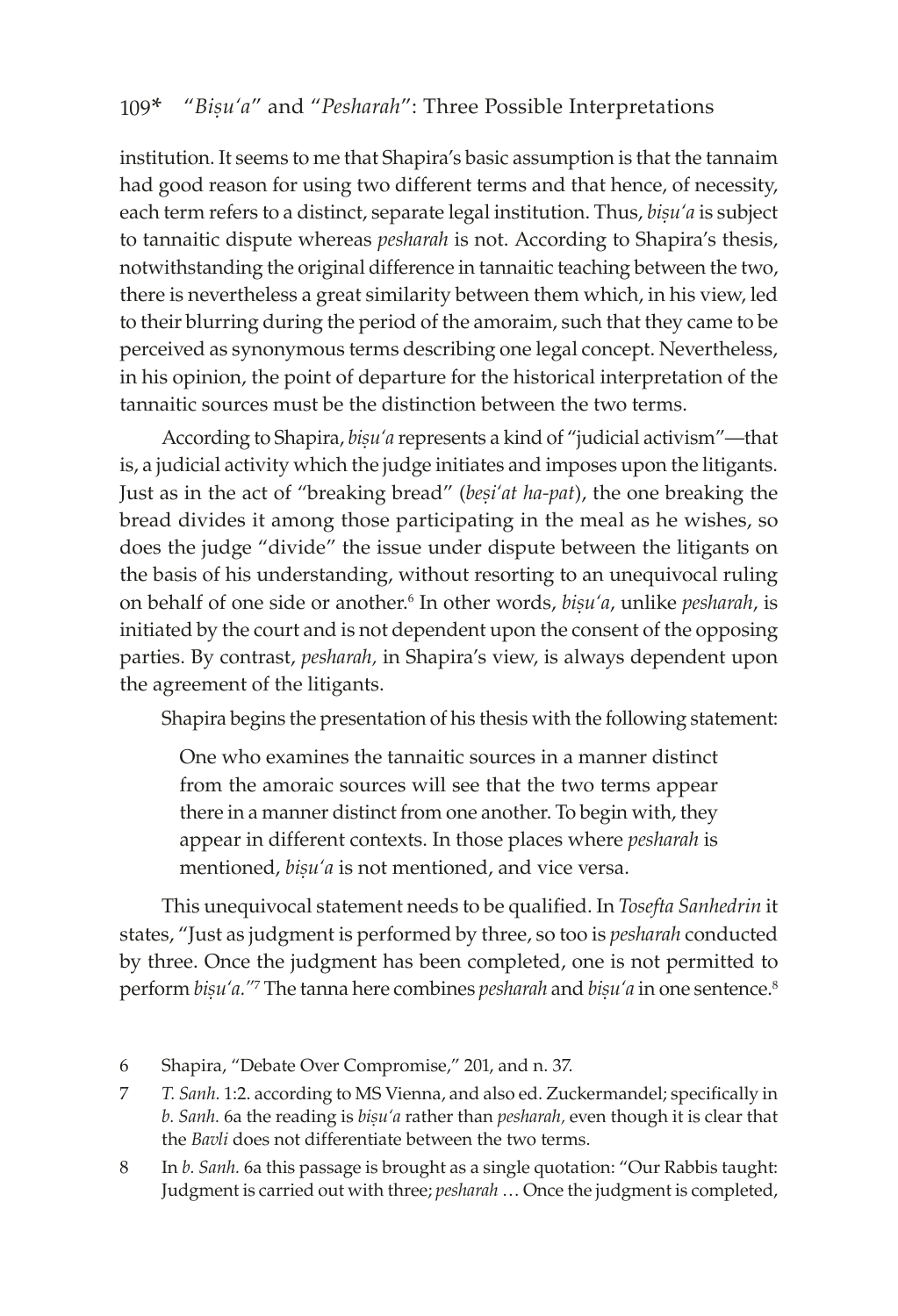#### Itay Lipschutz 110\*

Nor is this the only such case. Apart from one manuscript, the text of the *beraita* as brought in the *Bavli* is as follows: "*Bisu'a* is performed with three; thus the words of Rabbi Meir. And the Sages say: *pesharah* is performed by one."<sup>9</sup> It follows from both these sources that the distinction between *pesharah* and *bisu'a* proposed by Shapira is not unequivocal.

It is important to distinguish between those legal situations in which *pesharah* is not simply an alternative to "judgment" or formal adjudication, but rather the only possible solution, and those which can be resolved by judicial decision based upon law, in which case *pesharah* and *bisu'a* are conceived as alternatives to judgment. An example of *pesharah* which is not an alternative to adjudication is the mishnah in *Ketubbot* that deals with the collection of debts in the situation of a "fool's circle." Additional examples will be discussed below.<sup>10</sup>

Shapira and I agree regarding the fact that *pesharah* is the term used in all those tannaitic sources dealing with legal situations of the first type - that is to say, cases in which *pesharah* is not an alternative to judgment. The term *bișu'a* never appears in such tannaitic contexts.<sup>11</sup> My objections to Shapira instead relate to those legal situations in which *pesharah* is in fact an alternative to adjudication. According to Shapira, even in these cases there remains the distinction between *bișu'a* and *pesharah*, in which *bișu'a* signifies an initiative of the court imposed upon the litigants, whereas *pesharah* depends upon their agreement. In my opinion, nowhere in Jewish law is there a legal procedure which grants the judge authority to impose compromise as an alternative to adjudication. In fact, the uniqueness of *bisu'a* lies in the fact that the parties involved authorize the court to rule between them on the basis of compromise.

This *sugya* appears in chapter 1 of *Tosefta Sanhedrin,* in the above-quoted dispute between R. Eli'ezer b. R. Yossi the Galilean and R. Joshua b. Qorhah.

one may not perform *bișu'a.*" See Shapira, "Debate over Compromise," n. 35, where he takes note of this difficulty and suggests that one is speaking here of *biúu'a.* In my opinion, the structure of the first chapter of *Tosefta Sanhedrin*  indicates that *bisu'a* and *pesharah* are not distinct institutions.

- 9 *B. Sanh.* 6a. Thus in all of the manuscripts that I examined, with the exception of MS Firenze. In *Tosefta* MS Vienna and in Zuckermandel, the reading is not *pesharah,* and in *Masoret ha-Shas* there is a note that the reading is *bisu'a* rather than *pesharah*.
- 10 See near n. 49 and ff.
- 11 See Lipschutz, "Meaning of *Pesharah*"; Shapira, "Debate over Compromise," 188.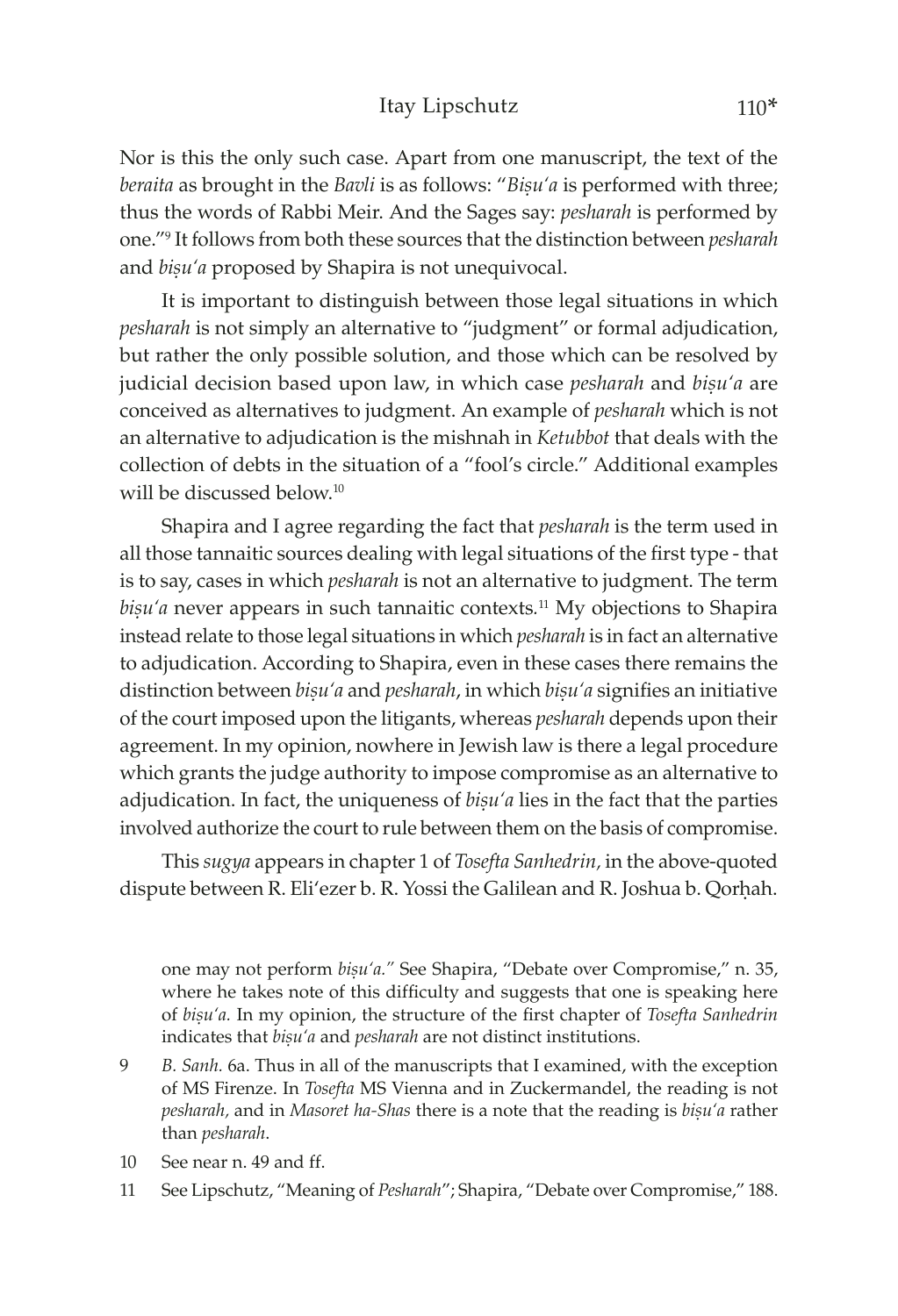As we stated, according to R. Eli'ezer *bisu'a* is prohibited and the one who performs it is called a "sinner," whereas according to R. Joshua b. Qorhah bisu'a is perceived as a *misvah*.

Shapira thinks that the underlying principle in the dispute between R. Joshua b. Qorhah and R. Eli'ezer relates to the question of whether *bisu'a* is a desirable procedure and thus, considered a *misvah*, or whether it is prohibited and therefore, a transgression. By contrast, *pesharah* is not subject to dispute or controversy, from which it follows, in his opinion, that *bisu'a* and *pesharah* are distinct and separate legal concepts.

As we shall clarify below, in my opinion the definition of *bisu'a* in the tannaitic sources differs from the one proposed by Shapira, and the first chapter of *Tosefta Sanhedrin* does not describe two distinct legal institutions. Hence, there is no necessity to posit a dispute between the tannaim and amoraim regarding the definition of *bisu'a*.

### *Biúu'a*

The disagreement between Shapira and myself revolves around the definition of *bisu'a*. As I understand it, *bisu'a* is a judicial procedure involving compromise, conditional upon the agreement of the litigating parties.12 The term *bisu'a* as such, in all of its declensions, does not suggest the authority of the court to impose a compromise against the will of the parties, nor does it indicate the need for their consent. Just as the expression used in the *Mekhilta* regarding *pesharah*—"One makes *pesharah* (compromise) in judgment"—implies neither imposition nor agreement, neither do the expressions mentioned in the *Tosefta* - "It is a *misvah* to perform *bisu'a*"; "it is forbidden to perform *bisu'a"*; "a person does *bisu'a"*; "go out and perform *bisu'a"*; etc., from all of which Shapira infers the judge's authority to act in an independent manner without the agreement of the litigating parties.<sup>13</sup> It is agreed by all that "one makes compromise in judgment" only with the agreement of the two sides.<sup>14</sup> Thus, in my opinion, the use of the term *bisu'a* does not indicate the Court's authority to impose a compromise on the litigants.

- 12 On the nature of such an agreement, see Itay Lipschutz, "The Talmudic Compromise—Between Mediation and Arbitration," in *Judge Uri Kitai Book,* ed. Boaz Sangero (Jerusalem: Nevo, 2007), 89–129 (Hebrew).
- 13 See *Mekhilta de-Rabbi Yishma'el, Yitro*, *Masekhta de-'Amaleq,* §2, ed. Horowitz, 198.
- 14 Shapira himself understood it in this manner. See Shapira, "Debate over Compromise," in the text near n. 29.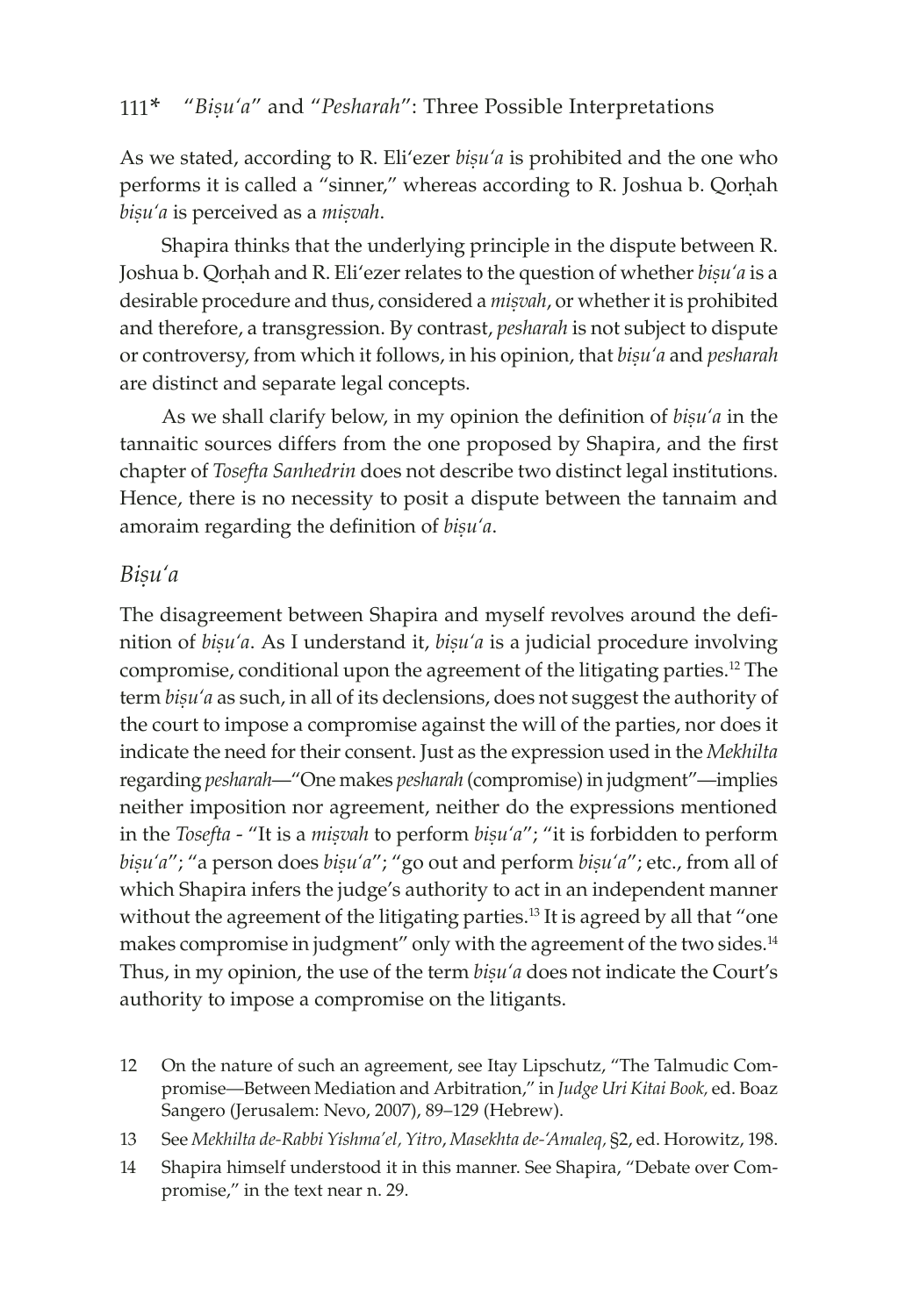Among other things, Shapira bases his assertion that *bisu'a* is an imposed compromise on the fact that the tannaitic statements make no mention of the need for agreement of the parties as a precondition of *bisu'a*, nor of a requirement that the court obtain their agreement to *bisu'a*. In his opinion, the tannaitic use of the idiom, on the one hand, and the absence of any mention of the need for agreement, on the other hand, strengthens this conclusion. Furthermore, the judge's request for the agreement of the parties is only mentioned for the first time by the amoraim in the *sugya* in the *Bavli;* however, as mentioned, there is no reference to it either in the words of the tannaim or in the Jerusalem Talmud.

Moreover, Shapira finds in the initial assumption (*hava amina*) of the Babylonian Talmud support for the position that, among the tannaim, *bisu'a* does not require agreement. The Talmud presents the ruling of the amora Rav: "The *halakhah* is like R. Joshua b. Qorhah" (who holds that *biṣu'a* is an obligation incumbent upon the judge), and immediately asks how this ruling can be harmonized with the approach of Rav Huna, Rav's disciple, who was accustomed to asking the litigants: "Do you prefer judgment (*din*) or do you prefer compromise (*pesharah*)?" From the question asked there by the Talmud, Shapira concludes that the initial assumption (which endured, in his view, until the period of the amoraim) was that, according to R. Joshua, the judge who executes *bisu'a* does not require the agreement of the litigating parties. The Talmud's conclusion that the meaning of R. Joshua's view that "It is a *misvah* to perform *bisu'a"* is that the judge is required to attain the agreement of the litigants to compromise, reflects an amoraic innovation - evidently that of Rav Huna. According to Shapira's understanding, Rav Huna's innovation is presented in the Talmud as an interpretation of the words of R. Joshua, but, in fact, it only appears there in order to reconcile the instructions of Rav with the custom of Rav Huna.<sup>15</sup> According to Shapira, this amoraic innovation was superimposed by the Talmud upon the words of the tannaim, and was

15 Shapira, "Debate over Compromise," 202; cf. Radzyner, "Justice Justice," 100 at n. 148. In his opinion, the instruction in *Sifre Deuteronomy*, "One is obligated to perform *bisu'a"* (below, near n. 21), is consistent with "It is a *misvah* to perform bisu'a," according to the simple understanding of the words of R. Joshua b. Qorhah which, in his opinion, is that which emerges from the *hava amina* (initial assumption) of the *Bavli*. In my opinion this is not so, because R. Joshua b. Qorḥah sees "It is a *mișvah* to perform *bișu'a"* as a general instruction, whereas *Sifre* is dealing with an obligation that is only incumbent in a special case, as becomes clear below, near n. 29.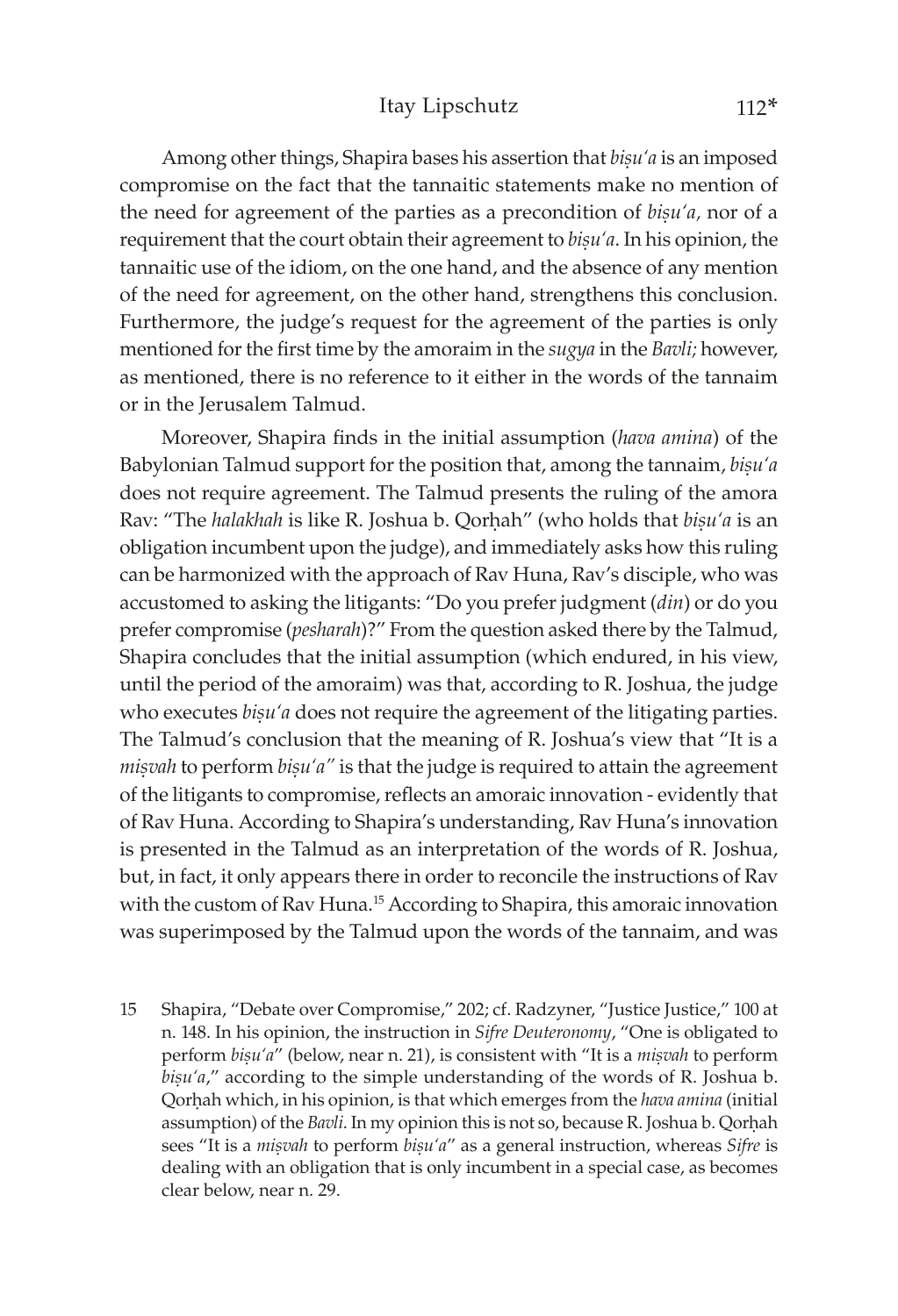the result of a certain confusion regarding the distinction between *bisu'a* and *pesharah*. In other words, the amoraim deviated from the path of the tannaim and abandoned the original distinction between *bisu'a* and *pesharah*.

Shapira's interpretation is a radical one in two distinct senses. The first is stated above: namely, the assertion *per se* that the amoraim departed from the path of the tannaim and blurred the distinction between *pesharah* and bisu'a. According to this interpretation, the amoraim in effect imposed the approach of R. Eli'ezer upon that of R. Joshua. Whereas R. Eli'ezer forbade the judge to perform *bisu'a* and R. Joshua disagreed with him, seeing *bisu'a* as a *misvah*, the amoraim reinterpreted R. Joshua's view as implying merely that "It is a *misvah* to propose *bisu'a.*" Thus, according to R. Joshua as well, the judge does not have the authority to impose compromise—that is, to perform *bisu'a* (as Shapira understands the term). According to Shapira, the amoraim removed the edge from R. Joshua's opinion, making it almost equivalent to that of R. Eli'ezer, thereby not leaving even a single tannaitic opinion allowing one to impose compromise. Shapira's idea that the judge in fact has the authority to depart from the law in favor of a compromise based upon his own judgment or discretion is also radical from the standpoint of legal theory.

A radical conclusion of this type could be reasonable if there were not a more moderate way of understanding the talmudic *sugya.* However, in my opinion, the *sugya* may also be understood in a completely different manner, according to which the intention of the Talmud in its question regarding the seeming contradiction between the practice of Rav Huna and the halakhic ruling of Rav following the approach of R. Joshua that "It is a *misvah* to perform *bisu'a"* is as follows:<sup>16</sup> It would appear that, according to R. Joshua, the judge is required to encourage the parties to agree to compromise. Rav Huna, on the other hand, evidently did not think so, but rather presented the litigating parties with the choice between judgment (i.e., the regular judicial procedure) and *pesharah* ("Do you prefer judgment or do you prefer compromise?"). Moreover, Rav Huna placed the suggestion of "judgment" before that of compromise, and did not even attempt to encourage the litigants to compromise, as would have been proper for him to do according

16 In addition, one needs to examine Shapira's assumption that the Talmud's question indicates the "correct" or earliest understanding of the sources. It may be that the purpose of the question and the answer is to refute the possibility of imposed compromise, notwithstanding that the tannaim also did not support it.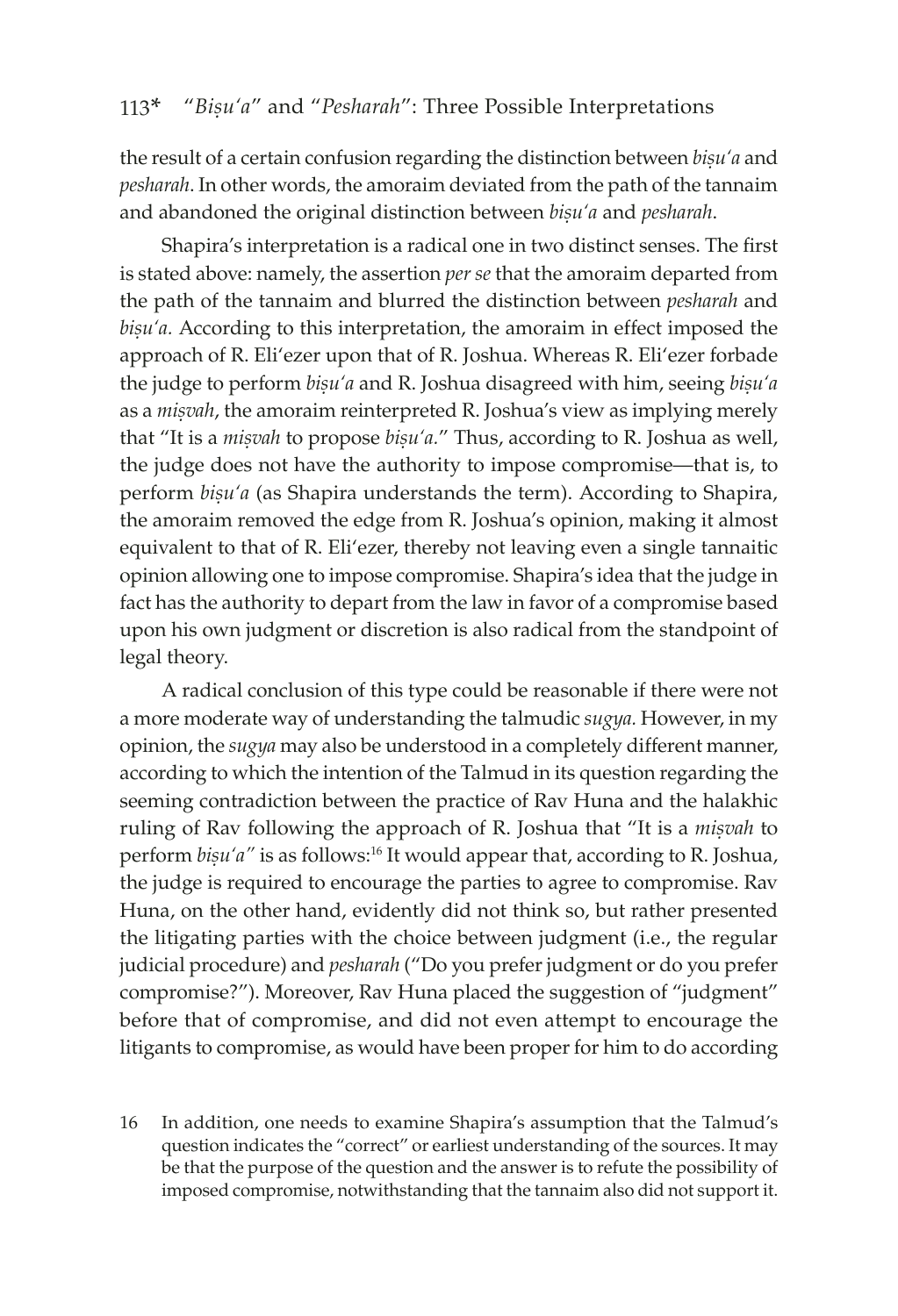to the ruling of Rav, according to which Rav Huna ought to have proposed compromise alone. From the answer given by the Talmud, it would appear that the *misvah* or obligation to perform *bisu'a* does not privilege compromise over adjudication. As implied by the practice of Rav Huna, both compromise and adjudication are *misvot*, and neither is preferred over the other. Rather, one is obligated to present both options to the litigants.17 The meaning of R. Joshua b. Qorhah's words—that it is a *miṣvah* to perform *bisu'a*—is thus that, in addition to the obligation to engage in judgment, which is beyond dispute, there is also an obligation to "perform *bisu'a*," for which reason Rav Huna presents to the litigants both *misvot*. By presenting the litigants with both possibilities, one also fulfills the obligation, incumbent upon the judge, to perform *bisu'a*. R. Joshua b. Qorhah's innovation thus lies in stating that, not only a judge who adjudicates according to law performs a *misvah*, but likewise one who makes a compromise between the parties does so. Therefore, the judge is commanded to present them with both options, that of adjudication and that of *bisu'a*, or compromise.<sup>18</sup>

However, as Shapira notes, the suggestion of compromise is not explicitly mentioned by the tannaim, nor is there any mention of the requirement of

- 17 See the argument of Rabbi David Pardo, *Êasdei David* on *Tosefta Sanhedrin,* ch. 1 (Jerusalem: Wagshal, 1994), 497, that according to both views—that which asserts that "It is a *misvah* to perform *bisu'a*" and that which holds that *pesharah* is optional—there is an element of *misvah* fulfillment in *pesharah*. For if we do not say this, how is it possible to override the Torah's commandment to adjudicate according to the law by engaging in compromise? But in his opinion, a precondition of *pesharah* is the agreement of the parties involved.
- 18 This seems to have been the interpretation of R. Meir Todros Abulafia, in his *Yad Ramah* at *b. Sanh.* 6b, s.v. *Amar Rav halakhah*. In his opinion, the innovation involved in the conclusion reached by the Talmud is that what is incumbent upon the judge is not to suggest to the sides "You should make a compromise," but rather that he presents them with the choice, "*Either adjudication or compromise*." The matter was also understood thus by R. Abraham Hafutah, "On the Definitions of Law and Compromise," *No'am* 17 (1974): 45 (Hebrew); this understanding also elucidates the Talmud's further question: "Is that not the same as [the view of] the *tanna qamma*?" According to Shapira's understanding it is not clear why they thought there was a similarity between the view of R. Joshua b. Qorhah and that of the *tanna qamma*. The debate concerning the status of *pesharah* in relation to law continues down to the latter day *poseqim*, who still grapple with the question of whether a judge is required to advocate compromise above adjudication. Cf. Itay Lipschutz, "The Procedural Limits of Compromise (*Pesharah*)," *Shenaton ha-Mishpat ha-'Ivri* 25 (2007): 106 (Hebrew).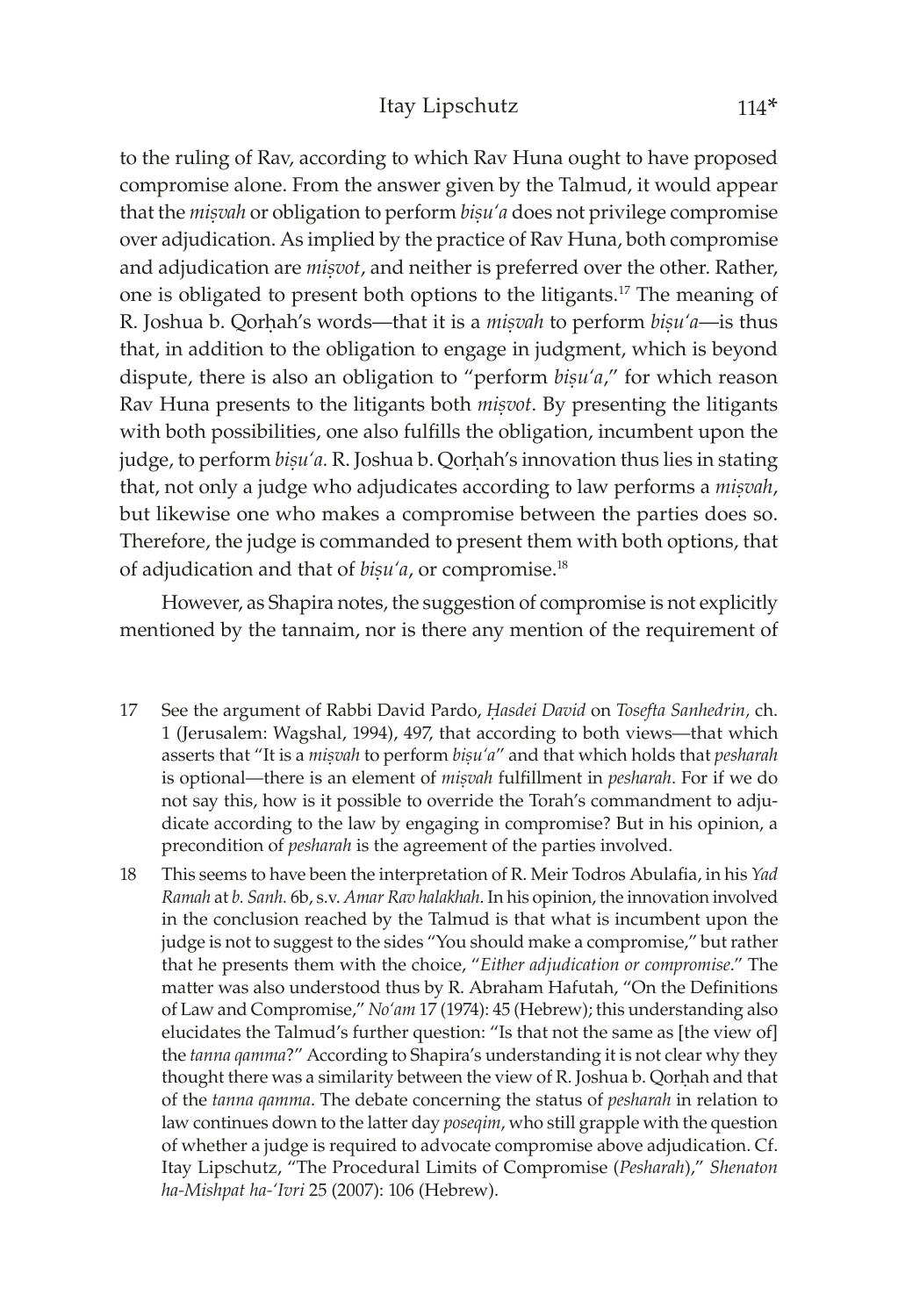agreement on the part of the litigants.<sup>19</sup> However, according to his understanding, there is another procedure which must necessarily occur, and it too, is not mentioned in the words of the tannaim. The court begins its adjudication with a bench of three judges, as required in cases of civil law. At some stage the court decides to turn from adjudication to *bisu'a*, without requiring the agreement of the parties involved. According to Shapira, this decision, when performed by a bench of three judges, may be subject to disagreement. How are they to determine the issue? Must a decision of this type be accepted unanimously, or does a majority of the judges suffice? The silence of the sources on this point becomes clear in light of the conventional understanding that the decision to depart from judgment according to law is based upon the agreement of the litigants. In other words, the silence of the sources regarding certain details pertaining to *bisu'a* is characteristic of both proposed interpretations.

I shall now examine Shapira's proposed interpretation, noting further difficulties which it raises. This discussion will be conducted in light of the distinction proposed by Shapira between the two cases mentioned in the tannaitic sources:

1. Those juridical situations in which it is impossible to decide by law. In such a case, *bisu'a* follows from the absence of any other alternative, and it is regarding such a case that *Sifre* states that the judge "is required to do *bisu'a*."<sup>20</sup>

2. Juridical situations in which it is possible to decide on the basis of law. In such cases the tannaim disagree whether it is "a *misvah* to perform bisu'a" or whether it is forbidden to do so.

<sup>19</sup> Although the expression "Go out and perform *biṣu'a*" (צאו ובצעו) definitely contains an allusion to turning to the litigants with a suggestion. See below, near n. 64; for understanding of "Go out and perform *bisu'a"* cf. Lipschutz, "Compromise," 92–94.

<sup>20</sup> The distinction between "he is obligated to perform *bisu'a"* and "it is a *misvah* to perform *bisu'a"* is explained below according to Shapira's suggestion. However, one should note that this distinction is based upon the reading of *Sifre* in the Genizah, which was preferred by Shapira (cf. Menahem Kahane, *Fragments of Midrash Halakhah from the Genizah* [Jerusalem: Magnes, 2005], 235 [Hebrew]). However, in the Finkelstein edition the reading is רשאי לשתוק) ("he is permitted to be silent"). Shapira is convinced that this is a corrupted reading, but in my opinion the matter is still undecided.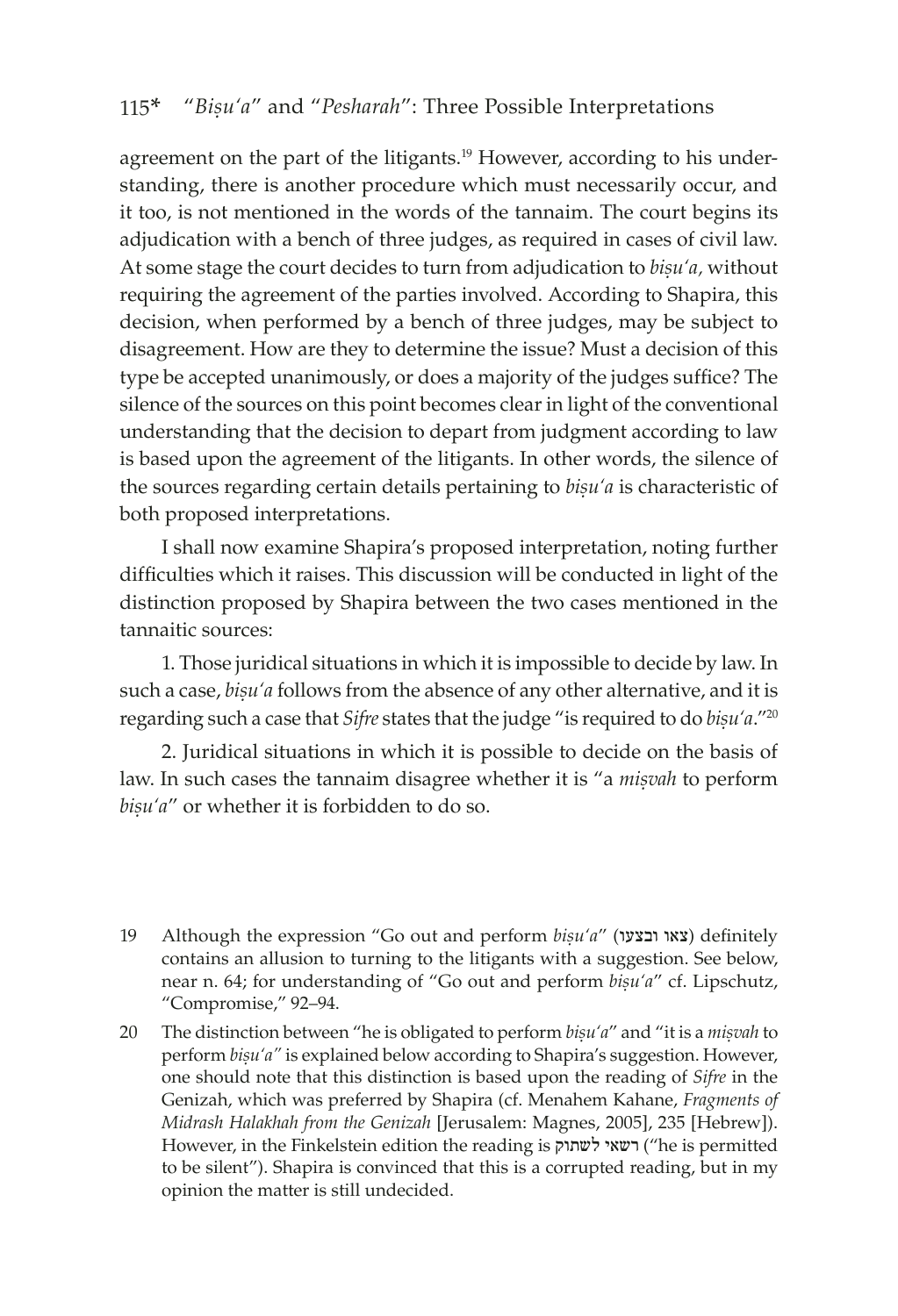### Bisu'a in the Absence of an Alternative

The source for *bisu'a* in the absence of a viable alternative is found, according to Shapira, in *Sifre Deuteronomy,* §17:

"You shall not be afraid of any man" (Deut 1:17). If two people come before you, until you hear their words you may be silent; once you have heard their words you may not remain silent. As it says: " The beginning of strife is like letting out water, and so quit before the quarrel begins" (Prov 17:14). Until the law is apparent you are allowed to be silent; once the law becomes apparent you may not be silent.

Once you have heard the case and you do not know whether to merit the innocent and hold culpable the guilty, you must perform *bisu'a*, as is said: "These are the things that you shall do: Speak truth to one another, execute judgments of truth and peace in your gates" (Zech 8:16). What judgment is that with which there is peace? Let us say, that is *bisu'a*.

Rabban Shimon b. Gamaliel said: One who lifts the small one up to the place of the great one, and the great one to the place of the small one, that is *bisu'a*. And the Sages said: Whoever compromises (performs *bisu'a*) is a sinner, as is said, "One who blesses (ברך) he who performs compromise (בוצע; lit., 'the greedy man') renounces the Lord" (Ps 10:3). We find that this one praises the judge and curses his Creator.<sup>21</sup>

Shapira assumes that the situation described as "You do not know whether to merit the innocent and hold culpable the guilty" refers to lack

21 I have brought here the reading of the Genizah, and cf. Shapira, "Debate Over Compromise," nn. 38–40, and cf. below, n. 105. The words of Rabban Shim'on b. Gamaliel that appear in *Sifre* prior to those of the Sages, in which *bisu'a* is also mentioned, elicit a great deal of perplexity, but Shapira does not discuss them: "Rabban Shim'on b. Gamaliel said: One who elevates the small one to the place of the great one, or [reduces] the great one to the place of the small one, that is *bisu'a*." Finkelstein proposes interpreting R. Shim'on b. Gamaliel's words as referring to one who appoints a judge who is unworthy; cf. the suggestion of R. Yosef Razin, Safenat Pane'ah al ha-Torah, ed. Kasher (Jerusalem: Safenat Pane'ah Institute, 1964), 7; and cf. R. Naftali Zvi Yehudah Berlin, 'Emek ha-Nesiv to Sifre *Deuteronomy,* Pt. III (1961), 18.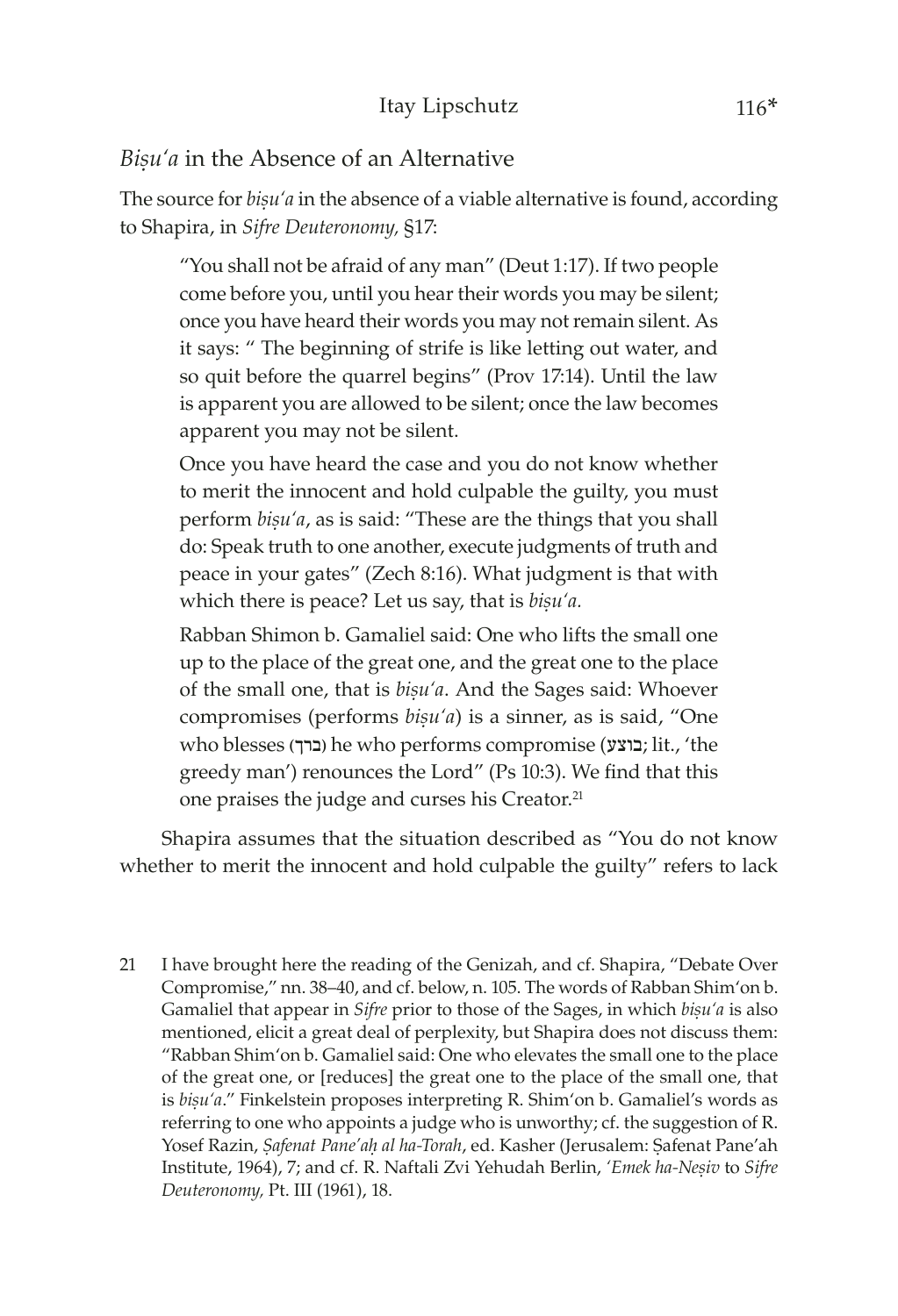of knowledge of the facts of the situation and an inability to clarify them.<sup>22</sup> In such a case, *Sifre Deuteronomy* rules that, "You are required to perform bisu'a"—that is, to divide the amount subject to dispute between the litigating parties based upon the judge's own understanding, and without requiring the agreement of the parties.<sup>23</sup>

This approach raises a number of questions. First of all, in a situation in which the facts are not clear, there applies the "great principle" that "the burden of proof falls upon the one who wishes to take from his neighbor," whereas according to Shapira, even a plaintiff whose arguments are not convincing will nevertheless receive part of the sum he is suing for, by dint of the obligation of *bisu'a* incumbent upon the judge. It follows from this that, according to Shapira's approach, a more detailed and precise definition of *bisu'a* is required.

Similarly, one must understand the relationship between *bisu'a* as mentioned in the *Tosefta* and as mentioned in *Sifre*, as well as the relationship among the tannaitic disputes mentioned in each of these sources.<sup>24</sup> If *Sifre's* approach is understood as relating specifically to the case in which the judge does not know (or does not succeed in clarifying) the facts, the Sages' dissenting view ("The Sages say: Whoever performs *bisu'a* is a sinner.") is

- 22 This, despite the fact that the text of *Sifre* is open to two interpretations: lack of knowledge of the facts, or lack of knowledge of the law. Shapira prefers the former interpretation; for his reasoning see Shapira, " Debate," n. 41 and near there.
- 23 From the context in *Sifre*, one may ask: What is the connection between the first part of the passage, which deals with the question of when it is permitted for a judge to refrain from judging, and the second part of the passage, dealing with bișu'a? It would seem that the common denominator of removing oneself from judgment and *bișu'a* is that in both cases the judge does not fulfill his obligation to adjudicate according to law. The proof of this understanding is the parallel that we find to the formulation of *Sifre* in the words of R. Shim'on b. Menasya in the *Tosefta* and in the Talmuds, in which the words of R. Shim'on b. Menasya (concerning *bisu'a*) are attached to those of R. Yehuda ben Laqish (concerning a judge who wishes to remove himself from judgment). In light of this understanding, I have shown that the words of R. Shim'on b. Menasya are closer to the approach of R. Eli'ezer b. R. Yossi the Galilean than they are to those of R. Joshua b. Qorhah. See Lipschutz, "Procedural Limits of Compromise," 74-76.
- 24 It is not clear how *bișu'a*, which is motivated by circumstances of factual doubt, is based upon the homily on the verse dealing with *bisu'a* in circumstances in which there is no doubt and the purpose of *bisu'a* is to bring about peace between the two litigating parties.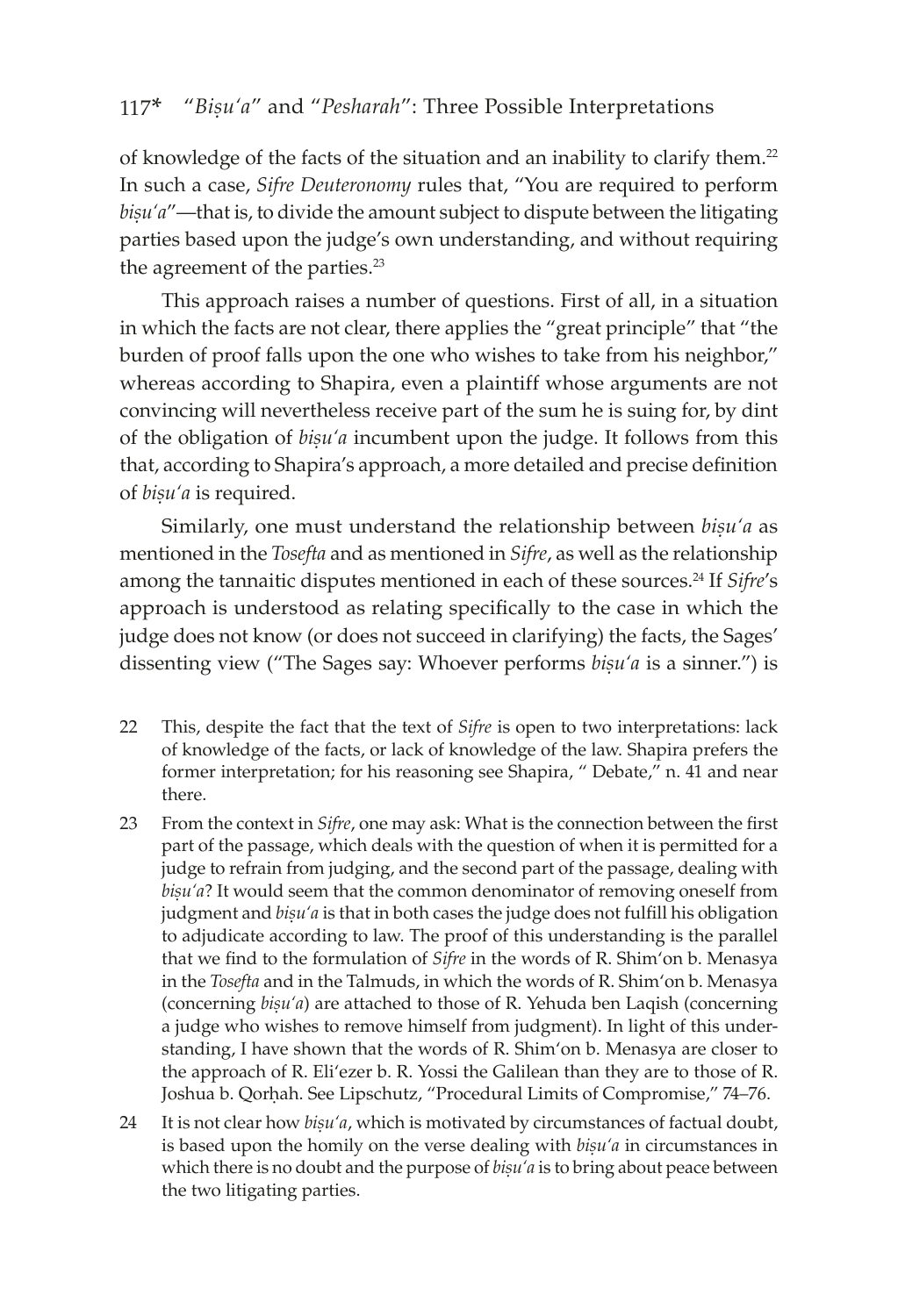#### Itay Lipschutz 118\*

understood as prohibiting *bisu'a* in such a case. Shapira felt the difficulty in attributing such a view to the Sages, since in that case *bisu'a* remains the only available option, and it does not seem reasonable that the Sages should disagree on this point.25 He therefore suggests interpreting the dispute in *Sifre* as identical to that mentioned earlier in the Tosefta, between R. Joshua b. Qorhah and R. Eli'ezer, which is clearly not restricted to the narrow case in which one is unable to clarify the facts. In order to reconcile these sources, Shapira suggests that the principled dispute mentioned in the *Tosefta*  (regarding those circumstances under which *bisu'a* constitutes an alternative to adjudication by law) was uprooted from its original, proper context and transferred to *Sifre Deuteronomy*, and therefore cannot be understood within the narrow context in which it appears there. This proposal rejects the literal, straightforward meaning of the wording in *Sifre* and forces us to conclude that there are combined here two different passages which attribute different meanings to the term *bișu'a*.<sup>26</sup>

However, it seems to me that the more serious exegetical difficulty raised by Shapira's proposal is that *Sifre* bases the obligation to perform *bisu'a* upon the exposition of the verse:

"These are the things that you shall do: Speak truth to one another, execute judgments of truth and peace in your gates" (Zech 8:16). What judgment is that with which there is peace? Let us say, that is *bisu'a*.<sup>27</sup>

In other words, the obligation to perform *bisu'a* (that is, according to Shapira, to impose compromise) is inferred from the verse in Zechariah emphasizing the value of peace between disputants in the framework of judicial proceeding. The basic assumption implied here according to Shapira—namely, that imposed compromise or mediation is able to bring about peace between opposing parties—seems to me unlikely. Imposed compromise is a legal ruling that can bring an end to a legal dispute, but there is no reason to

- 25 As we said, this assumption is not necessary, as the judge may rule on the basis of the rules of evidence that "he who takes away from his neighbor bears the burden of proof."
- 26 One might say that one who performs *bisu'a* is a sinner because he departs from the rule, "The burden of proof is incumbent upon the claimant."

<sup>27</sup> See above, n. 21.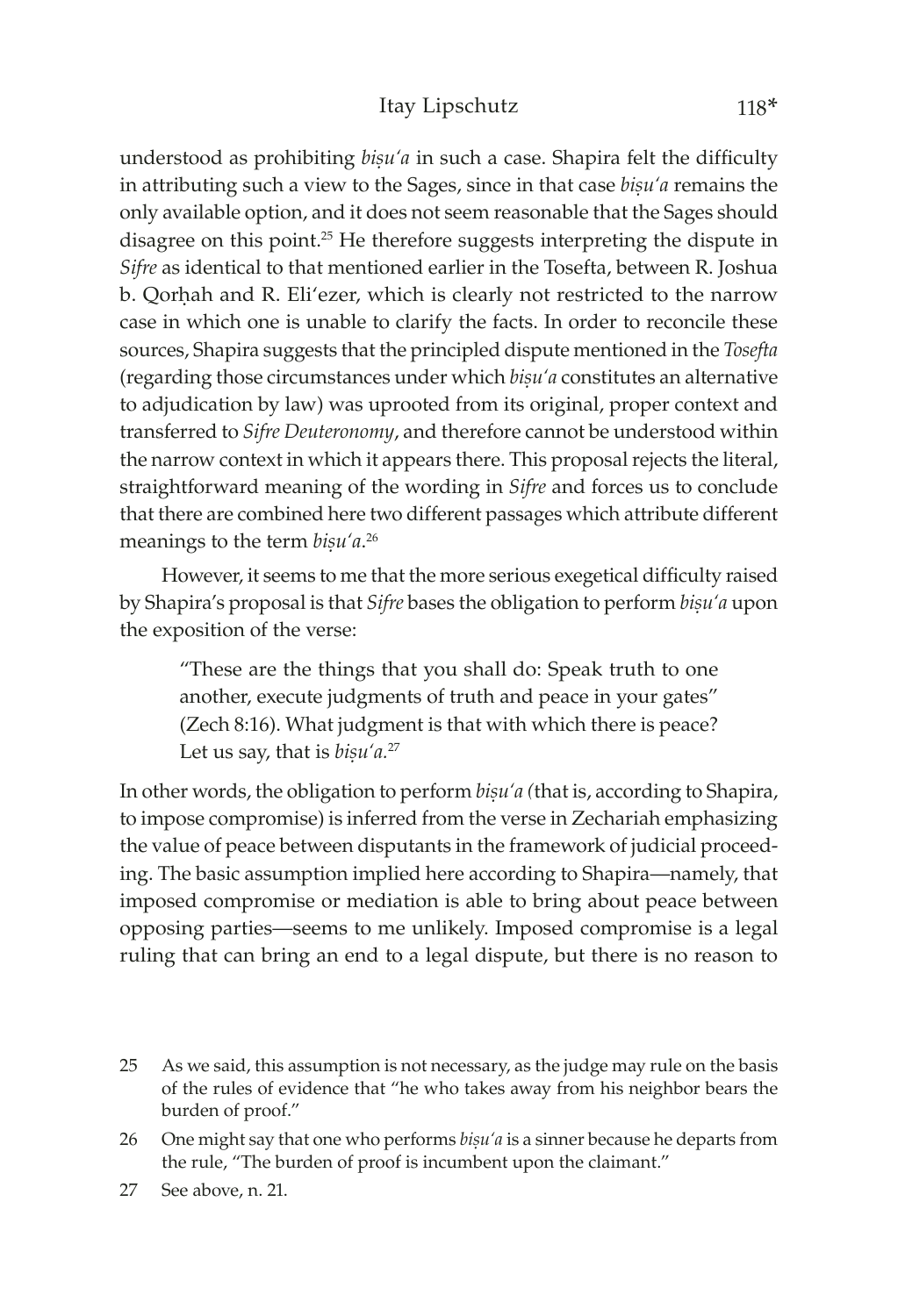assume that it thereby brings to an end the hostility between the litigants.<sup>28 29</sup> It follows from this that, even if we adopt the version of *Sifre* which reads "One is obligated to perform  $bisu'a''$ , the intention there is that one ought to divide the disputed sum between the two sides in the absence of any other option, but the imposed division of the disputed sum cannot bring about peace between the rivals without their prior agreement. It is important to emphasize that an explicit ruling recognizing the imposition of compromise in the event of doubt, whether legal or factual, is only found many years later, in unique circumstances and without relying on the words of *Sifre*. 30

In my opinion, there is no reason to engage in a forced interpretation which takes the words of *Sifre* out of context and alters their meaning. While the first opinion in *Sifre* relates to a case in which the judge "does not know to merit the innocent and hold culpable the guilty," according to the dissenting view of the Sages that "anyone who performs *bisu'a* is a sinner." That is, the Sages prohibit  $b_i$ <sup>a</sup> in all events, not only in those circumstances in which the judge does not know how to rule in a specific case (whether this is so because he does not know how to clarify the facts or because he does not know how to apply the law in the case at hand).<sup>31</sup> It seems to me that the accepted interpretation of *bisu'a* as requiring the agreement of the parties and not as an imposed compromise is more consistent with the language of both *Sifre* and the *Tosefta.* The *Tosefta* deals with a situation in which the judge is confronted with two alternatives: adjudication or compromise, as a result of which R. Joshua says "It is a *misvah* to perform *bisu'a." Sifre* deals with a case in which the only possibility is that of *bisu'a*, because the judge

- 28 See the words of R. Jonathan of Lunel (*Sanhedri Gedolah*, vol. 2 [Jerusalem: Harry Fischel Institute, 1969], 14): "…If they wish, but never against their will"—*Responsa Attributed to Riba"sh* (Jerusalem: Machon Or Hamizrach, 1993), 76.
- 29 I did not find anything relating to this difficulty in the words of Shapira, but a possible answer, albeit to my mind rather forced, is that the value of peace mentioned here refers to peace in the general sense of public peace, but not in the sense of making peace between the rival parties to the dispute. Public peace is obtained when conflicts are resolved, but if this is the aim of *bisu'a* it is not clear in what way it is preferable to regular adjudication. It is also difficult to understand R. Joshua b. Qorhah's statement that "wherever there is judgment there is not peace."
- 30 See *Teshuvot ha-Rosh*, *kelal* §107.6; and cf. R. David b. Shlomo Ibn Zimra (Egypt– Safed, 16th century), *Shu"t Ridbaz,* Part 4, §54.
- 31 This is also the view of Radzyner (above, n. 4), 101–2 and n. 158.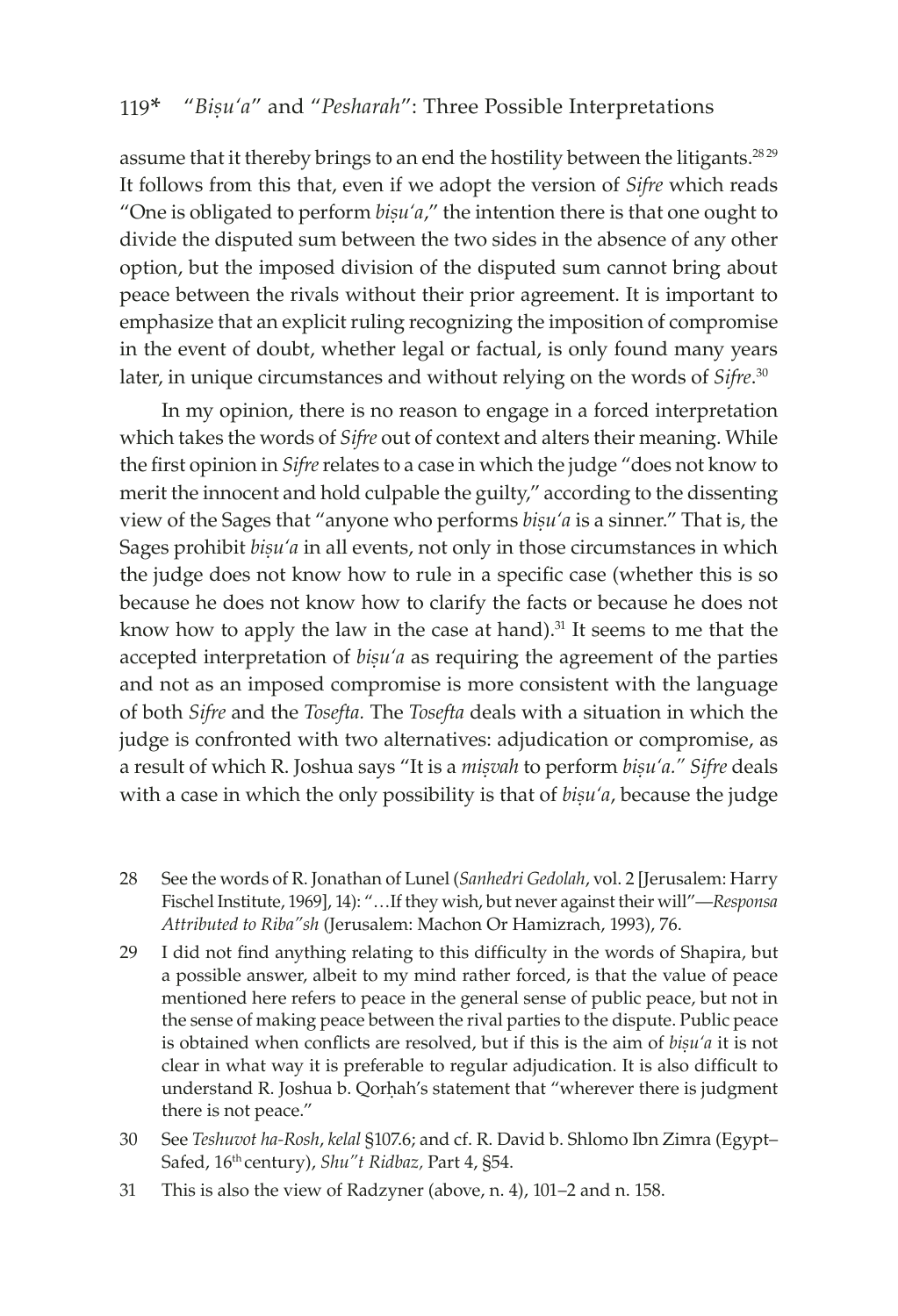### Itay Lipschutz 120\*

is unable to rule on the case (for whatever reason); hence *bisu'a* becomes a kind of "obligation" without which the parties would remain in their state of conflict. In the absence of the litigant's agreement to *bisu'a*, the judge must say "I do not know," and in certain circumstances is even permitted to recuse himself from judging the case.32 According to the Sages' dissenting view, *bisu'a* is prohibited, even if "you do not know to merit the innocent and hold culpable the guilty."<sup>33</sup>

According to the interpretation which I propose, *bisu'a* is not an imposed compromise, but rather compromise with the agreement of the litigating parties, from which it follows that there is no relation between it and the law "They shall divide." Compromise to which both parties agree does not contradict the "great principle" that "the burden of proof falls upon he who would take from his fellow." As for the relation between the tannaitic controversy in *Sifre* and in the *Tosefta, Sifre* indeed explicitly discusses a case in which the judge is unable to adjudicate for one reason or another, whereas the *Tosefta* discusses *bisu'a* in a broader context. It may be that *Sifre* restricts or limits the applicability of *biúu'a* relative to the *Tosefta,* but this too is not necessarily the case. The understanding of *bisu'a* as agreed-upon compromise removes the difficulty regarding how imposed or forced compromise can bring about peace.

# Part II: *Bisu'a* as an Alternative to Adjudication and the Controversy Thereon

Bisu'a as an alternative to formal adjudication, according to Shapira, refers to an imposed compromise made at the initiative of the judge, who prefers it in a given case to regular legal proceedings. In his opinion, it is this

- 32 The statement, "I do not know" is a unique possibility offered to the judge by Jewish law. See *m. Sanh.* 3:6; 5:5; removing oneself from judgment is a possibility that appears in *Sifre Deuteronomy* §17, and in the parallel in *t. Sanh.* 1:7 in the words of R. Yehudah ben Laqish.
- 33 I have not found in Shapira any relation to the conclusion of the words of the Sages in *Sifre*: "We find that this one praises the judge and curses his Creator." This may be interpreted as describing the difference in the attitude of each one of the litigants to *bisu'a* after it has been imposed upon him—according to Shapira's view. But one may also interpret it as saying that the preference for bisu'a over Torah law is in itself seen as a kind of cursing of the Creator and His law. See on this at length below, n. 105.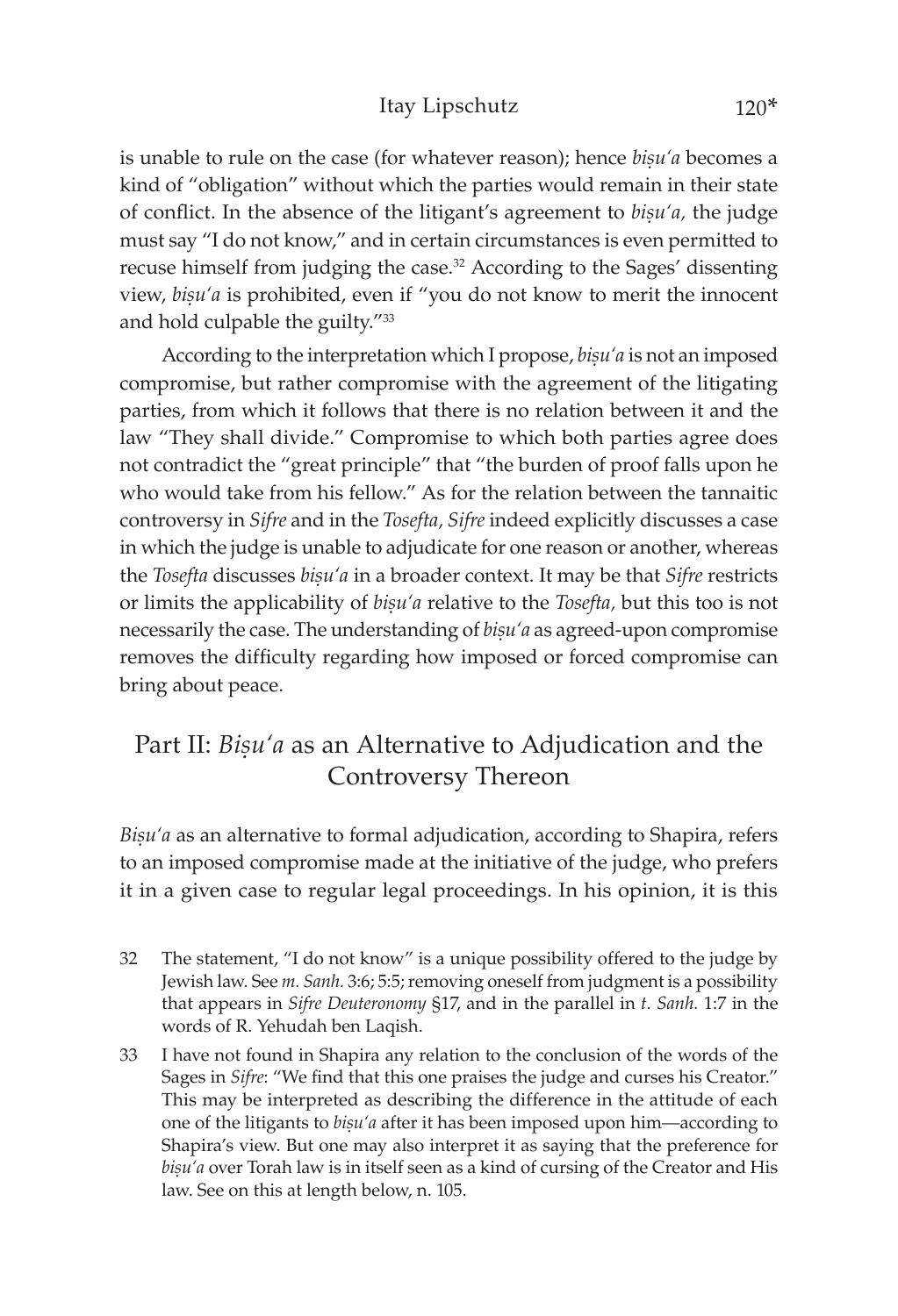understanding of *bisu'a* that lies at the heart of the three-way controversy in the first chapter of *Tosefta Sanhedrin* among R. Joshua b. Qorhah, R. Eli'ezer b. R. Yossi the Galilean, and R. Shim'on b. Menasya*.* In what follows I shall present the views of the different tannaim and discuss the interpretations that have been offered for them.

## 1. Rabbi Eli'ezer son of Rabbi Yossi the Galilean

*"*R. Eli'ezer son of R. Yossi the Galilean says: Whoever performs bișu'a is a sinner."<sup>34</sup>

According to Shapira's approach, the judge who does *bisu'a*, that is, imposes a compromise ruling, "is a sinner," because he fails in his obligation to judge in accordance with the law. One who does so, according to R. Eli'ezer, displays his contempt for the law, as he puts aside the justice innate to the law and rules differently.<sup>35</sup> Further on, R. Eli'ezer finds support for this approach by invoking a tradition attributed to Moses, namely, "Let the law penetrate the mountain." After the presentation of this Mosaic tradition, the text immediately presents Aaron's contrasting approach:

But Aaron made peace between man and his fellow, as is said: "In peace and uprightness he walked with Me" (Mal 2:6). $36$ 

If the reference to Aaron is indeed part of R. Eli'ezer's position, it indicates a certain softening or moderation of his approach.<sup>37</sup> According to Shapira's

- 34 *Tosefta*, above, near n. 5.
- 35 One should note that the unusual expressions used by R. Eli'ezer ("sinner," "cursed") need to be understood in light of the exegesis by which R. Joshua commands the judge to impose *bisu'a*. The harsh expressions used by R. Eli'ezer express his sharp opposition to the extreme idea of forcing compromise.
- 36 *Tosefta*, ibid., near n. 5.
- 37 Shapira notes two exegetical options regarding whether or not the path of Aaron is part of the opinion of R. Eli'ezer or is presented there as a dissenting opinion (Shapira, "Debate on Compromise," 210–11). According to one view, R. Eli'ezer mentions Aaron as exemplifying a path with which he agrees; that is, R. Eli'ezer only prohibits *bisu'a* if it is imposed upon the parties, whereas Aaron's path makes peace without coercion. According to the second view, Aaron's path is presented as opposed to the view of R. Eli'ezer. I tend more towards the former view, as generally speaking, a dissenting opinion does not begin with the word "but" (*aval*). It is also difficult to assume that Aaron serves as a counterweight against Moses, upon whom R. Eli'ezer relies.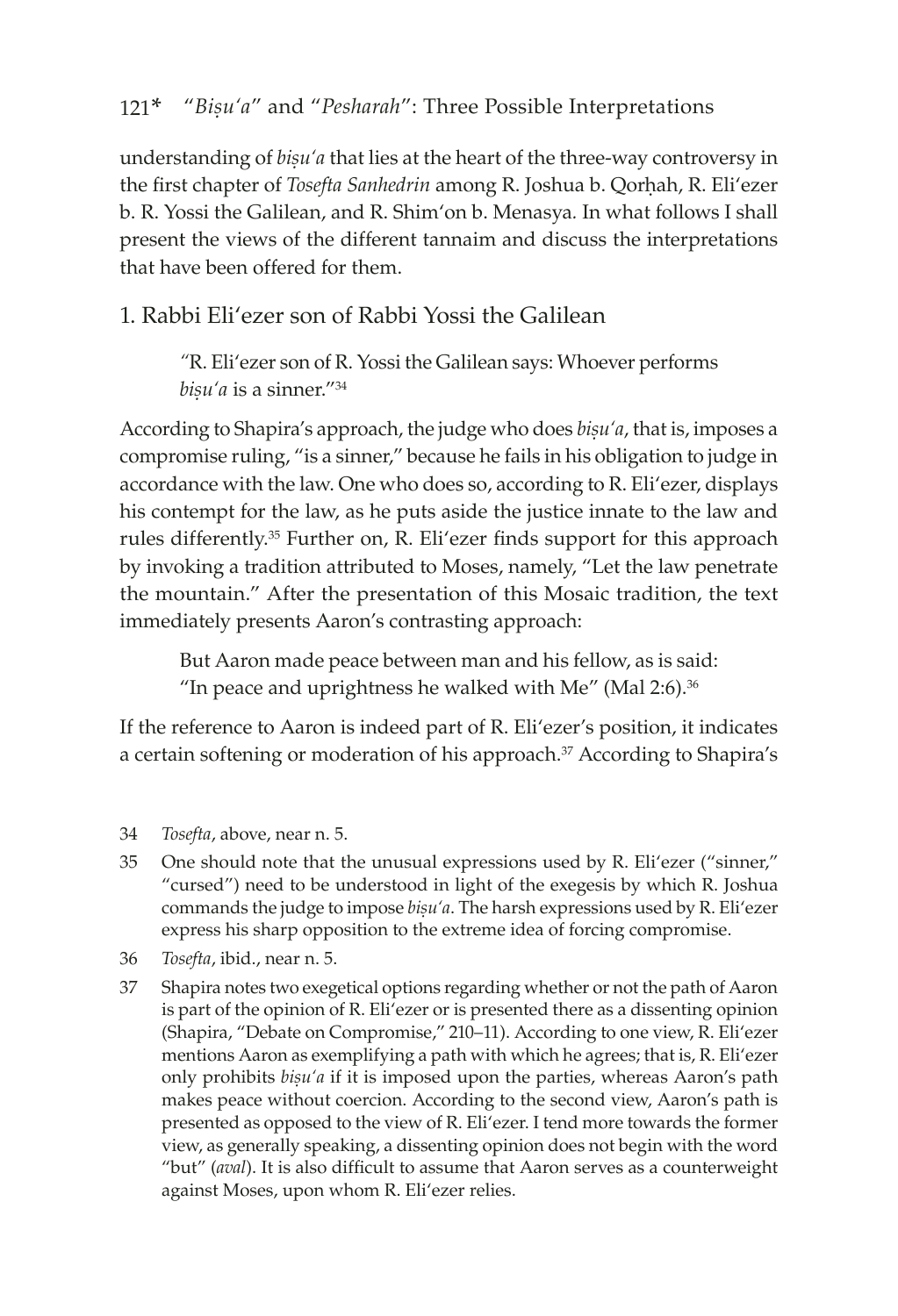understanding, R. Eli'ezer is opposed to *bisu'a*—that is, imposed compromise—but not to making peace between the parties with their agreement. From the above description, it would seem that Aaron sought to bring about peace between man and his fellow, something that presumably cannot be brought about by means of force.<sup>38</sup> But according to the accepted interpretation of the two Talmuds and their commentators, *bisu'a* also refers to agreed compromise—and, if so, the *Tosefta* becomes clearer. R. Eli'ezer prohibits the court from engaging in any kind of mediation, as in his opinion the function of the court is to rule according to law. R. Eli'ezer is not opposed to activities intended to bring about peace between man and his fellow, as was done by Aaron, provided that these are performed outside of the courtroom.<sup>39</sup>

Shapira's view is based upon the interpretation of the tannaitic dispute offered by R. Yeshayahu Aharon Zaqen (*Ria"z*). It is worth citing his words here in full:

When two people come for a judgment, it is incumbent upon the judges to ask them whether they prefer adjudication or if they wish to reach a compromise. And one does not force them to seek compromise, but makes the matter dependent upon their will. If they prefer compromise, they take hold of [an object through which one symbolically effects] acquisition one to the other, and accept the compromise which will be imposed upon them… And it [the compromise] is not similar to a legal judgment by which they are judged even against their will.<sup>40</sup>

Once the judgment is completed… the judge is not allowed to make a compromise between them, but "let the law penetrate the mountain." And it seems to me that all of these things only apply when the judges wish to impose upon them compromise *as seems fit in their eyes, and not by the agreement of the litigants*. But if they inform them of the nature of the compromise and pacify them until they are satisfied with the matter, so that each

- 38 Shapira himself, ibid., interprets this passage according to Rashi and *Tosafot*, even though he rejects their understanding of *bisu'a*.
- 39 It is interpreted thus by Rashi and *Tosafot* ad loc. We have already noted the relationship between the words of R. Eli'ezer here and those of the Sages in *Sifre*  §17 above, near n. 25.
- 40 R. Yeshaya Trani, Pisqei Ria"z le-Masekhet Sanhedrin 'im Quntres ha-Re'ayot (Jerusalem: Israel Institute of the Complete Talmud, 1994), 20 [§§52–53].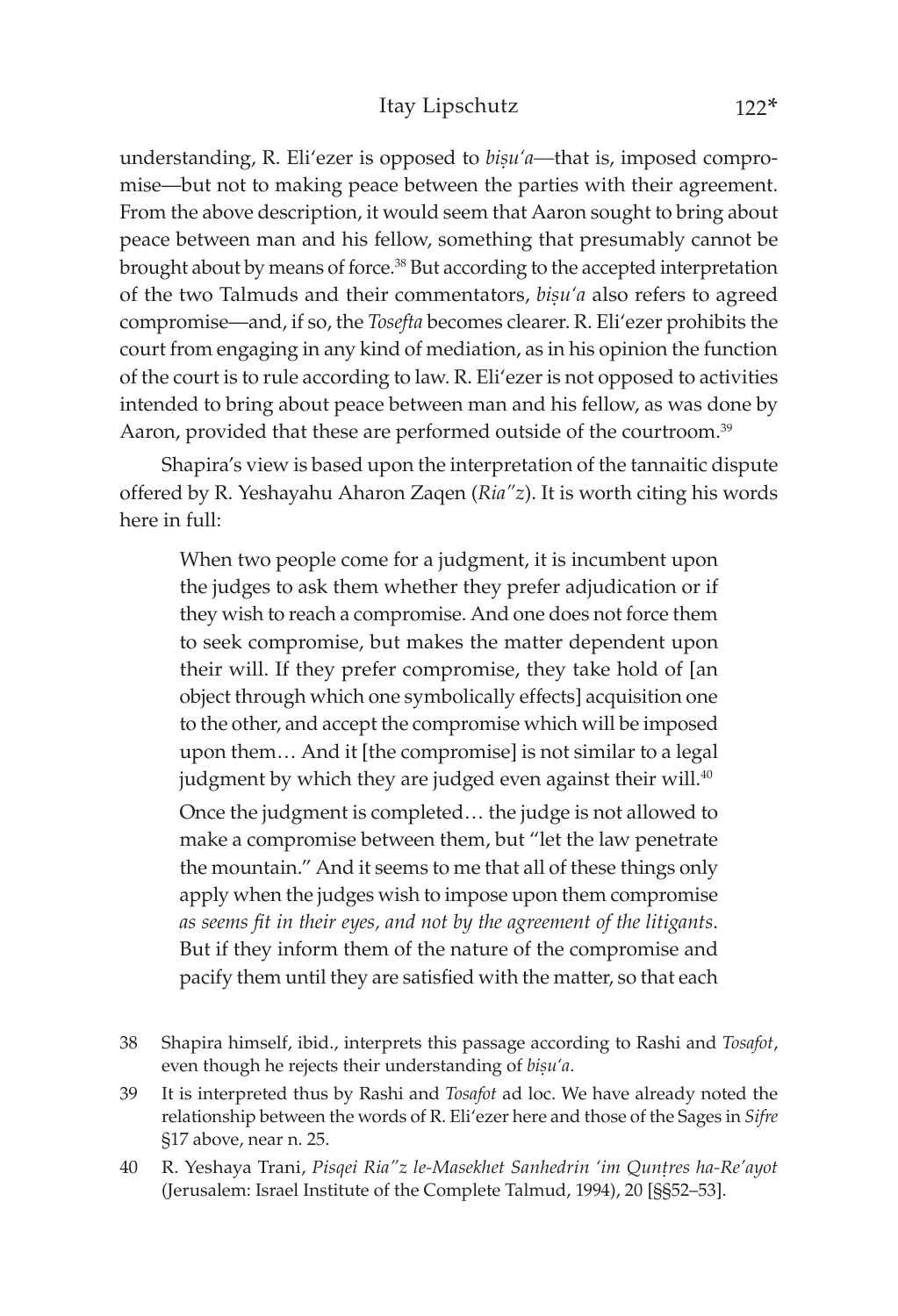one forgives the other, or one gives the other a certain known thing [sum], even after the adjudication has been completed, it is fitting to do so, provided only that there be no compulsion in the matter, but that it be done in a spirit of reconciliation and persuasion. And this is a great *misvah*, and it brings about peace between man and his fellow. And this was the matter of Aaron, who loved peace and pursued peace and made peace between litigants until they are satisfied with the matter, as is explained in the *Treatise of Evidence*, in Proof §3.<sup>41</sup>

*Ria"z* here draws a distinction between a compromise "without the knowledge of the litigants" and one in which "they are satisfied with the matter, to forgive one another." According to Shapira, *Ria"z*'s comments regarding Aaron bringing about peace are consistent with his understanding of *bisu'a* as a compromise brought about at the initiative of the court. According to this view, the tannaitic dispute dealt with *bisu'a* as a compromise imposed upon the litigants: R. Eli'ezer, who prohibited *bisu'a*, allowed a compromise agreed to by the litigants as a way bringing about peace in the manner of Aaron. It follows from this that, in his opinion, the tannaim who disagreed regarding *biṣu'a* did not disagree regarding *pesharah*.<sup>42</sup>

In my opinion, *Ria"z* did not mean to suggest that there is a procedure of imposed compromise at the initiative of the court. Such a procedure does not exist anywhere in Jewish law, and it is clear that the *Ria"z* did not intend to introduce such a far-reaching innovation almost as an aside and without proof. To the contrary, his words prove that Shapira's distinction between *bisu'a* as imposed compromise and *pesharah* as agreed to by both sides is unknown to him, for he uses these two terms interchangeably. Moreover, *Ria"z* does not bother distinguishing between them, even when he quotes from tannaitic sources, using the term *pesharah* even when the tannaitic source reads *bișu'a. Ria"z's* innovation, as I understand it, lies in

41 Ibid., §58, p. 22; and cf. ibid., 2: "But *pesharah* is when the judges impose it upon them against their will, just as one imposes judgment against their will, and for this one certainly needs the agreement of the litigants if they wish a compromise to be imposed upon them at the discretion of the judges." And cf. in *Quntres ha-Re'ayot*, ibid., 3: "Therefore the judges must receive the consent of the litigants, and they impose upon them a compromise based upon their judgment, and according to the need and the time and the litigants."

<sup>42</sup> Shapira, "Debate over Compromise," 210.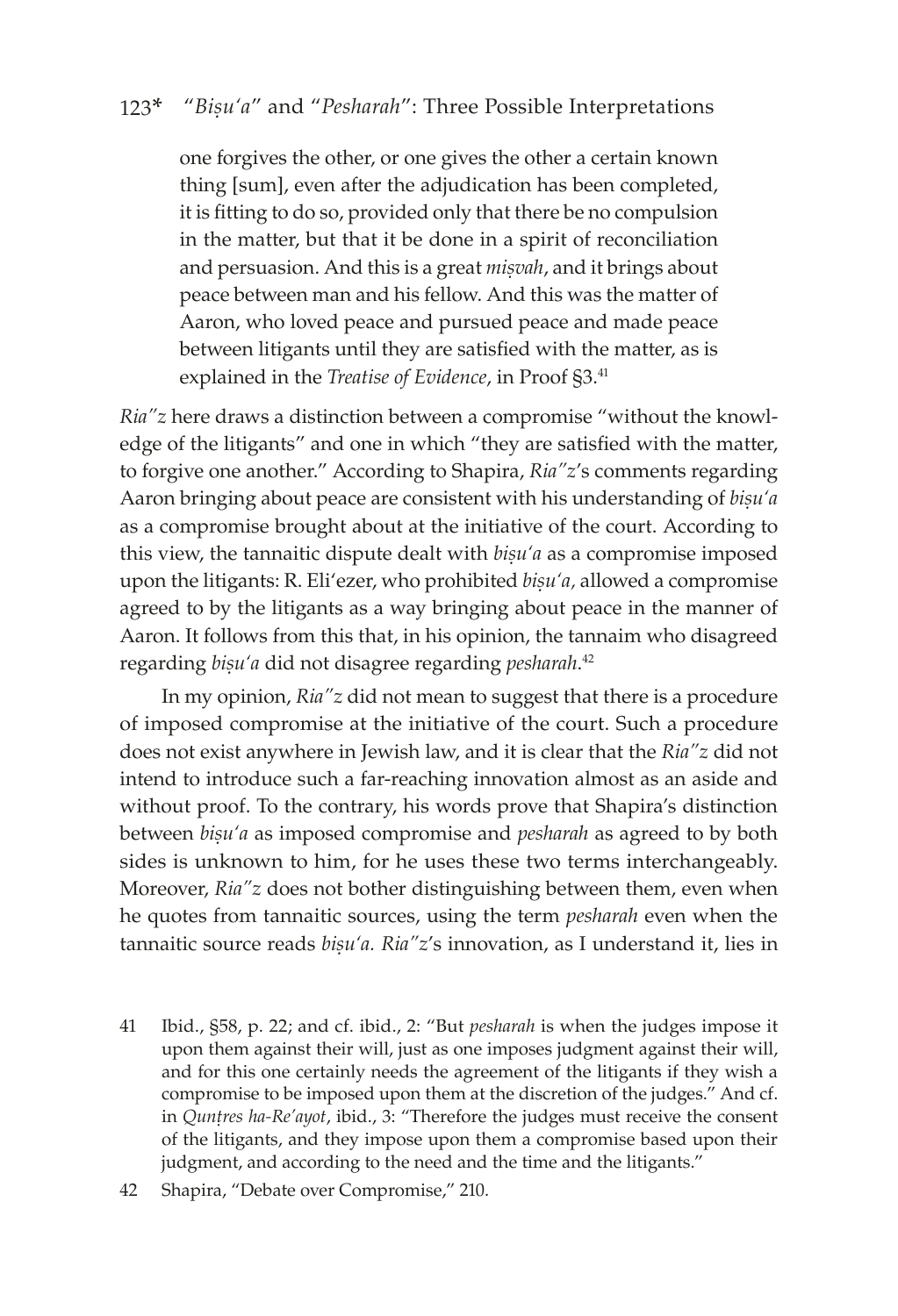#### Itay Lipschutz 124\*

the important distinction he makes between two kinds of agreement on the part of the litigants: agreement of both sides to the process of *bisu'a* per se, and agreement to the content of the *bisu'a*. In the former case the litigants agree to a procedure whose result is not known in advance, relying upon the court and upon its discretion and good judgment. In the second case it is the litigants who make the compromise and agree upon the details of the compromise, the court merely serving as mediator.<sup>43</sup>

Moreover the words of *Ria"z,* "they take hold of [an object through which one symbolically effects] acquisition one to the other and *accept* the compromise which will be imposed upon them," imply that the request for bisu'a is conditional upon the agreement of the parties, and that only after the court has received in advance the agreement of the litigants to the procedure of *bisu'a* is the judge allowed to issue his compromise ruling and impose it upon the parties. It is thus that we are to understand the continuation of the words of *Ria"z* in his second section. The expression mentioned there, "compromise *as seems fit in their eyes* [i.e., that of the judges] *and not by the agreement of the litigants"* may be misleading. It would seem as though *Ria"z* recognizes an imposed compromise. But one must note that *Ria"z* relates in his words to the *content* of the compromise, and it is only in this context that he says "as seems fit in their eyes and not by the agreement of the litigants." In light of his words in the first section, that "one does not force them to seek compromise, but the matter is dependent upon their will," it is clear that *Ria"z* does not recognize imposed compromise (which, as mentioned, has no explicit source in talmudic law), unless the litigants agreed in advance or authorized the court to rule for them via compromise.

### 2. R. Joshua ben Qorhah

R. Joshua b Qorhah said: It is a duty (*miṣvah*) to divide, as is said, ''Execute judgment of truth and peace in your gates'' (Zech 8:16)… Rather, what kind of justice also contains peace? Let us say: *bisu'a*.... And what kind of justice also contains charity? Let us say: this refers to *bisu'a*.

43 This distinction has also existed for the past two decades in Israeli law, in the The Courts (Consolidated Version) Act - 1984, §79a. For elaboration see Lipschutz, "Talmudic Compromise."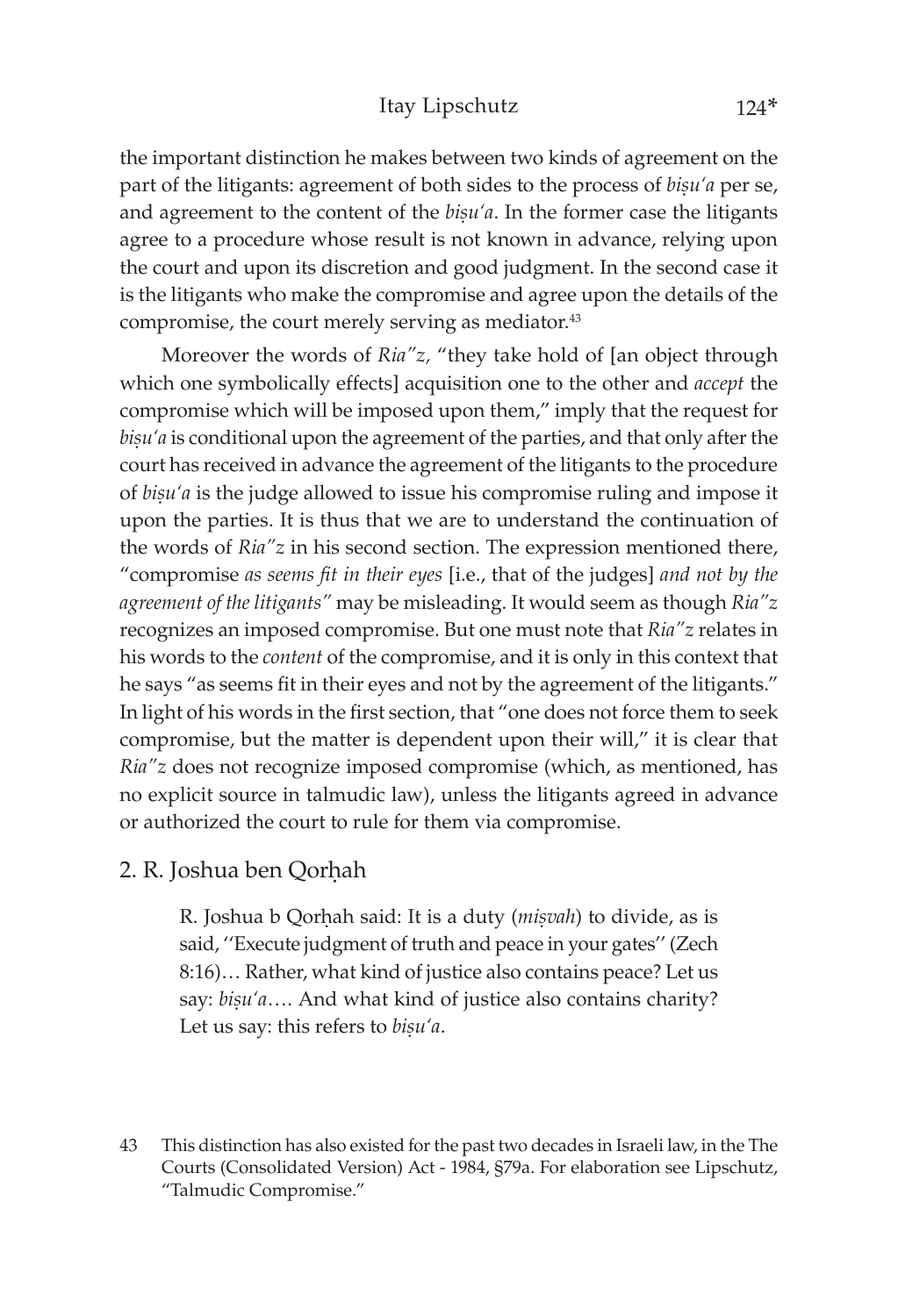The key to our *sugya* lies in the approach of Rabbi Joshua b. Qorhah. What is meant by that type of *bisu'a* which constitutes an alternative to judgment, which Rabbi Joshua b. Qorhah raises to the level of *misvah*?

Shapira thinks that, according to R. Joshua, the value of "peace" is preferable to that of "truth" and justifies making a ruling by way of compromise. The same holds true for the value of *sedaqah* ( "charity"), also mentioned in the words of R. Joshua as a justification for *bisu'a*, which may involve an element of compassion and giving charity to the one who is culpable.<sup>44</sup> As we mentioned, Shapira sees such a ruling as being imposed by the judge. This implies that, in his opinion, R. Joshua justifies the *misvah* of *bisu'a* as imposed compromise, because it advances the values of peace and charity.<sup>45</sup> As I shall explain below in detail, this understanding of *bisu'a* is, in my view, quite problematic.

**Peace and Righteousness**. Shapira's interpretation of R. Joshua b. Qorhah's position, namely that the court is allowed to impose "charity" on a litigant who is about to win his case, raises the following difficulties: (a) What is the source of the court's authority to impose "charity/righteousness" or "peace" upon the litigants against their will? (b) Even in a situation in which the court is permitted to impose charity,<sup>46</sup> the person still has the option to

#### 44 Shapira, "Debate over Compromise," 212.

- 45 Ibid. However, in his understanding, charity is an unintended outcome of *biúu'a*, whose true goal is peace. By the fact that the one found culpable under law is not required to pay the full amount due by law, one essentially practices charity towards him. He therefore concludes that, "The principle of peace is applicable to every dispute, whereas charity only applies when it is the weaker and poorer side that is found culpable." According to this view, one arrives at the conclusion that there may be a conflict between the values of peace and charity. When the side found culpable is wealthy, the imposition of a compromise that benefits him is for purposes of peace and does not fall under the rubric of charity. We disagree with the understanding of the underlying values upon which *bisu'a* or *pesharah* is based with regard to the following two points: (a) As I understand it, the reference to"charity" in the words of R. Joshua is not a result but rather a value in its own right; hence the value of charity may be implemented even when the one who is culpable by law is not poor or weak. (b) In my opinion, the considerations involved in charity in compromise are not identical to the *miúvah* of charity to the poor but rather are motivated by broader considerations, such as "beyond the letter of the law." For a study of "[underlying] values of *pesharah*," see Lipschutz, "Compromise," 123–44.
- 46 See, e.g., Maimonides, *Hil. Mattenot Aniyim* 7.10 and the sources of that *halakhah*.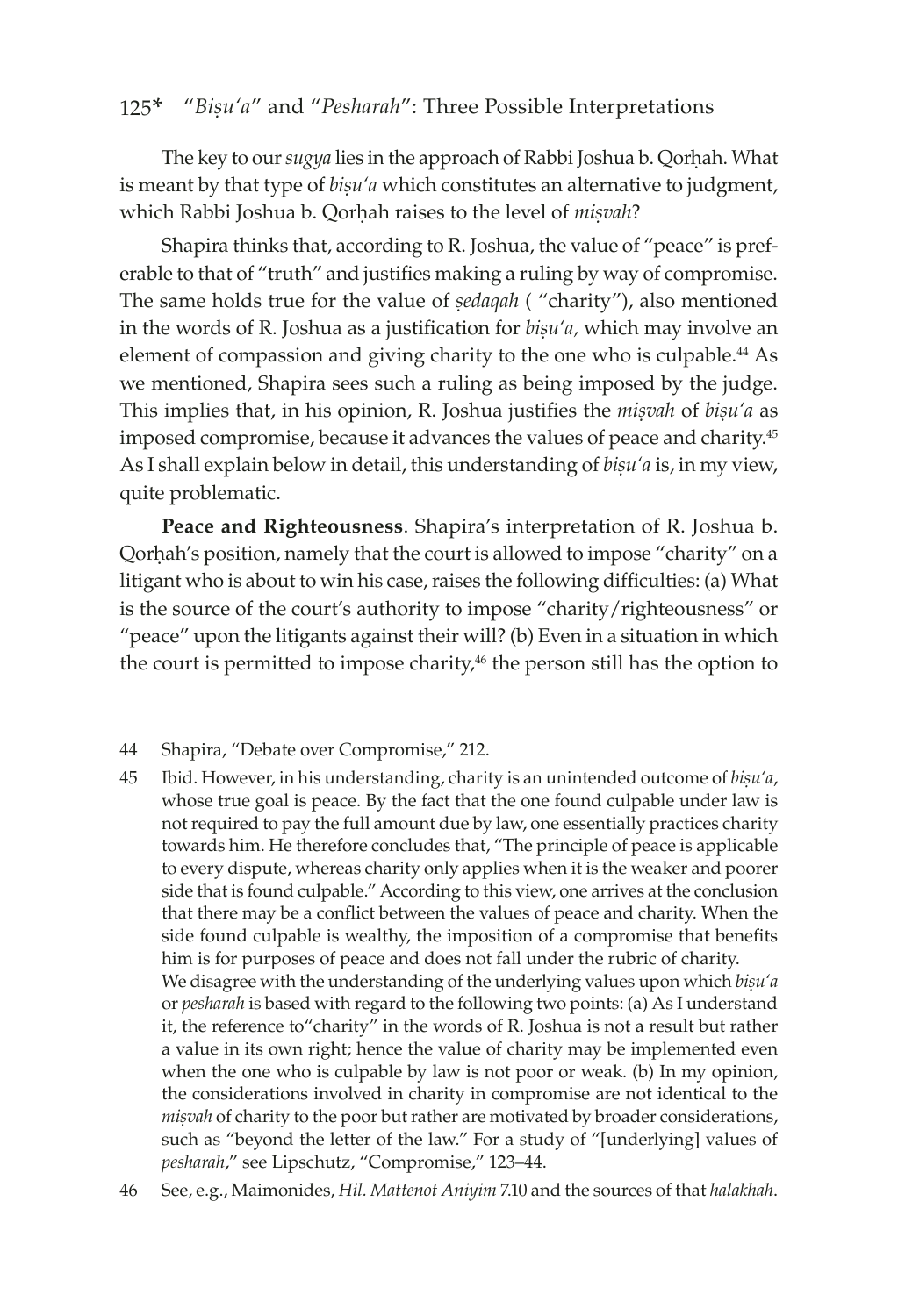choose to whom he wishes to give that charity. Certainly, the court cannot impose upon one of the litigants the obligation to give charity specifically to his opponent. (c) The institutionalization of a judicial procedure of imposing a solution upon a "wealthy" litigant whereby he gives charity to a "poor" one contradicts, offhand, an explicit prohibition of the Torah: "You shall not be partial to a poor man in his legal suit" (Exod 23:3). $47$  (d) Even if one were to say that the judge has such authority, is this a realistic procedure? "Peace" between opponents requires one to alter a subjective cognitive situation, and one who argues that it is possible to do so by means of an imposed solution bears the burden of proof. Of course, these questions do not arise if we follow the accepted understanding of *bisu'a*, not as an imposed compromise, but rather as an agreed one, whether the agreement is given to the procedure itself or to the content of the compromise.<sup>48</sup>

**Bisu'a** in Balanced Cases. The focus of the distinction drawn by Shapira between *pesharah* and *bisu'a* is the difference between agreement and an imposed, judicially-initiated solution, in which *bisu'a*, unlike *pesharah*, is subject to a tannaitic dispute. In those tannaitic sources dealing with *pesharah*, we find a number of sources dealing with those cases in which a difficulty arises as to how to resolve a dispute. The only *mishnah* in which the term *pesharah* is mentioned deals with the case of the "circle of fools," which can only be resolved if "they make a compromise."49 An additional source is the *baraita* that deals with the right of priority in the passage of ships or camels in a narrow public thoroughfare which only allows room for only one ship or one camel simultaneously. The *baraita* states that "they make a compromise among themselves."50 The accepted understanding of this ruling is that in such cases the court does not have the power to impose a compromise upon parties enjoying equal rights, but it is incumbent upon

- 47 See, e.g., his *Hil. Sanhedrin* 20.4. Indeed, the issue of imposing "beyond the letter of the law" is exceptional. See below near n. 61.
- 48 These difficulties in understanding the approach of R. Joshua b. Qorḥah should have brought about a more limited interpretation of the extent of imposition [of compromise]. However, Shapira thinks that R. Joshua adheres to a view that extends it, according to which *bisu'a* may be imposed throughout the course of the judicial process, so long as the verdict has not been issued.
- 49 *m. Ketub.* 10:6.
- 50 *t. B. Qam.* 2:10.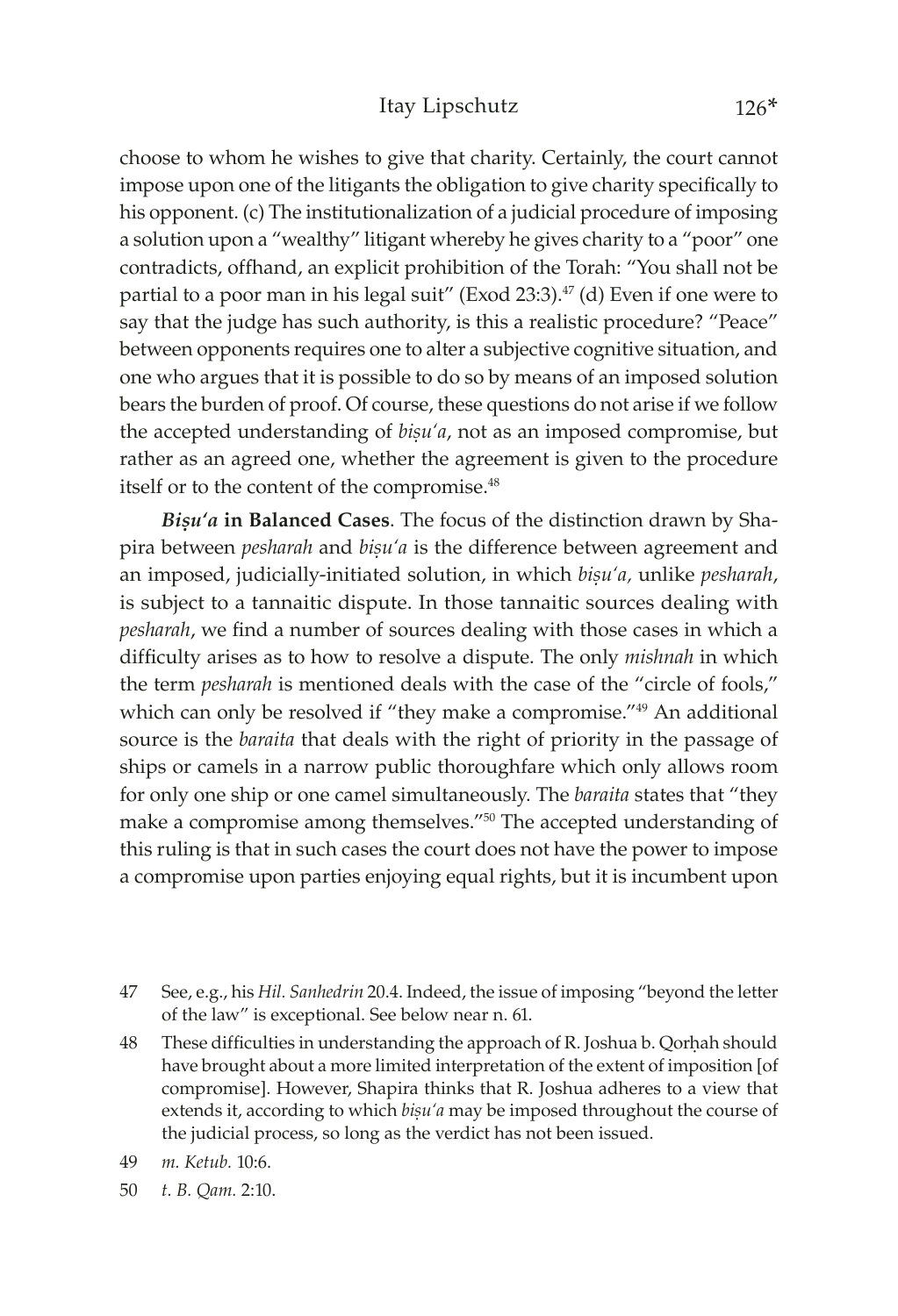the court to encourage them to reach a compromise.<sup>51</sup> Shapira interprets *bisu'a* as the court's authority to impose a compromise even in those cases where it is possible to decide according to law between parties who do not have equal rights. If so, it is difficult to understand why specifically in those cases in which there is no legal preference for any side, and there is no way to resolve the conflict between them in a juridical manner, no mention is made in the *baraita* of the view supporting *bisu'a* as an imposed compromise.

*Bişu'a* **vs. Torah Law**. According to Shapira, *bisu'a* as an imposed compromise raises the need for a clearer definition of the conditions under which the court is permitted to deviate from the law and turn towards *bisu'a*. The passage from *Sifre Deuteronomy* mentioned earlier refers, according to Shapira, to *bisu'a* in those cases where the judge is unable to clarify the facts, in which case *bisu'a* is a necessary solution. Conversely, in the *Tosefta*, *bisu'a* is portrayed as an alternative to adjudication. Several questions therefore arise: under what circumstances is it possible for the judge to exercise his own discretion in choosing between *bisu'a* and adjudication by law? What are the conditions for this, and what are the considerations which the judge must weigh? These questions are made more important in light of the fact that the judge is allowed to deviate from adjudication in favor of *bisu'a* at each stage of the hearing prior to its conclusion, even without the consent of the litigants. Moreover, the assumption is that the judge ought to strive to bring about peace and charity whenever possible. As he is authorized to impose bisu'a without the agreement of the litigants, and assuming that it is indeed possible to achieve the goals of peace and righteousness under compulsion, there would seem to be no room at all for ruling according to the law, and the judge is always commanded to deviate from the law and to perform *bisu'a* so as to augment peace and righteousness. Is it conceivable that R. Joshua b. Qorhah, who instructs the judge that "It is a *miṣvah* to perform *biṣu'a*," intended to uproot the Torah commandment of judging by law and to turn almost all the laws of the Torah into, in effect, a dead letter?<sup>52</sup> According to this reading, Torah law is not even a default option, but merely something on

<sup>51</sup> See Lipschutz, "Compromise," 51; Shapira, "Debate over Compromise," 194.

<sup>52</sup> I have emphasized here the difficulty involved in comprehending the limits of imposed compromise. However, even when compromise is contingent upon the agreement of the parties, there is need for suitable limits to compromise. On this issue, see the chapter dealing with "limits of compromise" in Lipschutz, "Compromise," 145.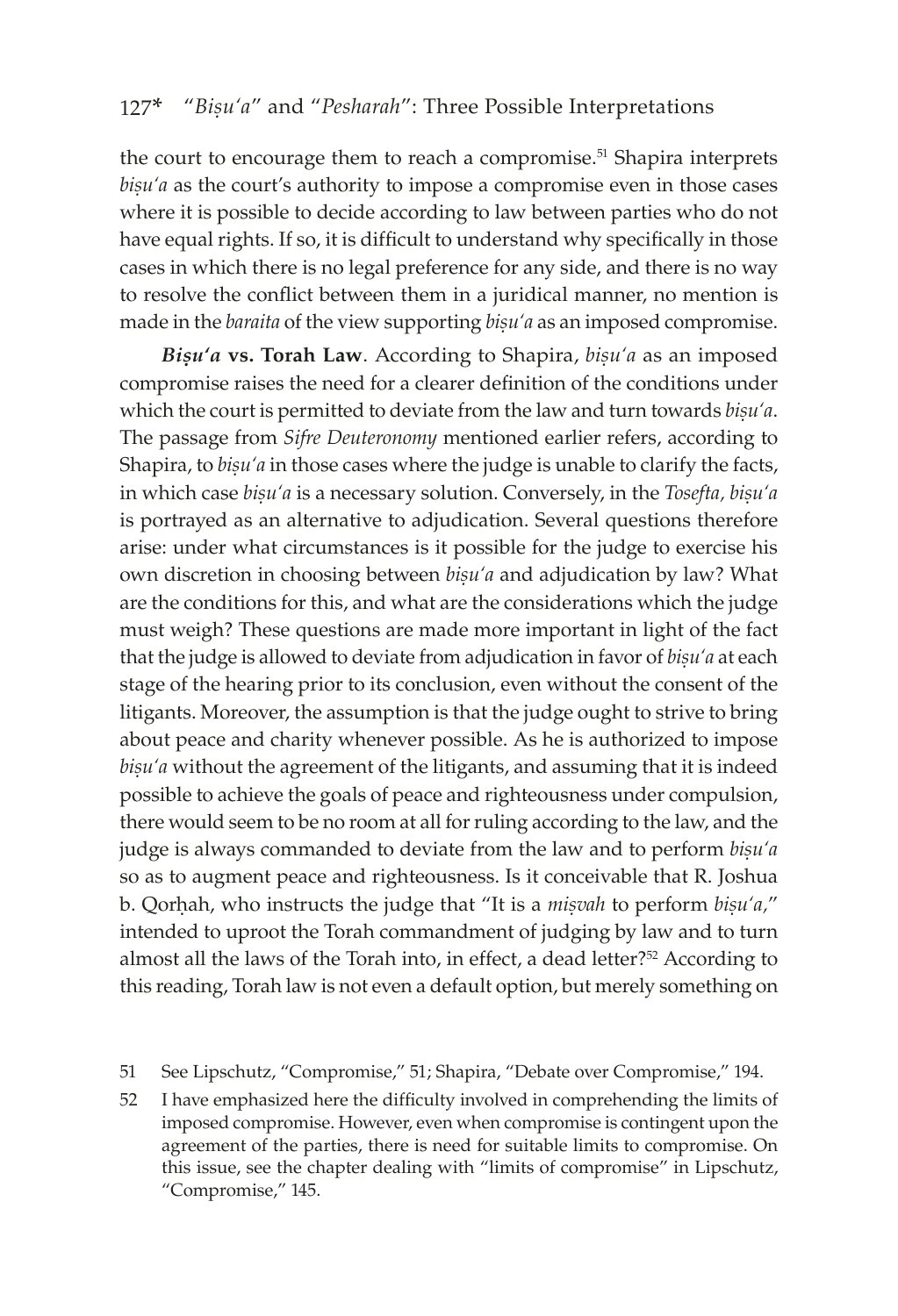the order of "expound it and receive a reward"—[that is, something intended for intellectual guidance alone]. By contrast, the accepted understanding of bisu'a as agreed-upon compromise does not nullify the practical aspect of Torah monetary law. The definition of monetary law in the Torah as the default option, from which the parties are allowed to depart by mutual agreement, is based upon the individual's right to forego [that which is his lawful due], to make conditions, and to agree on monetary matters.<sup>53</sup> The significance of this point lies in the fact that, in the absence of agreement on the part of the litigants, the court cannot impose *bisu'a* upon them of its own initiative but must rule according to the law of the Torah. By contrast, according to Shapira *bisu'a* gives the judge extensive discretion to impose a compromise on the parties even against their will, thereby placing in the shadow both the legislator and the law. In fact, according to Shapira's interpretation, the words of R. Joshua b. Qorhah bring into the world a great "legal" or "constitutional" revolution. Not only does it push the law into a corner, but the judge also receives far-reaching, undefined, and unlimited authority and becomes an absolute ruler of the judicial proceeding. By right, a "legal revolution" of this type ought not to have been introduced into the heart of Jewish law in an indirect or allusive manner, waiting to be discovered by means of learned exegesis. If such were in fact R. Joshua b. Qorhah's actual intention, we may presume that he would have stated the same in a more explicit manner.

**Alternative Conflict Resolution**. Shapira suggests that the tannaitic dispute regarding *bisu'a* may be explained in a manner analogous to the contemporary dispute concerning mediation and, more generally, alternative dispute resolution (ADR).<sup>54</sup> The dispute between the advocates of mediation as a central way of resolving disputes and its opponents is interpreted as one regarding the primary goal of the judicial procedure—resolving disputes or doing "justice." Shapira proposes understanding the tannaitic dispute as follows:

According to the view of R. Eli'ezer b. R. Yose the Galilean, the judicial process is not intended simply to resolve disputes, but to perform justice. Consonant with this, the function of the

<sup>53</sup> Even according to this approach, there are those who think that the commandment to perform *bisu'a* does not give preference to *pesharah* over adjudication by law, but rather poses it as a suitable alternative, albeit without a preferential status. See above, n. 18.

<sup>54</sup> Shapira, "Debate over Compromise," 220.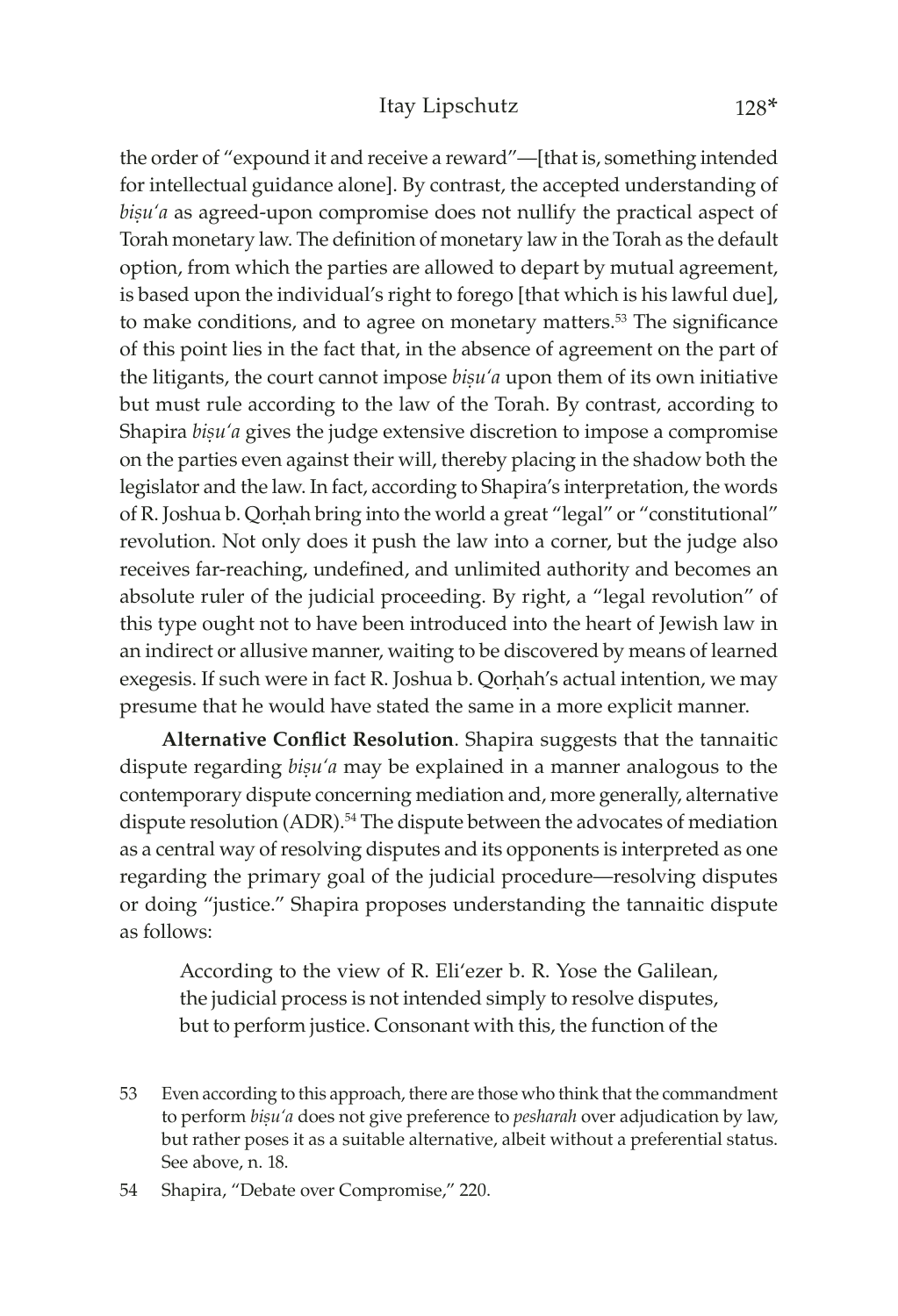judge is to implement the law. From this point of view, there is no room for a procedure of compromise, as such a process is not intended to do justice. By contrast, according to the approach of R. Joshua b. Qorhah, who sees compromise as a *misvah*, the judicial process is not primarily intended to perform justice, but to resolve the dispute between parties. Such being the goal, the law does not enjoy any priority over other solutions. The law simply provides a default option for the resolution of the dispute; however, the litigants are permitted, at any given stage, to prefer some other solution. According to R. Joshua b. Qorhah, one must always grant preference to that solution which advances peace between the parties over one that leaves the enmity between them.<sup>55</sup>

The comparison drawn by Shapira between the tannaitic dispute and the contemporary dispute regarding ADR and the goals of the judicial process ignores one important difference between them. In the contemporary context, supporters of ADR see the resolution of the dispute as the primary goal. The basis of ADR is the agreement of the litigants to seek an alternative path for resolving the dispute between them. The imposition of mediation, compromise or any other alternative to adjudication does not at all arise. Hence the tannaitic dispute regarding *bisu'a* as an imposed settlement of the dispute, not according to the law, in no way resembles the contemporary dispute regarding ADR. The claim that, according to R. Joshua b. Qorhah, "one must always prefer a solution which advances peace between the opposing parties over one which leaves the enmity between them" is inaccurate for two reasons: (a) according to R. Joshua compromise might be based on "charity" and not

55 Ibid., 222–23. The tannaitic dispute may be understood in a different way, according to which R. Joshua b. Qorhah agrees with R. Eli'ezer that the goal of judicial procedure is not the resolution of disputes alone. The dispute between them concerns the issue as to whether it is possible that, in addition to the aspect of justice served by adjudication, another path is possible in which the result is based not upon justice alone but upon justice combined with other values, such as peace and charity. In response to the theological argument of R. Eli'ezer that it is forbidden to deviate from the law because "judgment is God's," R. Joshua might counter that God Himself behaves according to the attribute of compassion as well as that of justice. For an understanding of this type, see R. Isaiah Horowitz, Shenei Luhot ha-Berit, Mishpațim 3 (Jerusalem: Yad Ramah Institute, 2006), 197. In this spirit see the section on "the theology of compromise" in Lipschutz, "Compromise," 300.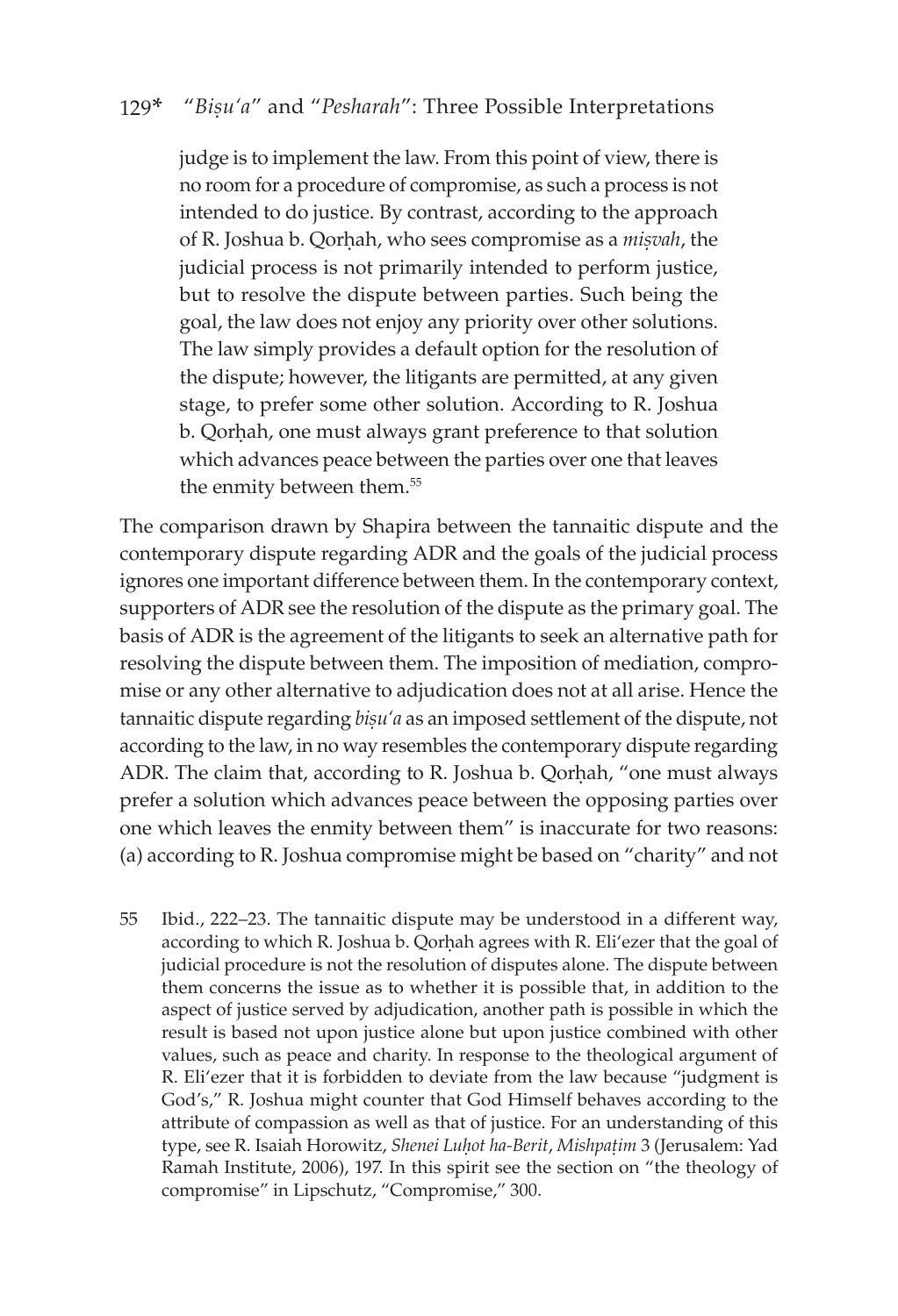#### Itay Lipschutz 130\*

on "peace" alone; (b) bringing about peace and calming hostility between the parties are indeed among the goals of ADR, but cannot be achieved by coercion. It seems to me that the focus of ADR is on moving the resolution of conflicts from the judicial establishment to various extra–establishment institutions. The parallel to this in our *sugya* is thus not *bisu'a* but rather the path of Aaron, "loving peace and pursuing peace" and resolving disputes outside of the courthouse.<sup>56</sup>

**Distributive Justice and Corrective Justice**. Shapira has suggested illuminating the tannaitic dispute around *bisu'a* from an additional viewpoint, by means of an analogy to two different and contemporary approaches to justice: "corrective justice" and "distributive justice."<sup>57</sup> In his opinion, R. Joshua b. Qorhah, who bases *bisu'a* on "righteousness," sees the fact that the one who is culpable under law is poor as "relevant to the results of the ruling, and the judge must not ignore it."58 The implementation of the approach of "distributive justice" to the world of law gives the judge the authority to redistribute "wealth" between the litigants. R. Eli'ezer disagrees with R. Joshua and adheres to the approach of "corrective justice," from which he derives his opposition to the implementation of "distributive justice" within the framework of adjudication. It is clear that, according to the accepted understanding of *bisu'a* as compromise to which both parties agree, the judge performing the compromise is not directly confronted with the demands of either "corrective justice" or "distributive justice." But even according to the accepted understanding of *bisu'a*, we are not exempt from discussing the appropriate discretion or judgment of the judge who performs the compromise.<sup>59</sup>

Connecting the tannaitic dispute concerning *bisu'a* to the implementation of "corrective justice" or "distributive justice" through law, as has been proposed by Shapira, entails, in my opinion, several difficulties since, according to Shapira, *bișu'a* refers to imposed compromise. The judge's authorization to perform  $b$ *isu'a*, that is, to impose a compromise upon the parties for reasons of "distributive justice," thereby prefering a poor litigant in opposition to

<sup>56</sup> See above, n. 39.

<sup>57</sup> Shapira, "Debate over Compromise," 223–26.

<sup>58</sup> Ibid., 226.

<sup>59</sup> See Lipschutz, "Compromise," 243–82.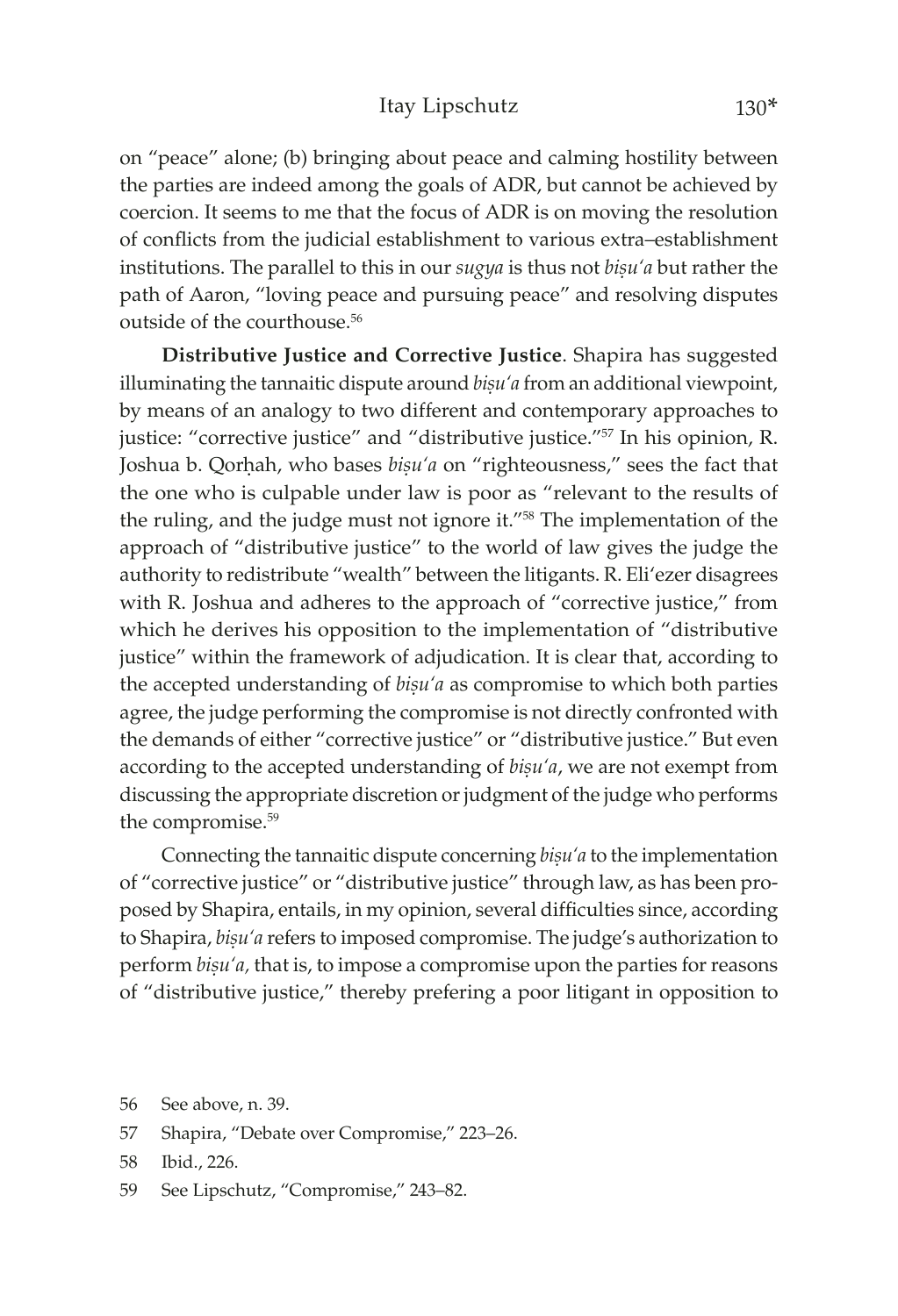the law, contradicts the explicit prohibition in the Torah, "You shall not be partial to a poor man in his legal suit" (Exod 23:3).<sup>60</sup>

The closest mechanism in Jewish law to deviation from the law in order to favor a poor litigant is found in the approach of several of the *rishonim* (classical medieval authorities) stating that it is permitted for the judge to require a litigant to behave "beyond the limits of the law." However, this view is controversial and only permits the imposition of "beyond the letter of the law" under special circumstances, with certain conditions, and not as a general ruling. Under other circumstances and without such conditions, a judge is prohibited from requiring a litigant who has won his case to forego his rights "beyond the letter of the law" in favor of the poor litigant because of the latter's poverty.61 Moreover, the law is a prior condition for "beyond the letter of the law," for if there is no law there can be no "beyond the letter of the law."62 Similarly, even according to those *rishonim* who permit imposing a solution "beyond the letter of the law," the conditions required for this make such a solution relatively rare, leaving the judge a narrower range of discretion in comparison to the degree of discretion he has according to the conventional understanding of *bisu'a* as agreed-upon compromise. Thus, the identification of *bisu'a* as an imposed compromise "beyond the letter of the law" and with "true justice which involves righteousness" is not reasonable, and certainly an imposed *bisu'a* can hardly be identified with "true justice in which there is peace."

- 60 See above, n. 47; in my understanding the value of charity in R. Joshua b. Qorhah is not in the sense of the commandment of giving charity to the poor; see above, n. 45.
- 61 The literature on the subject of "beyond the letter of the law" is very extensive. It will suffice here to refer to Ron S. Kleinman, "The Imposition of Norms 'Beyond the Letter of the Law' on Public Bodies," in *Sefer Shamgar,* ed. Aharon Barak (Tel Aviv: Israeli Bar Association, 2003), 1:469–504 (Hebrew) and the bibliography there; cf. Aaron Kirschenbaum, *Equity in Jewish Law,* 2nd ed. (New York: Ktav, 1991).
- 62 The approach which allows coercion to act "beyond the letter of the law" raises a difficulty in understanding the relation between "law" and "beyond the letter of the law." On the one hand, these norms have been transformed into part of the law itself; on the other hand, there is then no significance to the concept of "law." A similar difficulty is raised by Shapira's approach to *bisu'a*. If it is possible to impose compromise, it is not clear what the difference is between it and "law."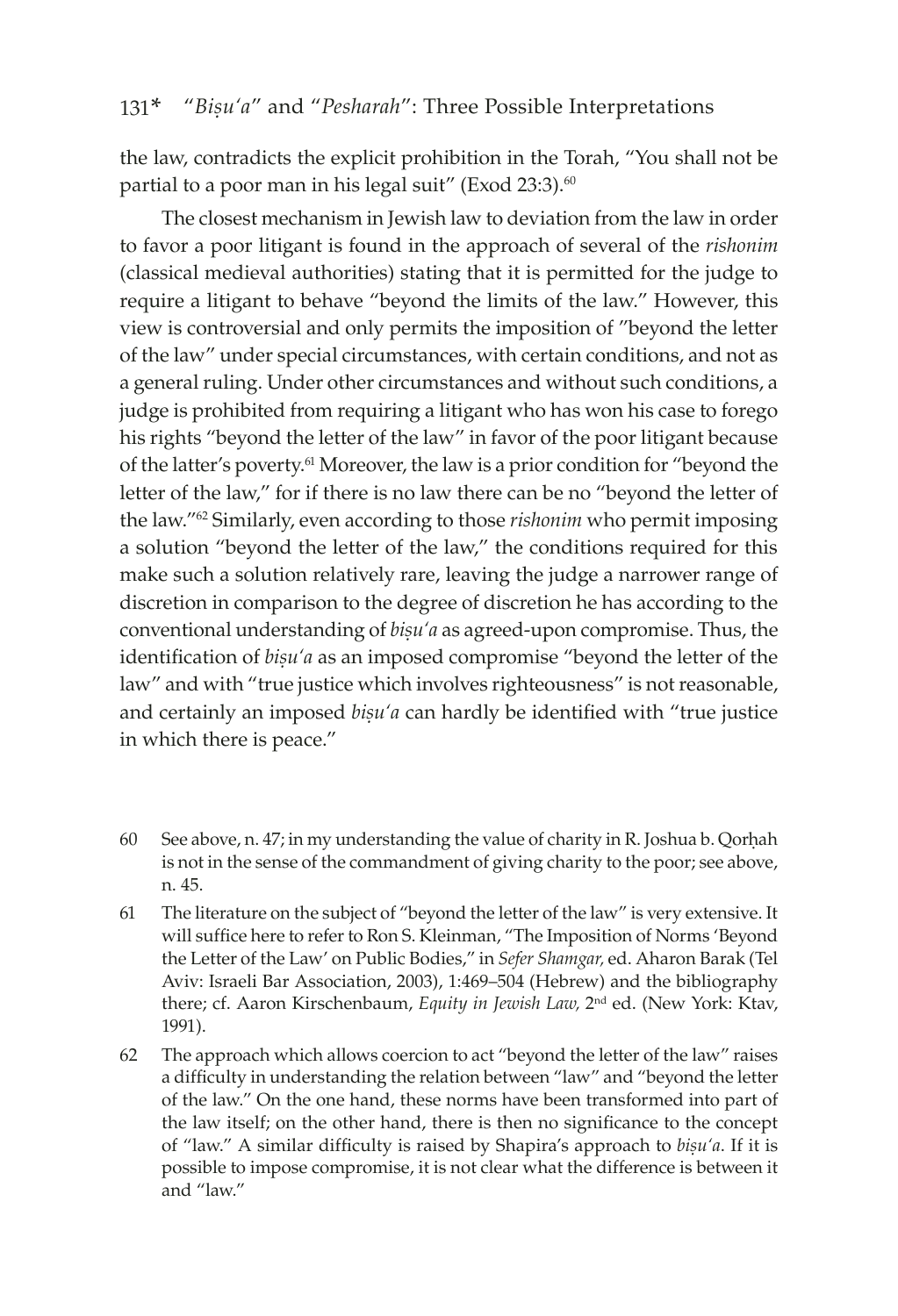### 3. Rabbi Shim'on ben Menasya

R. Shim'on b. Menasya said: Sometimes one should divide, and sometimes one should not divide. How so? Two people who came before someone to be judged: Before he heard their words, or once he heard their words but did not know which direction the judgment is tending, he is allowed to say to them: Go and divide. But once he has heard their words and knows which way the judgment is leaning, he is not allowed to say to them: Go and divide. Of this it is written: ''The beginning of strife is like letting out water'' (Prov 17:14) – until it is revealed, you are allowed to abandon it; once the law has been revealed, you are not allowed to leave it**.** 

Consistent with his approach, Shapira explains that the expression "he will perform *bisu'a"* refers to the judge, while the expression "Go and perform bisu'a" refers to the litigants. However, "Go and perform bisu'a" in fact seems to relate to the cooperation of the parties involved and their agreement to bisu'a. Yet, according to Shapira, this should not be seen as an appeal for the agreement of the parties to *bisu'a* but rather the formal order of the judge given to the litigants. The language of the legal ruling, "go out and perform bisu'a," suggests a technical division which the parties are able to perform by themselves, implying the imposition upon the parties of the division of whatever monies are subject to dispute. This is similar to the manner in which the judge may issue a ruling: "Let them divide!" Just as the judge who rules "Let them divide!" does not require the agreement of the parties, so too in the case of an order, "Go and perform *bisu'a*."<sup>63</sup>

However, in my opinion, the term "Let them divide!" ought not to be compared to that of "Go and perform *bisu'a*." Whereas the former is the formal wording of a judicial order addressed to the disputants at the conclusion of an adjudicative process (an assumption which is not at all self-evident), the words "Go out and perform *bisu'a"* cannot be the formulation of such a command, as it does not explain how one is to "perform *bisu'a"* and to divide the money between rival parties. It does not seem reasonable to assume that such vague language could serve as the formal order concluding any sort of judicial process. The words of R. Shim'on b. Menasya deal not with the formal wording of a legal ruling (or, more precisely, a "ruling of *bisu'a*") but rather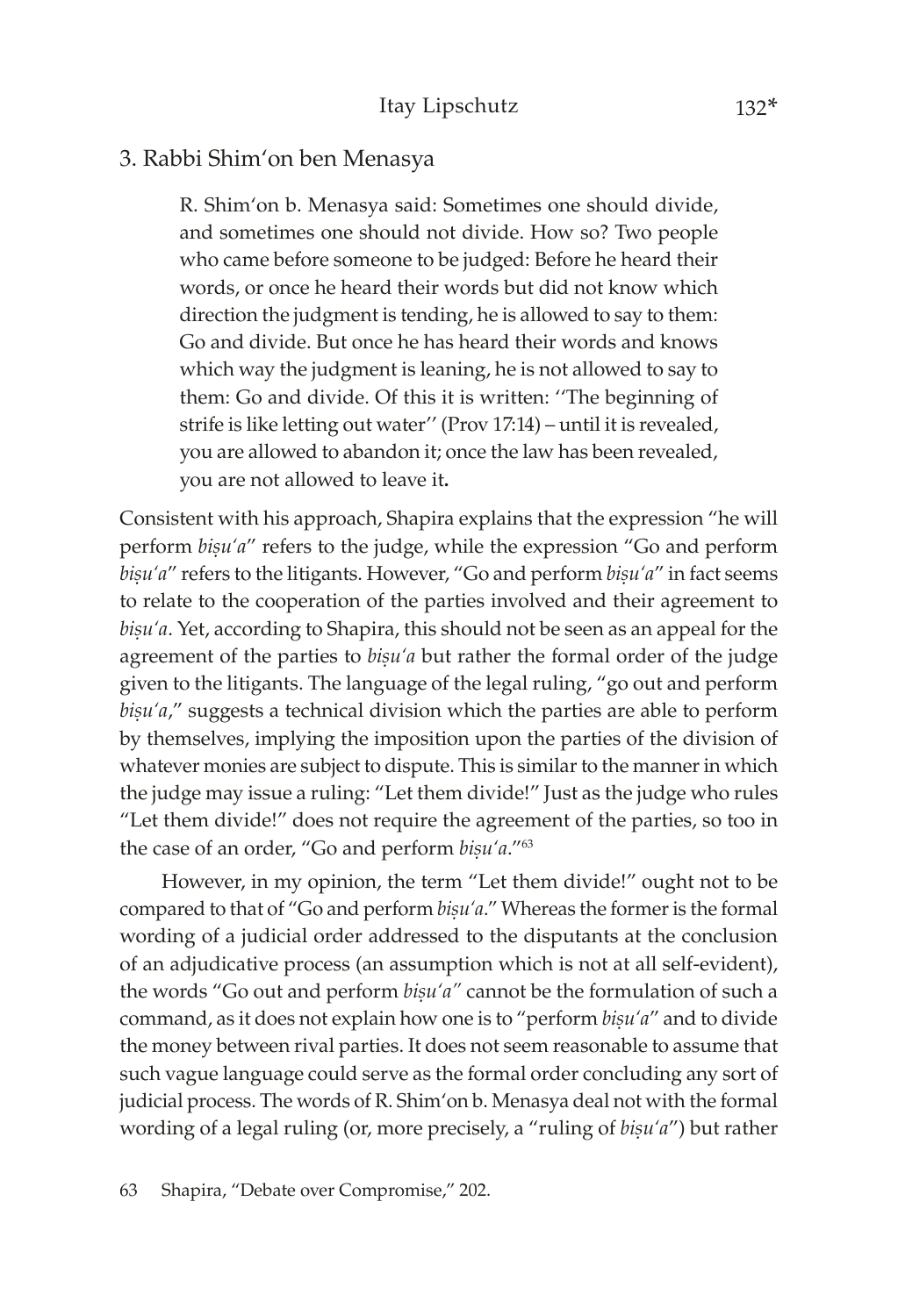with the issue of the judicial procedures, and that stage at which it is permitted to turn to *bisu'a*. It seems more likely that the statement, "He is permitted to say to them, 'Go out and perform *bisu'a'"* is a halakhic statement attributed to R. Shim'on b. Menasya that permits, at a certain stage, turning toward bișu'a. A convincing proof of this is that R. Shim'on b. Menasya emphasizes that the stage of adjudication at which it is permitted to say "Go out and perform *bisu'a"* is before the judge has heard the arguments of the parties, or when he has heard them, but does not yet know in which direction the law tends. It is certainly clear that, if the judge has not yet heard the arguments of the parties involved, one cannot interpret "Go out and perform *bisu'a"* as an operative instruction for imposing compromise, for "If one answers before he hears, it is his folly and a shame" (Prov 18:13).<sup>64</sup>

Rabbi Shim'on b. Menasya follows an intermediate position, according to which *bisu'a* is not a *misvah*, as in the view of R. Joshua b. Qorhah, but neither is it prohibited, as in the view of R. Eli'ezer. Rather, in his opinion, *bisu'a* is an option open to the judge to perform. Shapira understands R. Shim'on b. Menasya's position as being based upon the idea of fairness, according to which the stage at which it is permitted to perform  $bisu'a$  is only so long as the judge has not yet settled on his position in the case. Thus, he interprets the judge's authority to impose *bisu'a* as being based on putting himself into the shoes of the contending parties. A rational litigant will voluntarily agree to make a compromise based on considerations of the chance of winning weighed against the risk of losing, so long as he does not know with certainty which way the ruling is likely to go. A litigant who knows that the law is on his side will not agree to compromise. On the other hand, one who knows for certain that the law favors his opponent will agree to almost any compromise. Similarly, a judge who imposes *bisu'a* against the will of the parties is only allowed to do so in a situation in which it is reasonable to assume that rational litigants would agree to compromise—that is to say, at a stage when it is not yet known which way the law tends. So long as the judge has not yet formulated his own opinion he is allowed to impose a compromise which, it is reasonable to anticipate, would be accepted by rational litigants. However, once the judge is aware of having formulated his own position on

64 Only after hearing the argument of the parties involved can the judge arrive at a suitable solution or division or, alternatively, realize that there is no justification for *bisu'a*. See Lipschutz, "Procedural Limits," 68-69.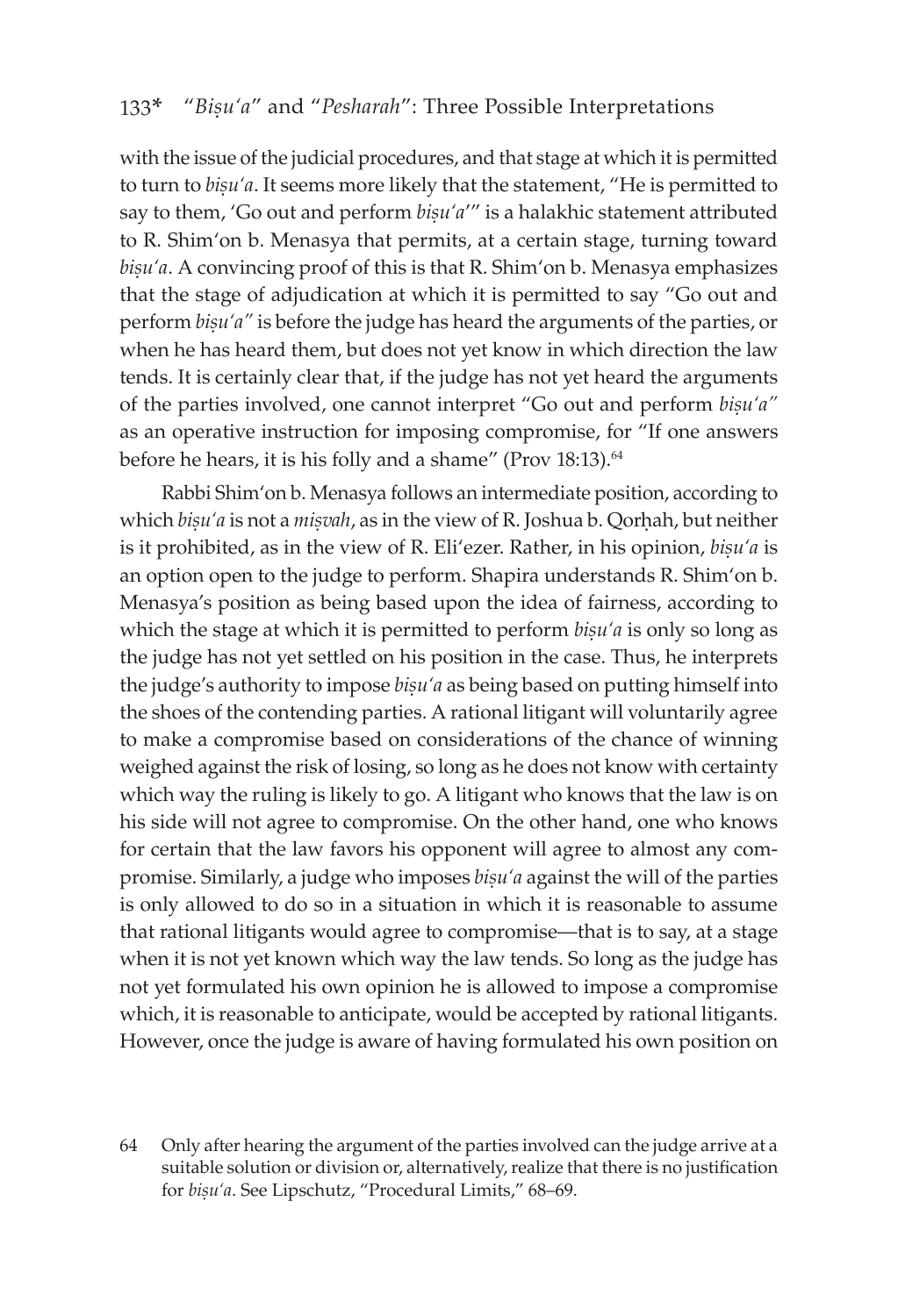the case, *bisu'a* would not be fair, since at this stage, the judge already knows that justice is with one of the two sides.<sup>65</sup>

Thus, according to Shapira, R. Joshua b. Qorhah and R. Shim'on b. Menasya disagree not only on the question as to whether *bisu'a* is a *misvah* or merely a permissible option but also regarding the very nature of *bisu'a*. In contrast to R. Joshua, who sees in *bisu'a* the implementation of the values of "peace" and "righteousness," R. Shim'on b. Menasya asserts that *bisu'a* is intended to represent the interests of the sides on the basis of the initial data. The two disputes are interdependent: R. Joshua sees *bisu'a* as the implementation of certain values and therefore, in his view, as a *misvah*, Whereas R. Shim'on b. Menasya understands it simply as an efficient tool for balancing the interests of the litigants and therefore, in his view, as something voluntary or optional. This being the case, the two tannaim use the identical term to describe two distinctive judicial tools. However, it is difficult to accept such an interpretation, which removes the sting from an explicit tannaitic dispute, particularly given that this interpretation is not at all rooted in the language of the tannaim. So long as we have no hint of this in the actual tannaitic text, we must interpret the dispute surrounding bisu'a as relating to various legal details which apply to it, but not to its actual definition. But according to Shapira, the dispute relates not only to the details of the law, but even to the very definition of the term *bisu'a*. This being so, one must ask how R. Eli'ezer defined *bisu'a* so as to lead him to use such harsh language regarding it. Did R. Eli'ezer have a third definition? Could it be that three tannaim all defined the same legal term differently, while all the tannaitic sources ignored the dispute regarding the definition, and focused only on the disagreement concerning the legal dispute? From the viewpoint of substance, it is not clear why one ought to attribute to R. Shim'on b. Menasya an independent definition of *bisu'a* when there is no particular difficulty in assuming that he agrees with the understanding of bișu'a as the implementation of values likewise R. Joshua b. Qorhah understands *bișu'a* in this way, but in R. Shim'on's opinion, the implementation is not a commandment or *misvah*, but merely an option.<sup>66</sup> The procedural instruction of R. Shim'on b. Menasya, prohibiting *bisu'a* after one knows

<sup>65</sup> Shapira, "Debate over Compromise," 215–17.

<sup>66</sup> See at length in R. David Pardo, *Êasdei David*, 497.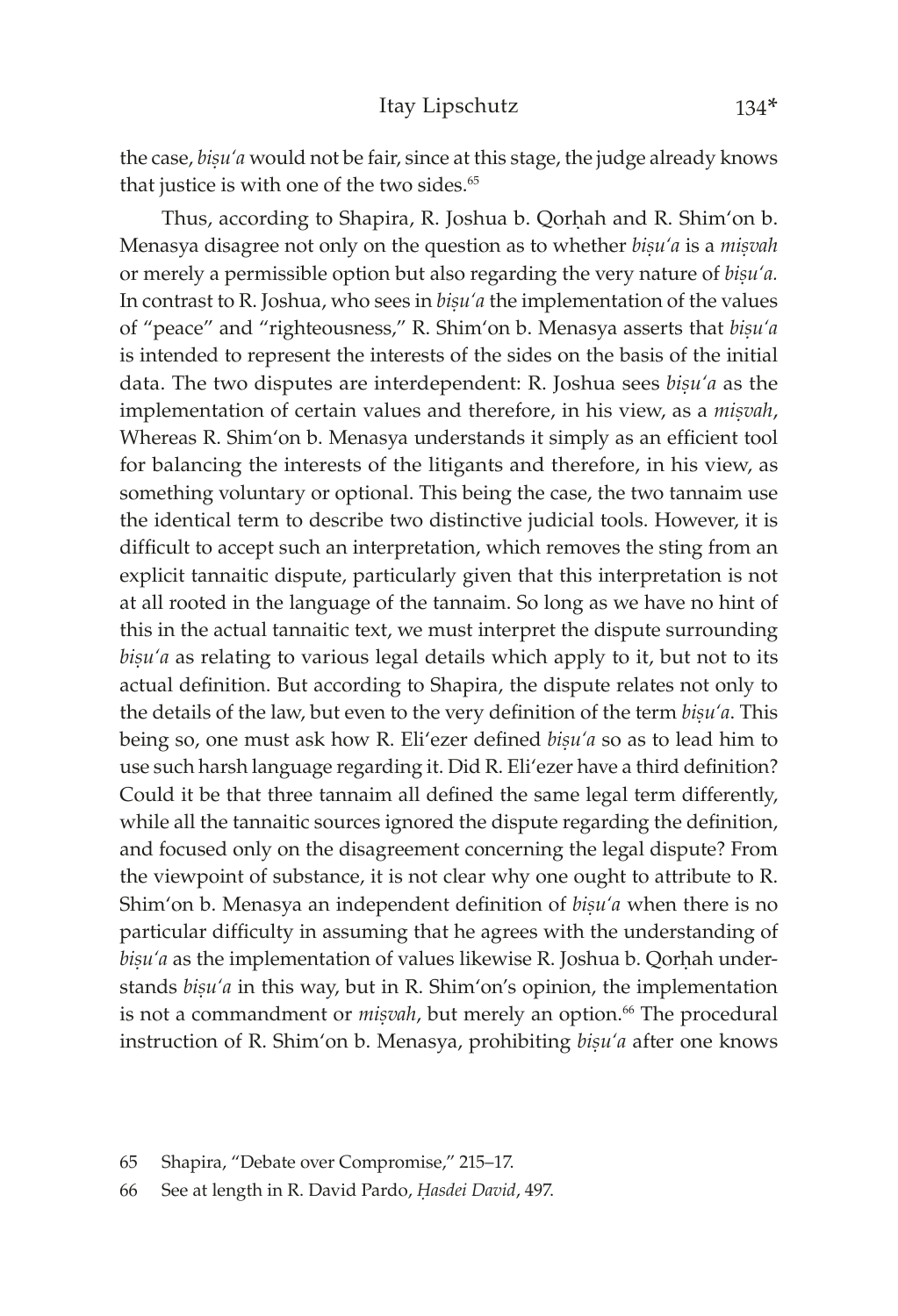which way the law tends, seems quite consistent with the view of *bisu'a* as a tool for implementing values.<sup>67</sup>

The idea of fair *bisu'a* on the part of the judge who "enters into the shoes" of the litigants" and proposes a compromise at which rational litigants would arrive by themselves if they were to attempt compromise by themselves, is not contradicted if *bisu'a* is understood specifically as compromise with the agreement of both parties.<sup>68</sup> That is to say, in a case in which the parties have not themselves succeeded in arriving at a compromise, the judge is allowed to propose a compromise which, to the best of his judgment, balances the interests of rational litigants—but it is not reasonable that a judge should be permitted to impose such a compromise on them. Paternalistic imposition of a compromise by the court against the will of the parties and in the name of judicial "fairness" would be astonishing, just as one ought to be astonished by the very idea of authorizing the judge to perform *bisu'a* and impose a compromise, thereby depriving the litigants of their right to full implementation of the law.

# 4. Once the Judgment is Completed One is Not Allowed to Perform *Bisu'a*

This halakhah in the *Tosefta* determines the procedural boundary of bisu'a. Before the judicial procedure is completed one may perform *bisu'a* but not thereafter. The Talmud determines that R. Joshua b. Qorhah, who states that "it is a *misvah* to perform  $bisu'a''$ , likewise concurs with this view.<sup>69</sup>

- 67 Shapira, ibid., dwells upon the connection between *bișu'a* and the judge's abandonment of judgment, mentioned in the *Tosefta* by Rabbi Yehuda b. Laqish near the words of R. Shim'on b. Menasya. This connection specifically leads, in my understanding, to a completely different understanding of R. Shim'on b. Menasya's view. See Lipschutz, "Procedural Limits," 70–77.
- 68 At the same time, it seems to me that this idea is alien to the tasks of both judgment and compromise for which the judge is appointed. According to this idea, the judge does not seek out a just compromise, but rather weighs the prospects and risks to each side, and hence what compromise it is worthwhile for him to accept.
- 69 *b. Sanh.* 6b–7a. According to Rashi's interpretation, the "conclusion of judgment" occurs when the judges inform the litigants: "So-and-so is culpable, so-and-so is in the right" (ibid., Rashi, s.v. *nigmar ha-din*). This formulation of the conclusion of judgment raises the question of why there is any need to emphasize the fact that after the judgment's conclusion, the judge may not propose (or impose, according to Shapira) any compromise on the litigants. After the conclusion of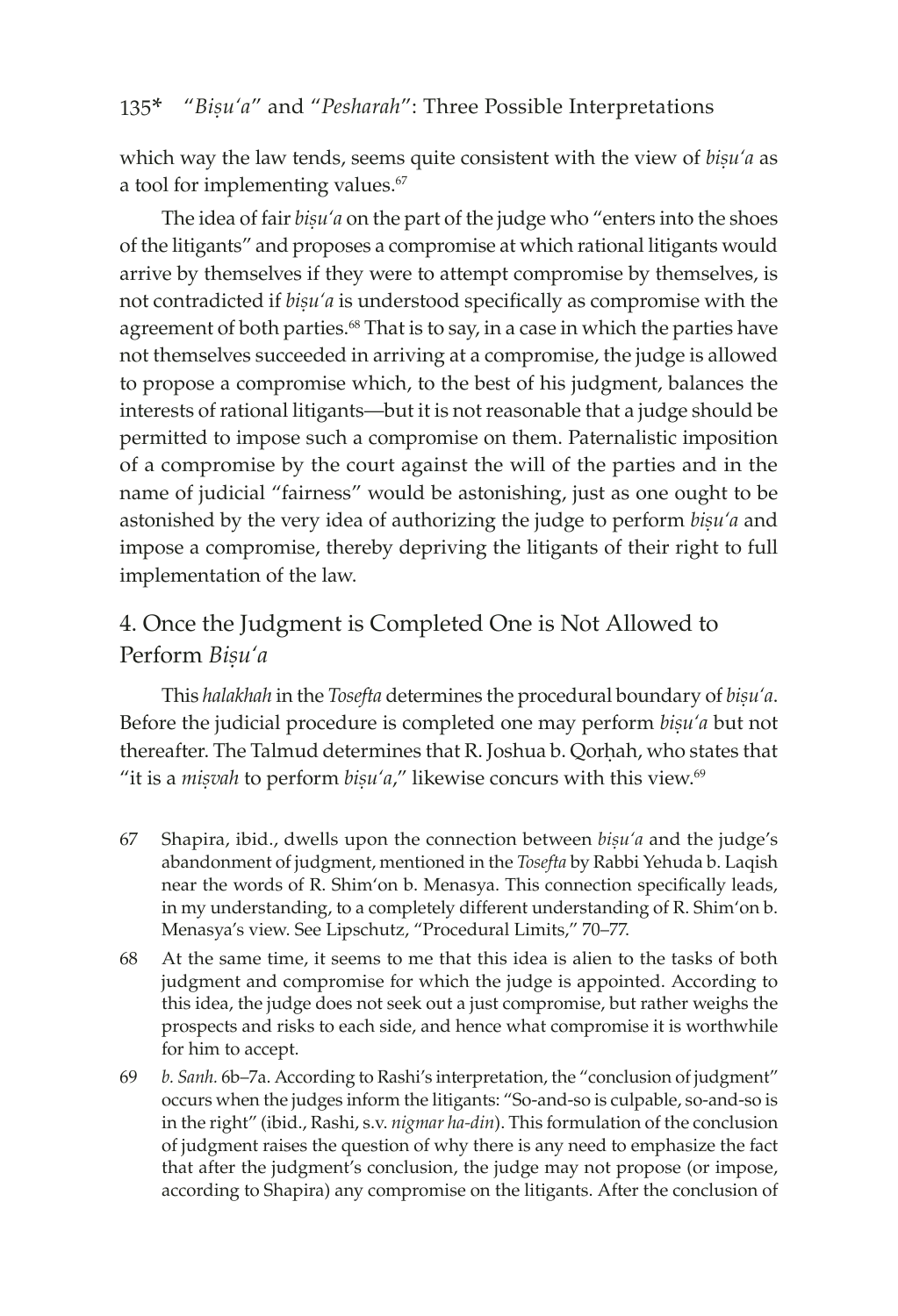It would appear that this *halakhah* is not at all consistent with Shapira's approach regarding *bisu'a* as an imposed compromise. How could one imagine that a judge who has already completed the judicial process would rescind his verdict and instead impose a compromise on the parties involved? Whereas the *Tosafot* were troubled by Rashi's interpretations because it was difficult for them to understand why a litigant who had won his case would agree to forego his rights and instead agree to a compromise, the difficulty here is far more severe. How is it conceivable that, after the judge has reached a decision and has concluded the case, his decision would then be nullified in order to impose a compromise against the wishes of the contending parties, not because some error was found in the ruling but merely because "it is a *misvah* to perform *bisu'a*"? The imposition of a compromise may even reach the point of absurdity in a case where the losing side remains opposed to compromise for one or another reason (such as "honor"). However, according to the accepted understanding, giving preference to mutual compromise above adjudication due to value considerations, ("peace" and "righteousness"), this *halakhah* becomes self-evident. It bars the judge from advocating compromise once the judicial procedure has been completed, notwithstanding that it might still be possible at this stage to persuade the litigants to make a compromise and thereby augment "peace" and "righteousness." The innovation involved in the normative instruction—"Once the judgment is completed one may not make *bisu'a"*—lies in its negating this possibility.<sup>70</sup>

### Intermediate Summary

Shapira suggests that we understand *bisu'a* in the tannaitic teaching in a different manner from its understanding by the *amoraim*, the *geonim*, the rishonim and the *aharonim*. Shapira's innovative interpretation is motivated by his desire to give distinct and separate meanings to the terms *pesharah* and bisu'a. However, as I have attempted to demonstrate, Shapira's arguments are not convincing and the interpretation which he proposes requires us to deal with difficulties which are not inconsequential.

At times, scholarly literature does not refrain from attributing to the amoraim a lack of understanding or a deliberate change of direction from

judgment, what significance can there be in *bișu'a*? See *b. Sanh.* 6b, *Tosafot* s.v. *nigmar ha-din*.

<sup>70</sup> In my article, "Procedural Limits," 78–86, I show that it is possible to base this norm upon varied rationales.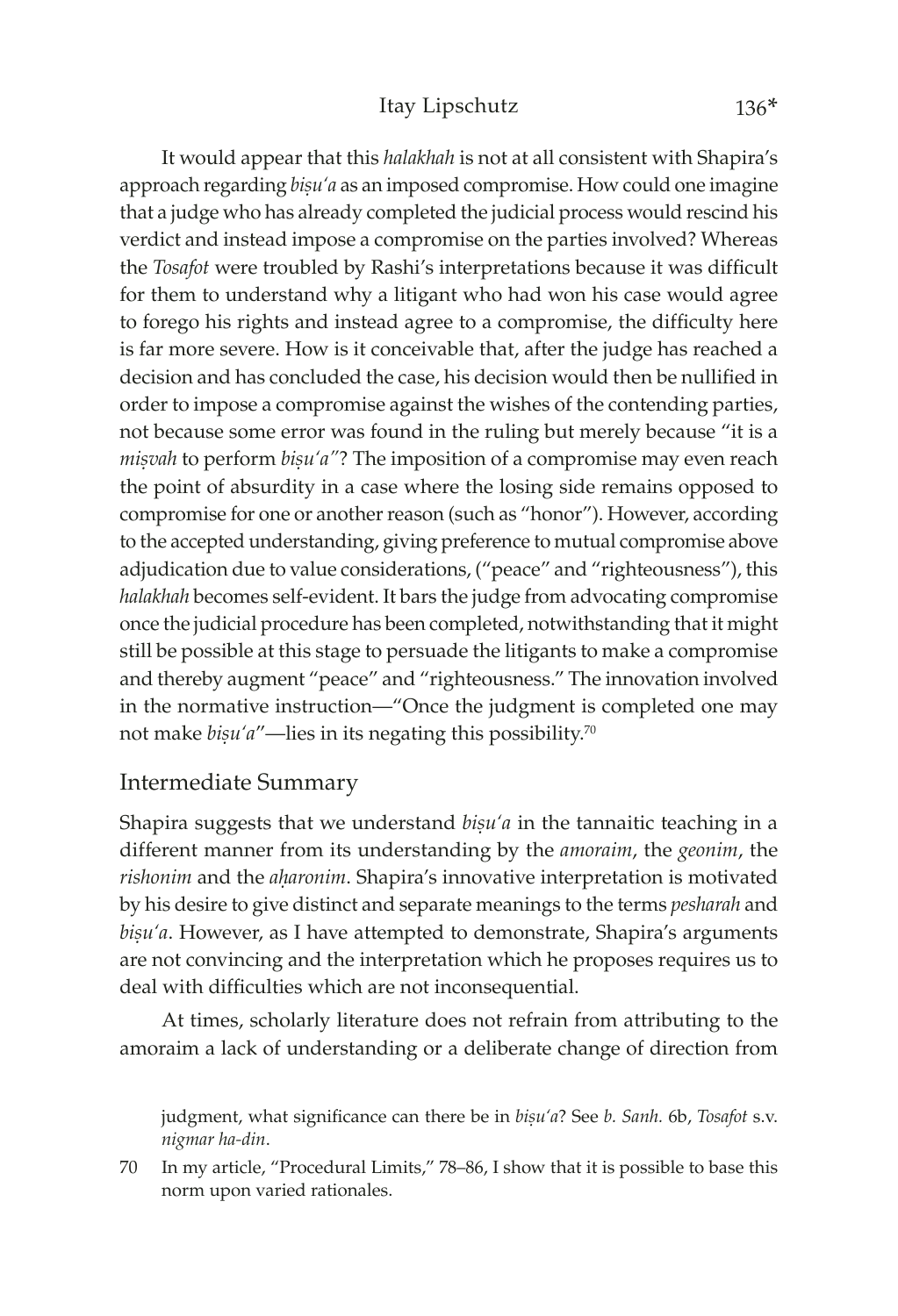tannaitic teachings. However, it seems to me that such a position requires a strong factual basis and demands great caution. The authority of the amoraim as authentic and loyal interpreters of the tannaitic tradition derives from the fact that they were close in time and place to the tannaim and their teachings and had received it as a living tradition, passed down to them from master to disciple. Hence, it seems to me that an interpretation such as the one proposed by Shapira demands strong proofs—particularly so when one wishes to reject the interpretation offered by early amoraim to explain the opinion of late tannaim.

# Part III. *Bisu'a* – the Law Which is Outside of the Law

According to Berachyahu Lifshitz, both *bisu'a* and *pesharah* reflect the litigants' agreement before the court.<sup>71</sup> The difficulty in the conventional explanation lies, in his opinion, in the possibility that compromise may represent a deviation from the law. Thus, R. Eli'ezer's strong objections to *bisu'a* derive from the contempt toward the law which, in his view, is expressed by *bisu'a* or *pesharah.* That is, "The more highly one praises compromise, the greater the damage done to the law."<sup>72</sup> The opinion of R. Joshua b. Qorhah, who praises *biúu'a* and even sees it as a *miúvah*, is explained by Lifshitz in light of the fact that the litigants agreed to accept the decision of the judge from the outset not as a legal-juridical ruling but rather as one whose source lies in the judge himself. From a practical point of view, there is no difference between a formal legal verdict and an agreed-upon compromise; *bisu'a* must also be in accordance with the law. Hence, the dispute between R. Eli'ezer and R. Joshua is concerned not with the result but rather with the process of *bisu'a* itself: whether it is a *misvah* or whether perhaps a transgression.

- 71 But Lifshitz also acknowledges compromise made outside of the courtroom on the basis of mutual agreement regarding the content of the compromise (see Lifshitz, "Compromise," 86–87 and n. 19). He is therefore forced to admit that the term *pesharah* refers to both types of agreement, which differ greatly from one another; cf. ibid., n. 36, where he states his opinion that there is no distinction between the meanings of *pesharah* and *bisu'a*.
- 72 Lifshitz, "Compromise," 88. However, this difficulty is an inevitable consequence of the polarity characteristic of this dispute. Not only is *bisu'a*, according to one opinion, a *mișvah* and, according to the opposing view, forbidden, but the negative view also uses extraordinarily strong language in its condemnation of the practice. See below, near n. 105.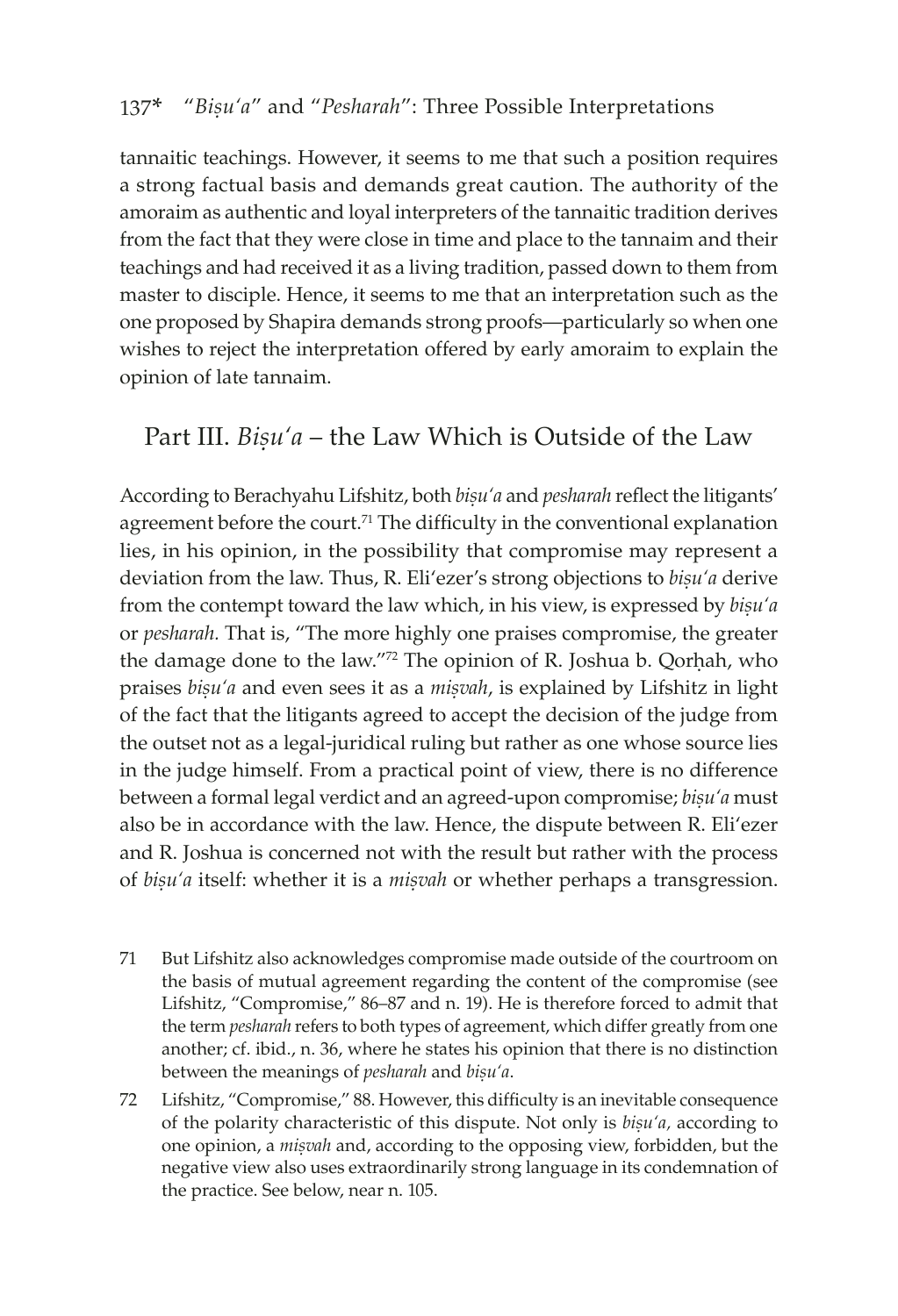Both of these tannaim have respect for the law, but "R. Eli'ezer derives from this the obligation to judge by virtue of law alone, whereas R. Joshua is fearful of judgment and of the severity of punishment due to one who errs regarding the law; for precisely that reason, he prefers to refrain from judging on its basis."73 The motivation for performing compromise is thus, according to R. Joshua, fear of the law and fear of the punishment that may befall a judge who errs in legal ruling.<sup>74</sup> The precise definition of *pesharah*  and of *bisu'a*, according to Lifshitz, is "the agreement that the judgment will not be conducted on the basis of law, i.e., Torah law, but rather, dependent upon the agreement of the parties involved, along a different channel: that of law outside of the law."75 The results of the two procedures, that of law and that of compromise, must be identical.<sup>76</sup> It follows that, according to this definition, *pesharah* is analogous to arbitration an institution that defines, through mutual agreement, the identity of the judge but not the content of the law.77 In what follows I shall examine Lifshitz's proposal for understanding bisu'a, discuss fear of judgment as the primary motivation for compromise, and the understanding of the tannaitic dispute regarding it.

- 73 Lifshitz, "Compromise," 91.
- 74 Ibid., 88–89, and the numerous sources which he cites in his notes; cf. Shapira, "Debate Over Compromise," 198 and nn. 31–32 in relation to the controversy between R. Elazar ha-Moda'i and R. Joshua in *Mekhilta de-Rabbi Yishma'el*, *Amaleq*, *Yitro,* §2 (ed. Horowitz, 198), on the verse (Exod 18:21), "those that fear God." In my opinion, one may interpret both tannaitic views as seeing fear as coming from God but disagreeing as to whether this fear leads the judge to enter more deeply into the judgment or whether it causes him to be frightened of engaging in judgment and to instead make compromise.
- 75 Lifshitz, "Compromise," 93. See above, n. 21, for the view of R. Shim'on b. Gamaliel in *Sifre*, which implies that  $bigu'a$  influences the end result. Lifshitz finds support for the view that [in both procedures] the result is identical ("Compromise," 92) in *b. Sanh.* 32b, which brings an exegesis of the verses comparing the justice obtained in adjudication with that obtained through compromise. However, see below, near n. 121.
- 76 Lifshitz, "Compromise," 99 and n. 57: "This is *pesharah*, this is arbitration, so that the arbitrator may judge them according to the law of Torah."
- 77 For a proof that arbitration is not necessarily directed towards compromise, see Yuval Sinai, "Arbitration as an Ideal Judicial Procedure," *Jewish Law Association Studies* 18 (2008): 279–95, at 284–88.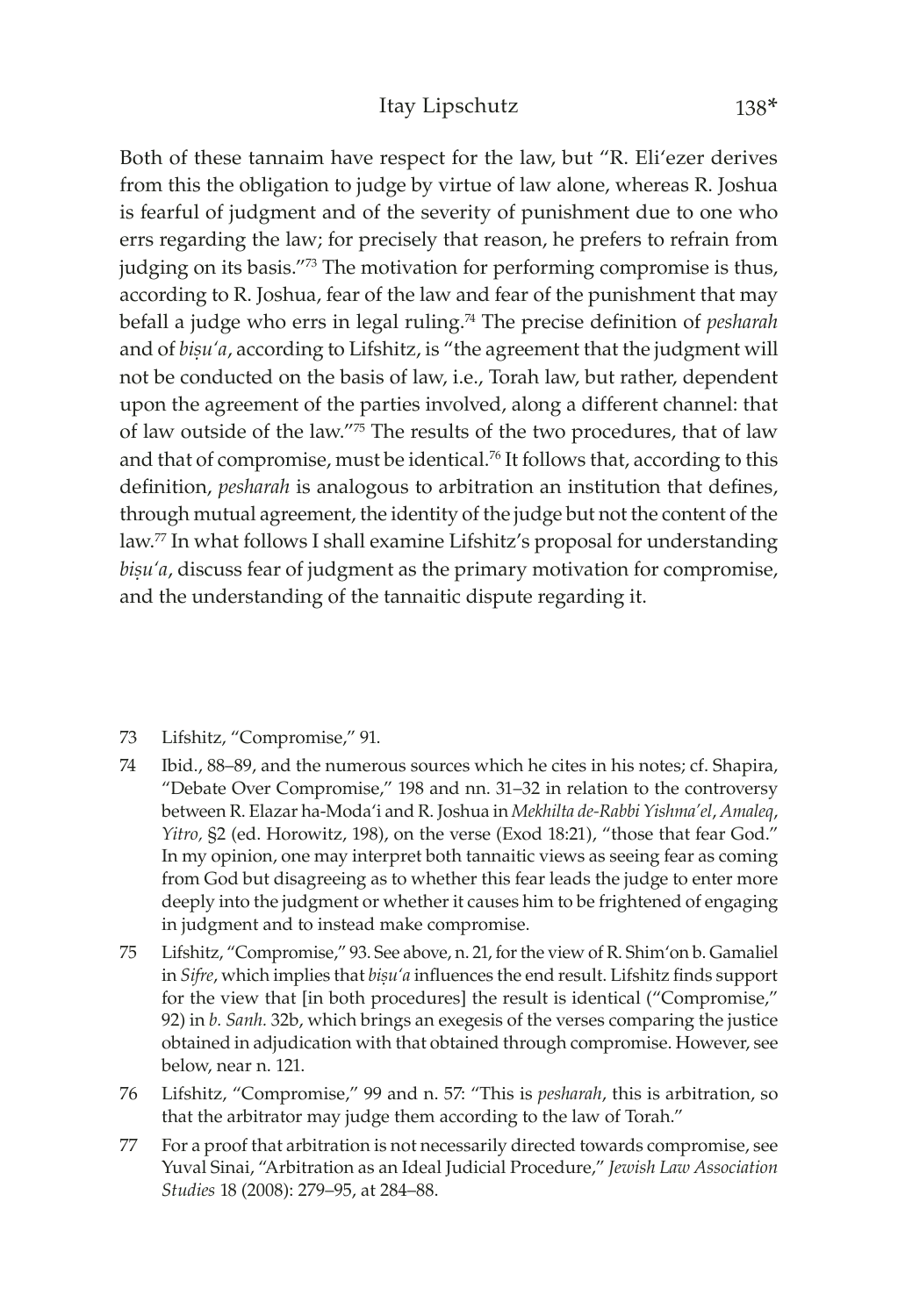## *Bisu'a* and Fear of Judgment

According to Lifshitz, *pesharah* is a halakhic–judicial tool intended to ease the weighty responsibility incumbent upon the judge who rules according to Torah law and to lighten the burden of the fear of judgment.<sup>78</sup> In order to prove this thesis, Lifshitz needs to demonstrate that the severity of Torah law, or of judgment conducted according to Torah law, is so great that fear of the law caused the judges to try to evade judging by Torah law and that fear of judgment is the central factor underlying the entire discussion of *pesharah* and *bisu'a*.<sup>79</sup>

Lifshitz cites several Jewish legal sources which elaborate upon the weighty responsibility placed upon the shoulders of one who judges by Torah law. This responsibility is expressed, first and foremost, in the great care that the judge must take against distorting the law, a sin whose severity can be inferred from numerous sources as well as from the punishment imposed for distortion of the law not only upon the judge but also upon his entire generation.<sup>80</sup>

- 78 One might have expected a question regarding the status of the judge who erred in *biúu'a*, and whether or not he is held responsible for his error, similar to the question of the Talmud at the beginning of *b. Sanh.* (3a), "But from this, [does it follow that] if they erred they do not pay?" However, no such question is found in the sources. By contrast, according to the understanding that in compromise the litigants give the judge the discretion to deviate from the law, the question of responsibility in the event of error does not arise.
- 79 Regarding fear of judgment, see Amihai Radzyner, "*Dinei Qenasot*: A Research in Talmudic Law," (PhD diss., Bar-Ilan University, 2001), 278 (Hebrew), and the bibliography cited in his notes; Yuval Sinai, *Judge and Judicial Procedure in Jewish Law* (Jerusalem: Sacher Institute, 2010), 397–400 (Hebrew), and the bibliography cited there; Haim Shapira, "'For Judgment is the Lord's': On the Relation between God and the Judicial Process in the Bible and in Jewish Tradition," Mehgerei *Mishpaû* 26 (2010): 74–79 (Hebrew); and, most recently, Yuval Sinai, "The Religious Perspective of the Judge's Role in Talmudic Law," *Journal of Law and Religion* 25 (2009–10): 357–77.
- 80 It will suffice here to refer to the sources cited by Lifshitz, "Compromise," 88–90 and in the notes there; cf. above, in the previous note. Regarding the practice of Rav Huna (*b. Sanh.* 7b) to add ten additional judges to the court, see my suggestion for interpreting this custom without reference to fear of punishment: Itay Lipschutz, "Judge's Deliberation," *Shenaton ha-Mishpat ha-Ivri* 26 (2011): 299 ff. (Hebrew); idem, "Are Two Better off Than One? On Jurisdiction and Estoppel, and on the Panel's Mode of Work," *Mishpatim* 43 (2013): 513–70 (Hebrew).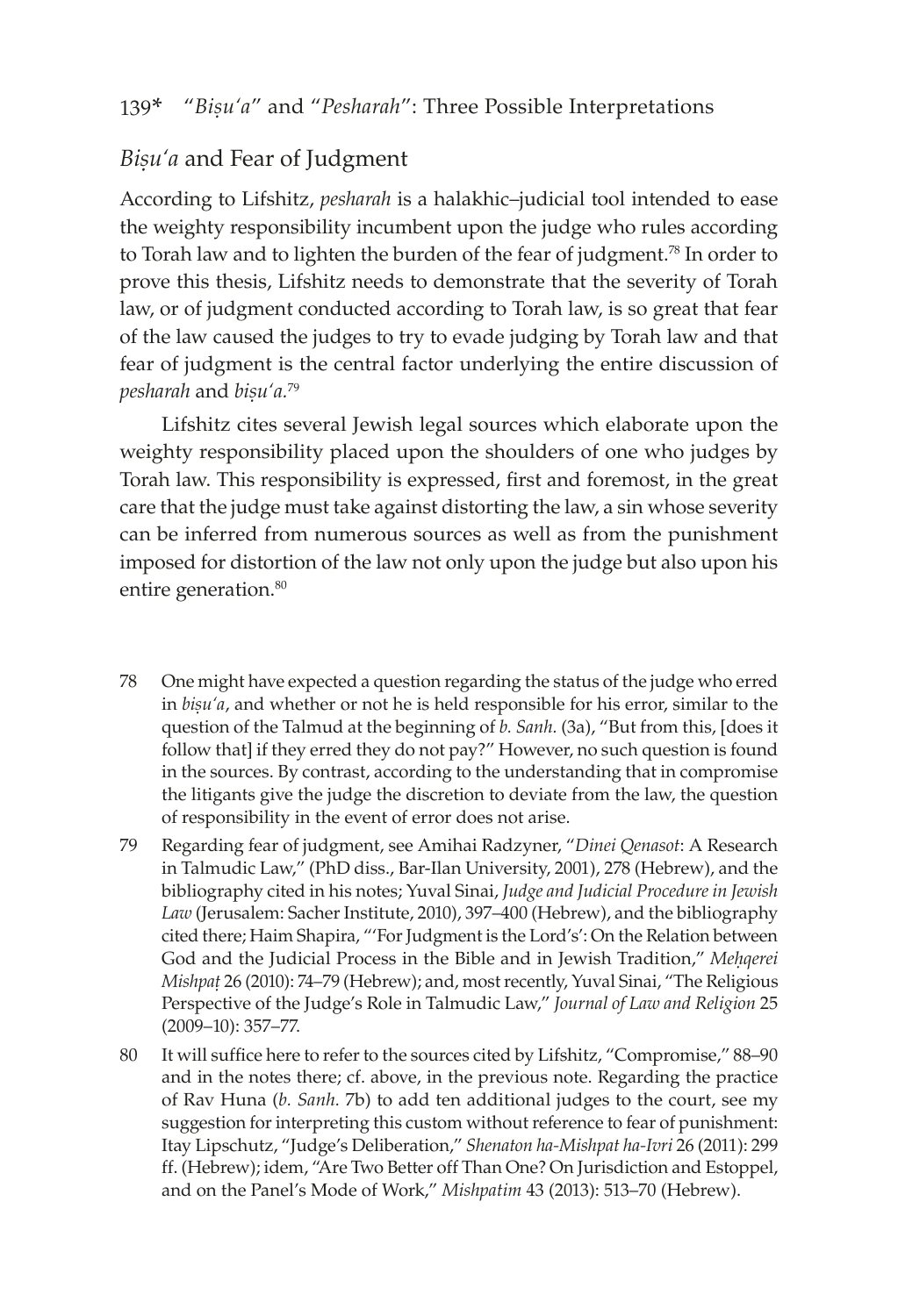These sources also emphasize the unique understanding of Torah law as a religious system of law in which, so to speak, God Himself is present in the judicial process, from which there follows the severity of distorting or misrepresenting the law. But Lifshitz takes an additional step, arguing that these sources reflect a clear tendency to refrain from judgment in light of the fear of judgment, as proof of which he presents two primary sources. The first consists of the words of the *Bavli* at *Sanhedrin* 7b, adjacent to the discussion of *pesharah* cited above, based upon *Tosefta Sanhedrin,* chapter 1, in which there also appears the basic source on the issue of compromise:

And also,<sup>81</sup> "Jehoshafat said: 'And he said to the judges: See what you are doing, for judgment does not belong to man, but to the Lord" [2 Chr 19:6]. And lest the judge say, "For what do I need this trouble?" does it not already say "and I am with them in the matter of judgment" (ibid.). You have naught but what your eyes see.<sup>82</sup>

The *Tosefta* portrays the enormous tension in which the witnesses who testify and the judges who make the rulings find themselves. At the height of this tension, the judge thinks to himself that it might be better for him were he to abandon the judicial bench: "For what do I need this trouble?"<sup>83</sup> It would appear that the fear of judgment is likely to prevent the judge from judging. The concluding statement in the *Tosefta* is intended to relieve the tension and to make it clear to the judge that "'I am with them in the matter of judgment'–you have naught but that which your eyes see"; or, in the more familiar language of the *Bavli*, "The judge has naught but that which his eyes see." As Rashi explains there:

"[He is] *with you* in the matter of judgment"—according to that which is *with your* hearts, the way in which your hearts tend; that is to say, your arguments—He is with you in the matter of judgment. According to those things you shall judge, and you will not be punished, for the judge has no reason to fear and to

- 81 In the original: יהומ.
- 82 *T. Sanh*., ch. 1, according to MS Vienna.
- 83 Lifshitz claims that the background to this homily is found in 2 Chr 19:6–7. The end of the verse, which is not quoted in the *Tosefta*, emphasizes fear of punishment. In my opinion, the full verse indicates that the fear involved is not of error in judgment, but rather of injustice, favoritism and bribery.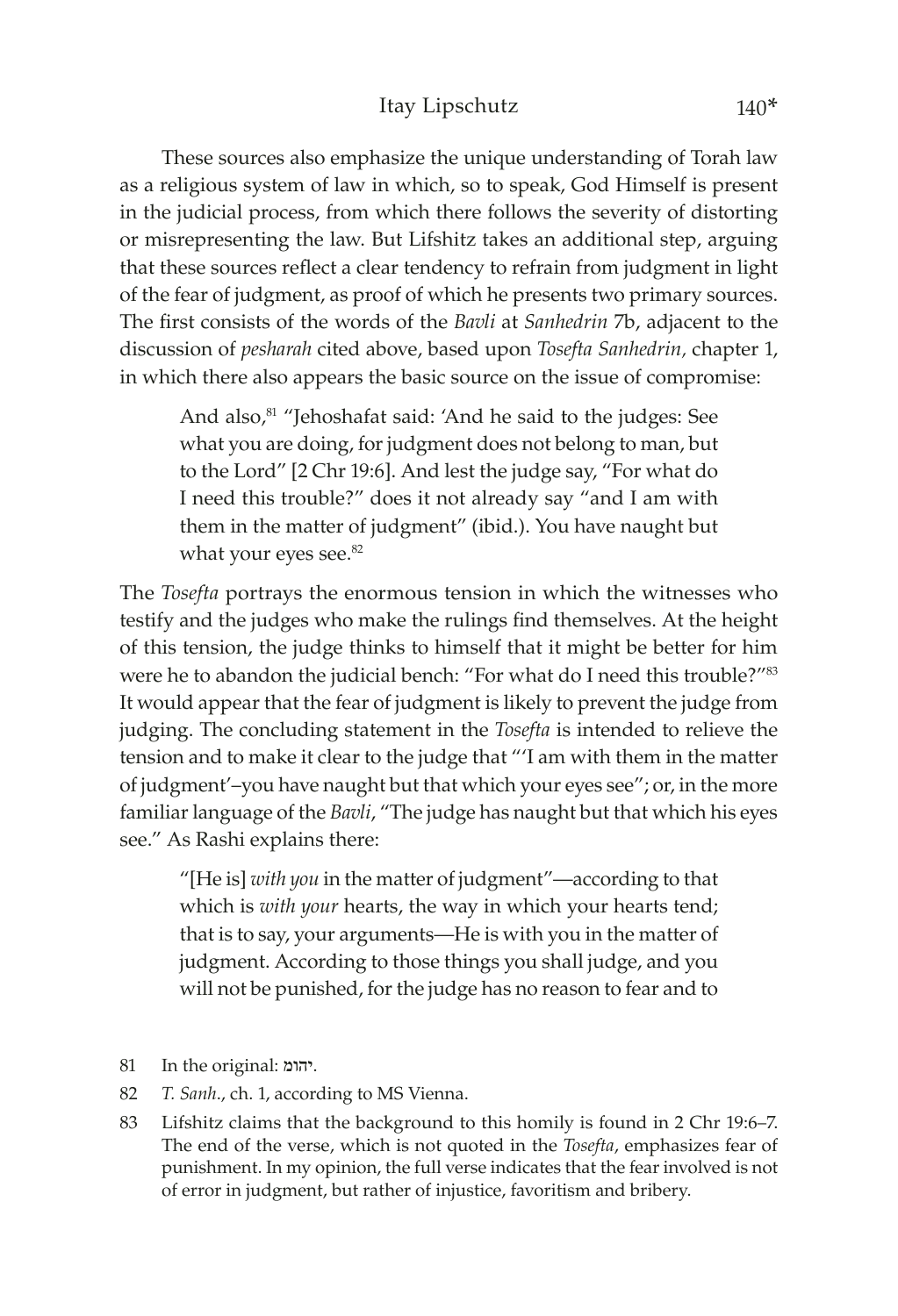withhold himself from judgment; rather, according to what his eyes see—he should judge, and intend to bring it about to its justice and truth, and thus he will not be punished.<sup>84</sup>

That is, despite the severity of slanting the judgment, and despite the words of imprecation, warnings, and threats, the judge is called upon not to withdraw from judgment but rather to judge according to the best of his understanding and on the basis of what he sees, <sup>85</sup> knowing before Whom he judges, whom he is judging, and with whom he is judging. This explanation of Rashi is suitable to the simple meaning of the *Tosefta,* from which it follows that there is not even the slightest hint of a tendency or suggestion to the judge that he should refrain from judging according to Torah law.<sup>86</sup> The above-cited verse from 2 Chr 19:6 assures the judges that God will be with them and will help them. This promise is the basis for the *Tosefta*'s affirmation that God will help the judge who judges honestly, according to his best understanding, and does not distort the judgment. The judge is anxious because of the seemingly impossible demand directed toward him, as a mortal human, to judge a true judgment according to the Divine Torah. The tension is relieved in view of the scriptural promise that God does not ask more of man than he is capable: "The judge has naught but that which his eyes see."<sup>87</sup>

- 84 Rashi at the end of *b. Sanh.* 6b. This is stated more explicitly in *Rama"h*, ad loc.: "That is to say, that the judge who is fit to judge ought not to refrain from judgment altogether… but should rule according to what his heart tends towards, and then he is not punished."
- 85 It is interesting to note the words of the *Zohar* II:117a (*Mishpaûim*), which interprets this saying as stating that the perception of the heart goes beyond physical seeing, because judgment is done in the heart, and the heart sees.
- 86 See Lifshitz, "Compromise," n. 31, who thinks that Rashi's interpretation here is weak and strained. In his view, the end of the passage contradicts the beginning. However, following my suggestion, there is no contradiction here, but rather a necessary answer, because God does not impose upon man that which is impossible.
- 87 See Sinai, *Judge and Judicial Procedure,* 399, who shows through the *sugya* in the *Bavli* (*Sanh.* 7a–b) that Palestinian amoraim of the first generation emphasize the fear of judgment. However, along the lines of my argument here, one must observe that, just as it states that "A judge who does not judge a true judgment causes the Divine Presence to depart from Israel," so too does it say that "A judge who judges a true judgment causes the Divine Presence to dwell in Israel." The conclusion called for here is that fear of judgment is appropriate but is not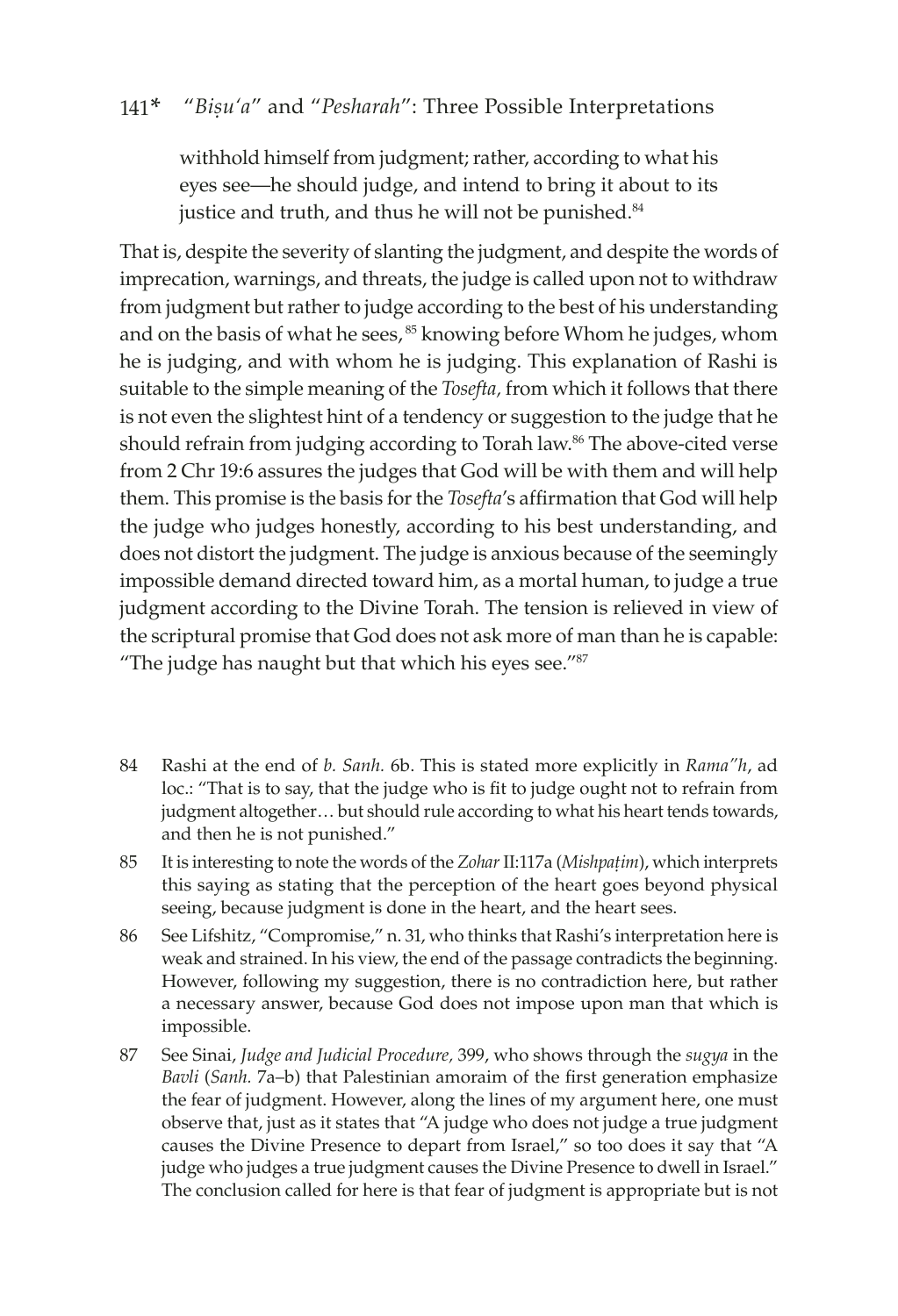The second source used by Lifshitz is the *sugya* of the Jerusalem Talmud at the beginning of *Sanhedrin*, involving R. Aqiva and two of his disciples, R. Yossi b. Halafta and R. Shim'on b. Yohai.<sup>88</sup> The *Yerushalmi* relates that when people came to R. Yossi to be judged according to Torah law he refused to do so, saying "I do not know Torah law," instead demanding that the litigants accept that he would decide for them. The *Yerushalmi* relates further that in the days of R. Shim'on b. Yohai, the Sages lost the authority to rule in monetary matters,89 and that R. Shim'on viewed this in a positive light, saying that he was not sufficiently wise or learned to judge by the law of the Torah. In contrast to these two incidents, which complement one another in expressing the rabbis' reluctance to engage in judgment according to Torah law, a third story is brought according to which, when people stood before R. Aqiva in judgment, he would say to the litigants: "You should know before whom you are standing: before He who spoke and the world came into being—as is said, 'And the two people who have the dispute shall stand before God' (Deut 19:17)—and not before Aqiva Ben Yosef." The implication is that R. Aqiva, unlike his disciples, was not afraid to judge by Torah law, while indicating to the parties that in actuality the judgment was executed before God.

According to Lifshitz, all three of these stories revolve around *bisu'a*. R. Yossi, who refused to judge according to the law of Torah, was willing to mediate between the parties on condition that the source of authority would be the agreement of the parties, even though it was clear that he intended to judge according to Torah law and not deviate from it in any way. According to Lifshitz's understanding of *bisu'a*, R. Yossi refused to judge but was willing to "do *bisu'a.*" In his opinion, this is likewise the explanation for R. Shim'on b. Yohai's joy when the authority to judge monetary cases according to Torah law was removed, as he feared making an error in judgment.<sup>90</sup> This understanding leads Lifshitz to the conclusion that we have here a dispute

intended to stifle the judge from fulfilling his function. See at length below (near n. 99), although I cannot elaborate here. Cf. Sinai, "Religious Perspective."

- 89 The conventional understanding is that the Roman rulers cancelled the judicial autonomy enjoyed by the Sages and prohibited them from judging. See also Shapira, mentioned in the next note.
- 90 For a different understanding of this issue, see Haim Shapira, "The Rabbinic Court in Yavneh—Status, Authority, and Function," in *Studies in Jewish Law and Halakhah* ed. Y. Habbah and A. Radzyner (Ramat Gan: Bar Ilan University Press, 2007), 333 (Hebrew); cf. idem, "Debate Over Compromise," 71–74.

<sup>88</sup> *Y. Sanh.* 1.1 (18a).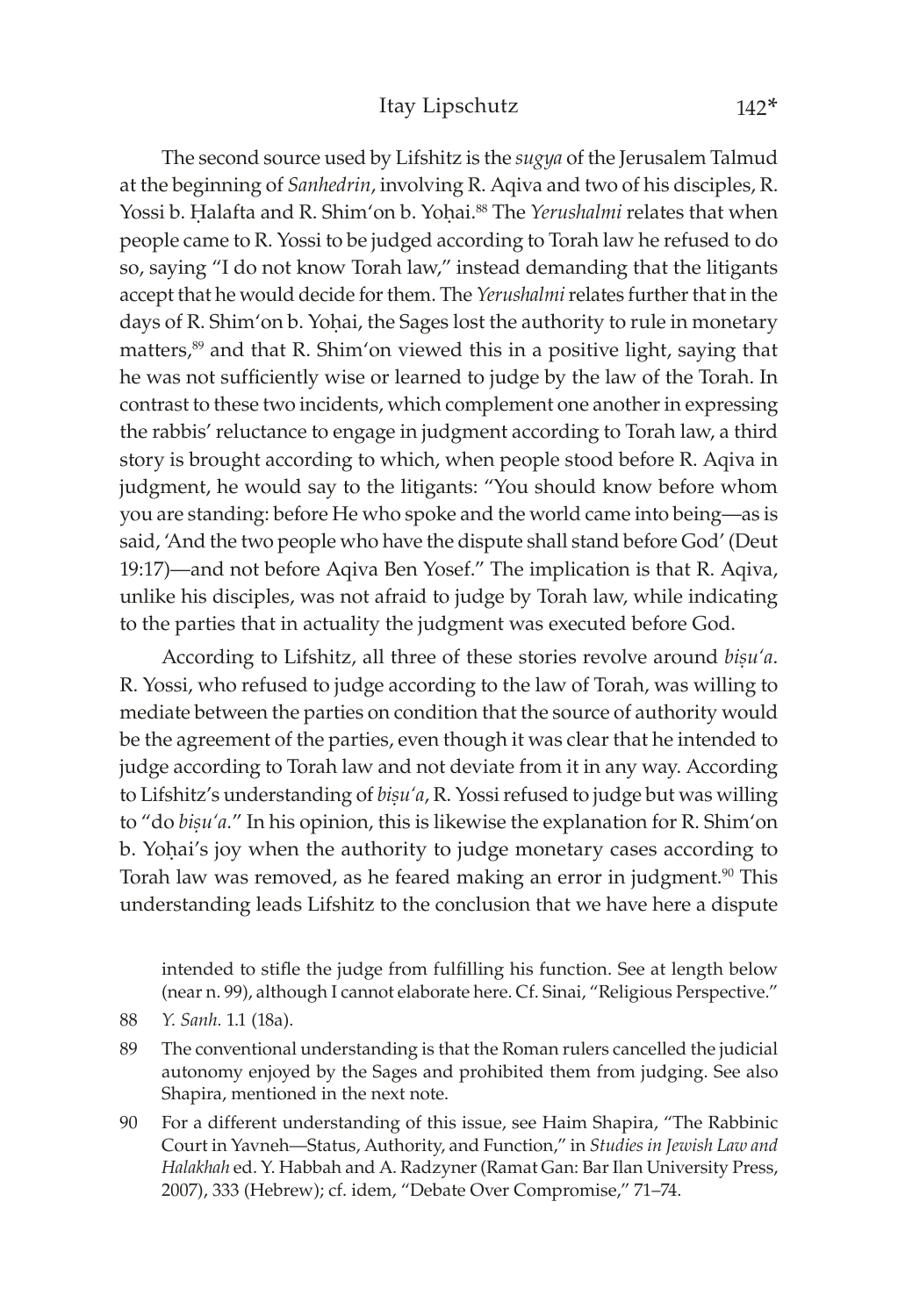between R. Aqiva on the one hand and R. Yossi and R. Shim'on, on the other. R. Aqiva adheres to a view similar to that of R. Eli'ezer b. R. Yossi the Galilean, who rejects *bisu'a*, for which reason R. Agiva emphasizes that, notwithstanding his fear of judgment, he must judge according to the law of Torah. In contrast, R. Yossi and R. Shimon, in their fear of judgment, follow R. Joshua b. Qorhah's preference for *bisu'a*, and they therefore refrain from judging under Torah law*.* 91

In my opinion, the primary difficulty in this understanding is that the relevant *sugya* in the *Yerushalmi* contains no reference to either *bisu'a* or pesharah. The Jerusalem Talmud devotes an entire discussion to bisu'a and to compromise, but this is separate from stories about Rabbi Aqiva and his disciples. I agree with Lifshitz that these three stories in the Yerushalmi deal with a fear of judging. I likewise accept with his explanation that R. Yossi, who refused to take upon himself judging by the laws of Torah and ruled according to his own understanding, strove to have his ruling coincide with Torah law.<sup>92</sup> However, in my opinion, the behavior of R. Yossi is not the *bisu'a* mentioned in the tannaitic sources mentioned earlier, nor in the *sugya* of the Talmud. It should be observed that it is not reasonable that R. Joshua b. Qorhah would disagree with Rabbi Aqiva, nor does it necessarily follow from the style of the *Yerushalmi* that R. Yossi and R. Shim'on disagree with Rabbi Aqiva.<sup>93</sup>

In my opinion, it is more likely that the differences among the tannaitic views derive from the generation gap between R. Aqiva and his disciples, R. Yossi and R. Shim'on. From the words of the *Tosefta,* it would appear that the answer to fear of judgment on the part of the Jewish judge takes the

- 91 See Lifshitz, "Compromise," just after n. 40.
- 92 Cf. Sinai, " Religious Perspective." However, from the period of the *rishonim* on, R. Yossi b. Halafta's words were interpreted in relation to "compromise." See Sinai, *Judge and Judicial Procedure*, 397–98, n. 52.
- 93 This is certainly so according to the view that R. Joshua b. Qorhah was the son of R. Aqiva. See Rashi at *b. Shevu'ot* 6a, s.v. *Yehoshu'a b'no shel R. Aqiva*. It is also not necessary to assume that R. Yossi and R. Shim'on b. Yohai here disagreed with R. Shim'on b. Sheṭaḥ (b. Sanh. 19a), for the words of R. Aqiva here are like his language there. R. Shim'on b. Sheṭaḥ explained to King Yannai that his standing in the court was tantamount to standing before God, similar to the language used by R. Aqiva in explaining to litigants the severity of Torah judgment.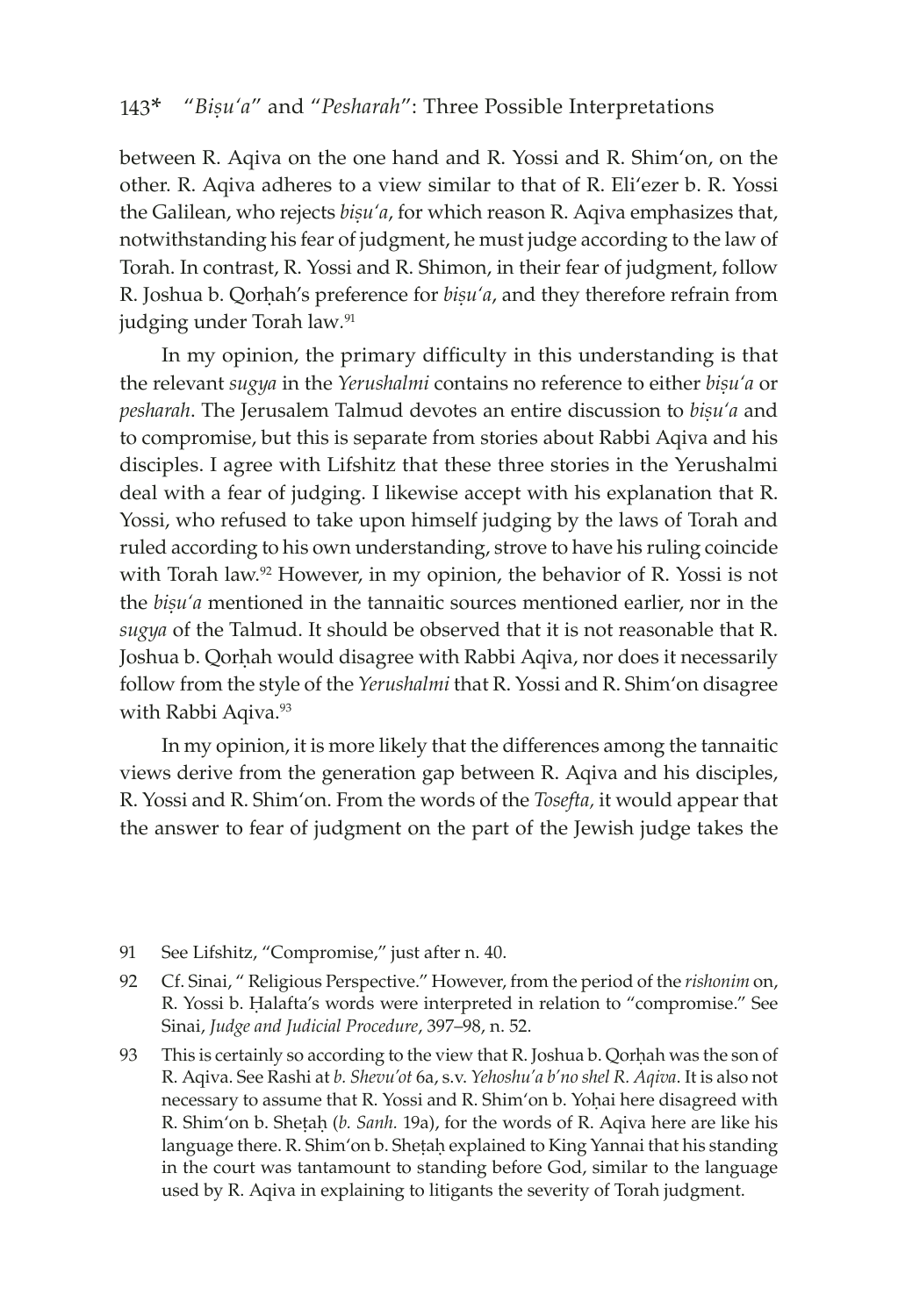### Itay Lipschutz 144\*

form of Divine help for the juridical activity of the judge, $94$  as follows from the verse, "And I am with you in the words of judgment," which, according to the tanna, serves as an answer to the helpless judge who finds himself pondering, "For what do I need this trouble?" The response is to tell him that he is not alone, that God is with him in the matter of judgment and assists him. In the *sugya* in the *Yerushalmi*, R. Aqiva seems to reflect the approach that sees God's presence in judgment, saying to the litigants: "You are not standing before me, but before God." God's presence enables R. Aqiva to engage in judgment according to Torah law without anxiety. This being the case, why don't R. Yossi and R. Shim'on b. Yohai share the approach of their mentor R. Aqiva? From R. Shim'on's words, it seems to follow that the intervention of the Roman government and their nullification of the Jewish courts' authority to engage in judgment by Torah law were accompanied by a spiritual decline of the generation, and they again raise the idea of fear of judgment fearing lest God will not assist the judges in such a lowly generation. This is not the only place in the Talmud where political events connected with the destruction of the Temple and departure into exile were perceived as reflecting the lowly spiritual level of the generation and of its leaders.<sup>95</sup> We therefore find that the words of R. Yossi and R. Shim'on, "I do not know" and "I am not wise," are not simply protestations of modesty or of their intellectual shortcomings. The words of these tannaim express the fear and the acceptance of the decline of the generations and the hiding of the Divine face, which led to the conclusion that they no longer enjoyed the Divine Presence nor His assistance in the act of judgment, and therefore could no longer be successful in delving into the depths of Torah law and judgment.<sup>96</sup>

- 94 This matter is connected to the concept of God's presence in the judicial process. See on this subject at length in Shapira, "'For Judgment is God's,'" 51.
- 95 Thus, for example, the exile of the Sanhedrin from Jerusalem is described as a journey of wandering and descent, parallel to the exile of the Divine Presence from Jerusalem. See *b. Rosh Hash.* 31a; *Lam. Rab.*, ch. 1.
- 96 Rav A. I. Kook seems to have understood the *sugya* in the *Yerushalmi* in a similar matter. See his *Iggerot ha-Re'ayah*, vol. I, §20 (Jerusalem: Rav Kook Institute, 1985), where he states that, in accordance with the limited powers of the nation, so do there appear in reality practical obstacles, such as fear of the rulers, and at times also spiritual obstacles. When such obstacles appear we are pleased, because we recognize therein the will of Supernal Providence in these times. Hence R. Shim'on b. Yohai was pleased about the removal of judgment from Israel in his day. See also Lifshitz, "Compromise," n. 31.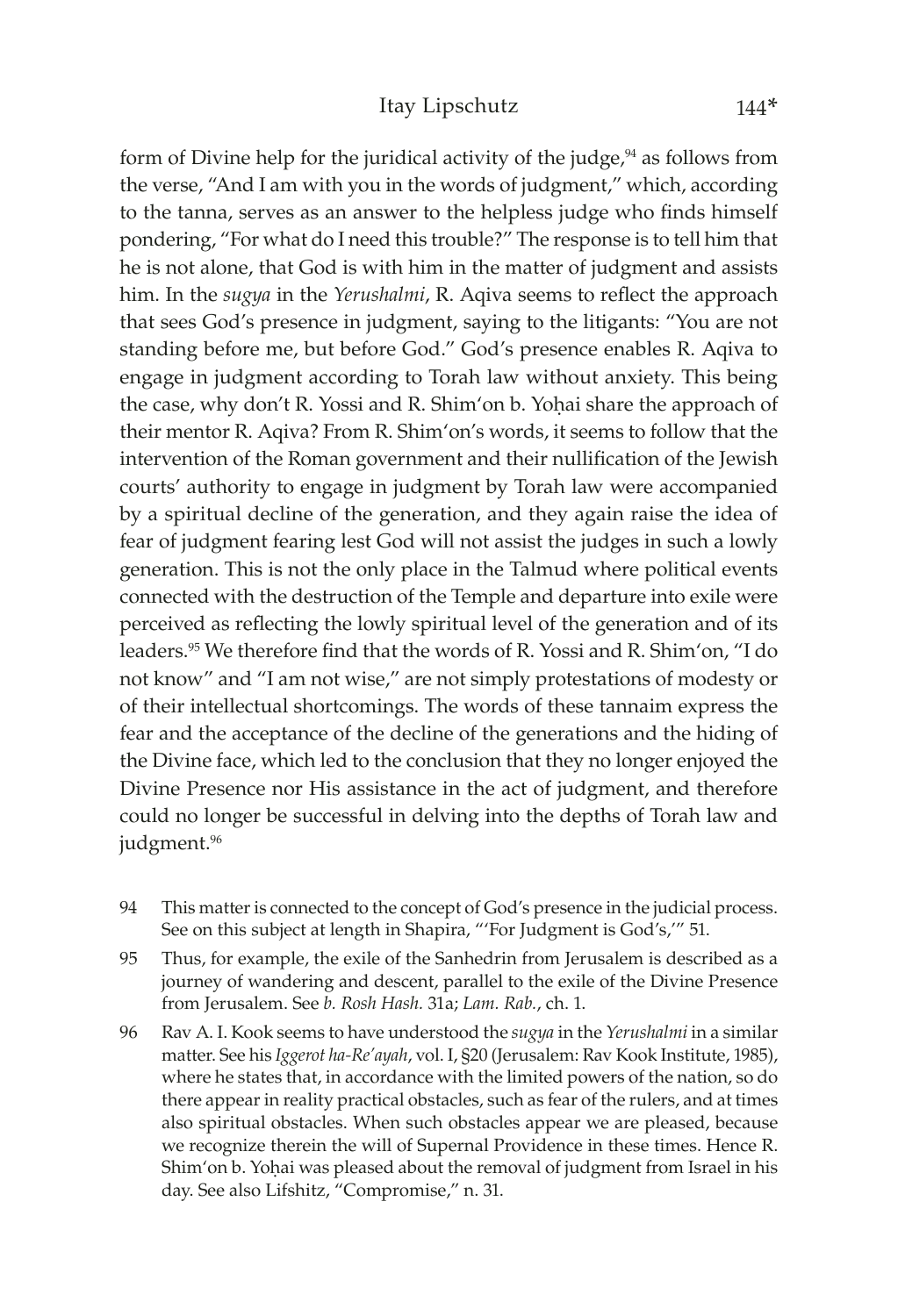Lifshitz's understanding raises an additional difficulty. R. Yossi refuses to engage in judging by Torah law because of a fear of judgment and asks the litigants to accept his ruling without responsibility. The *sugya* simply states his position and does not explain how R. Yossi would react had the litigants refused his request and insisted upon their right to be judged by Torah law. My conjecture is that, if R. Yossi was motivated by fear of judgment, he would also refuse their request because he was afraid of the great responsibility that was placed upon the shoulders of a judge who acts as if he is judging by Torah law. If, however, according to Lifshitz's understanding, in the final analysis, the results of *bisu'a* were identical to those of ordinary jurisdiction, it is not reasonable that the parties would have the right to insist specifically to be judged by Torah law. Moreover, it is not clear why the judge required the agreement of the parties. What does it matter to the litigants whether they are judged by procedures that involve adjudication or compromise, *pesharah*, when, on the one hand, this in no way affects the results and, on the other, it can silence the fears of the judge and relieve him of the punishment he expects should he make an error? As Lifshitz says, "Why should it matter to the one who wins to call this *pesharah*, compromise, and thereby save the judges from the punishment due them if they err in their rulings?"97 Moreover, it would seem that the judge's fear of judgment is a matter between himself and his Creator and not of concern to his litigants. Therefore, the logical assumption would be that the decision concerning the choice of *bisu'a* over regular adjudication ought to be left to the exclusive discretion of the judge. But, according to Lifshitz, both *bisu'a* 

97 Lifshitz, "Compromise," 96. The *Tosefta* states that "Once the judgment has been completed, one is not allowed to perform  $b$ isu'a." Lifshitz, ibid., argues that, according to his understanding, this resolves the question of the *rishonim* as to how *bisu'a* could be relevant after the conclusion of the judgment. But these matters are only resolved from the viewpoint of the litigant who benefited from the ruling, for if his agreement is required after the conclusion of adjudication, as Lifshitz interprets this term, there is no reason for him not to agree. But according to Lifshitz the purpose of *bisu'a* is to save one from fear of judgment. If so, it is not at all clear how, after the judges have concluded their adjudication, they may be saved from punishment and modify their fear by means of *bisu'a*. On the other hand, if the matter is helpful, why not allow *bisu'a* after the conclusion of the ruling? Perhaps even R. Eli'ezer should agree to *bisu'a* after adjudication.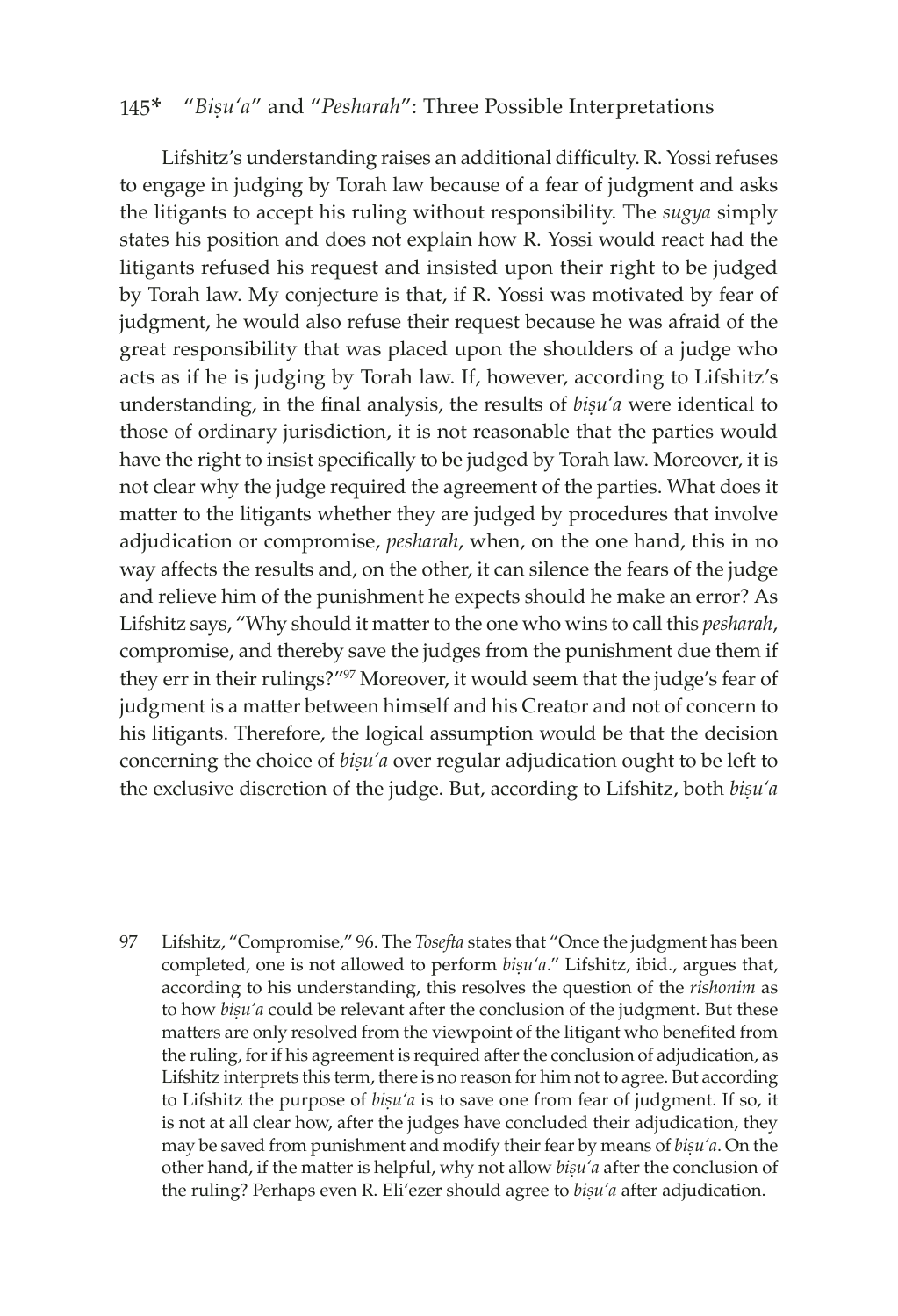and *pesharah*, as implied by their names and linguistic significance, derive from the agreement of the parties involved.<sup>98</sup>

It seems to me that the sources that deal with fear of judgment reflect a double tendency. On the one hand, the tannaim wished to fashion a judicial personality who feels a certain awe of judgment and who is not too much at ease with making legal decisions.<sup>99</sup> On the other hand, they wished to encourage the judge, notwithstanding his fear of judgment, not to be afraid to carry out his mission—namely, to make a true judgment to the best of his ability.<sup>100</sup> Fear of judgment is a positive and desirable trait, but it must not paralyze the judge from fulfilling his function.101 As a response to the view that, "One who withholds himself from judgment removes himself from enmity and theft,"102 it is stated that, "Every judge who rules a true judgment, even for one hour, is considered by Scripture as if he is a partner of the Holy One blessed be He in the acts of creation."103 As a counter to the statement, "'Many are the corpses he has caused to fall' (Prov 7:26)—this refers to a sage who has not reached the level of teaching and nevertheless rules," it also says, "'And all those slain are a mighty host' [ibid.]—this refers

- 98 In the context of our remarks here, Lifshitz's understanding of *bisu'a* is suitable specifically to the model proposed by Shapira, according to which, *bisu'a* is not dependent upon the agreement of the parties. Indeed, the *rishonim* relate to the need for *pesharah* in a situation in which one of the litigants would [otherwise] be required to take an oath. There is a systemic consideration there of refraining from taking an oath because of its severity. Such compromise (i.e., in place of an oath) was evidently imposed on the parties, in a manner not accepted in the classical *pesharah*, which depends upon the agreement of the parties. See Lipschutz, "Procedural Limitations of Compromise," 98–101.
- 99 Based upon *m. Avot* 4:7.
- 100 Thus, for example, *b. Shab.* 139a: "If you see a generation subject to numerous troubles—go and examine the judges of Israel." There is no intention here of frightening people so as not to judge, but here too it would seem that the troubles come about because the judges distort the judgment, and not necessarily because they err.
- 101 It is worth noting the words of the late Justice Silberg in High Court Case 132/66, Segev vs. Rabbinic Court, PD 21 (2), 505, 548: "The *dayyan* must fear and tremble of any deviation from the **pure** truth…". The question is whether a religious judge is judged by the nature of the results of his ruling or by the purity of his conduct. Cf. Sinai, "Religious Perspective."
- 102 *M. Avot* 4:7.
- 103 *B. Shab.* 10a; cf. *m. Pe'ah* 8:9.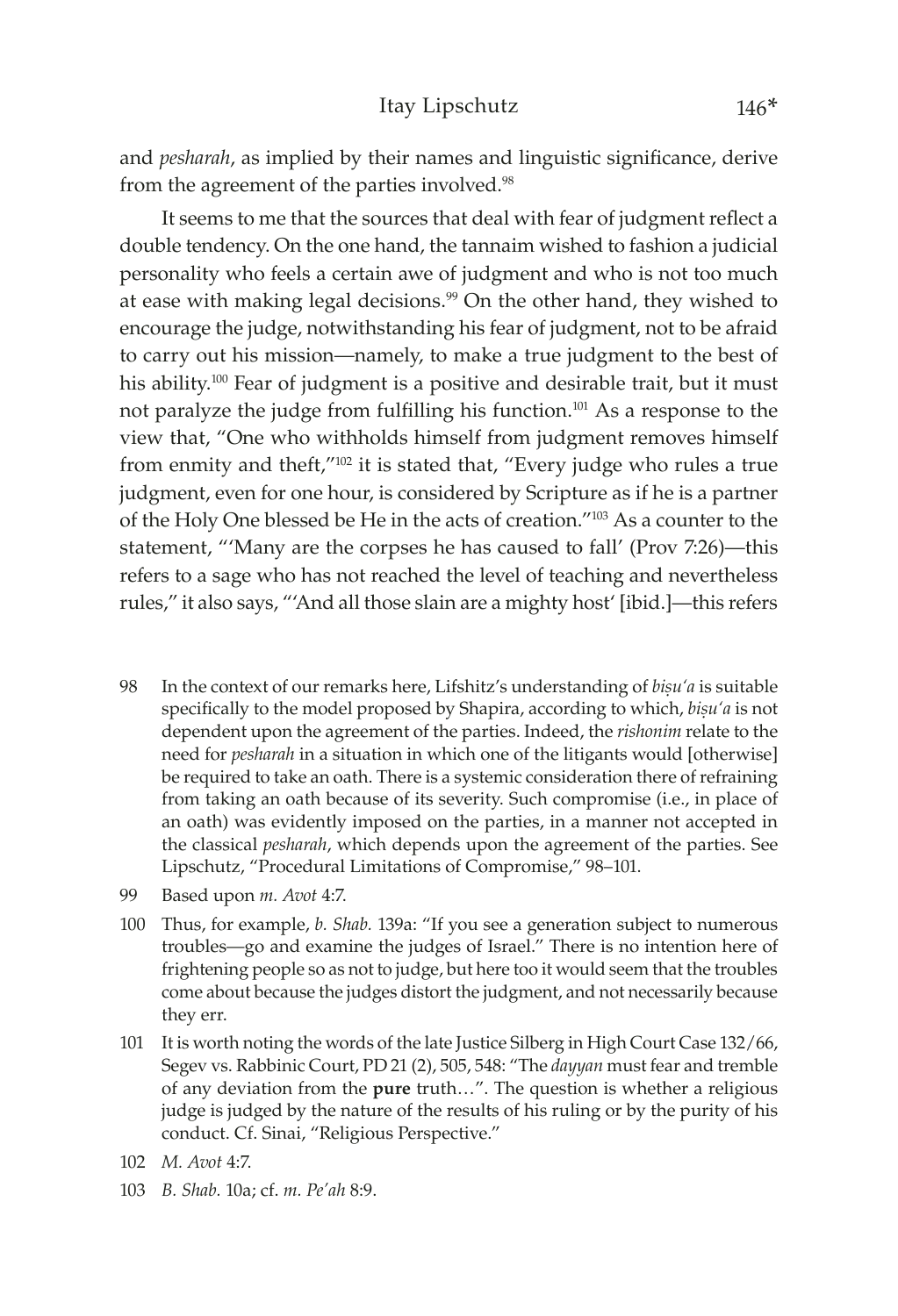to a *talmid hakham* who has reached the stage of teaching but does not teach."<sup>104</sup> That is to say, it is appropriate that a rabbi possess a certain degree of fear of halakhic ruling and a judge a certain fear of judging, provided that this fear does not prevent them from executing their responsibility.

To conclude this discussion: it is important to emphasize that in the basic tannaitic source of *bisu'a*, ch. 1 of *Tosefta Sanhedrin*, R. Joshua b. Qorhah justifies *bisu'a* as bringing about "peace" and "charity" [or "righteousness"], and does not mention fear of judgment. If fear of judgment is in fact the motivation for *bisu'a*, why is it not mentioned in these words of R. Joshua? Moreover, one also needs to understand the harsh and severe language used by R. Eli'ezer, who strongly opposed *bisu'a*, to the extent that he referred to one who performed *bisu'a* as a sinner and to one who blesses it as a blasphemer. What led R. Eli'ezer to condemn a judge whose only sin was fear of judgment, and the result of whose judicial activity is, in practice, consistent with the law? Is it preferable to have a judge who has no fear of judgment, while the judge who is imbued with fear of judgment and wishes to relieve himself of its heavy burden should be subject to all the harsh terms that R. Eli'ezer attributes to him?<sup>105</sup>

- 104 *b. Avodah Zarah* 19b and parallels; and Maimonides, who interwove them in *Hil. Sanhedrin* 20.8.
- 105 See the explanation offered by Lifshitz, "Compromise," 94 and n. 41, that the praise for the ruling is given to the judge who performs *bisu'a*, rather than to his Creator, and that this is evidently perceived as a kind of blasphemy. I find this explanation problematic: shall we say that the judge who performs compromise because of fear of judgment is therefore blamed for profaning his Creator? See the reading quoted there by B. Lifshitz, op cit., at n. 41, based upon *Midrash ha-Gadol* to Deut 1:17, as well as the fragment from the Genizah brought by M. Kahane, *Fragments of Midrashic Halakhah*, 234–35: "We find that this one praises his judge and curses his Creator." In my opinion the reading in *Midrash ha-Gadol* can be interpreted thus under the inspiration of the verse cited in the opinion of R. Eli'ezer: "One who blesses (ברך; )he who performs compromise (בוצע; lit., 'the greedy man') renounces the Lord," in which the "one" who praises the judge is the *tanna* who praises the judge for compromising, and not necessarily one of the litigants. Lifshitz understood "this one" and "this one" as referring to the litigants (cf. the interpretation brought by Radzyner, "Justice, Justice"). One should note that in the rabbinic lexicon the idiom "we find" (נמצא (serves to summarize a dispute and to emphasize opposing situations; see *m. Hallah* 4.5; *b. Êul* 24a; and numerous other examples in the same chapter. Here too, where the two disputing tannaim express themselves in a polarized and opposite manner (blessing and curse) in relation to compromise. In my proposed interpretation,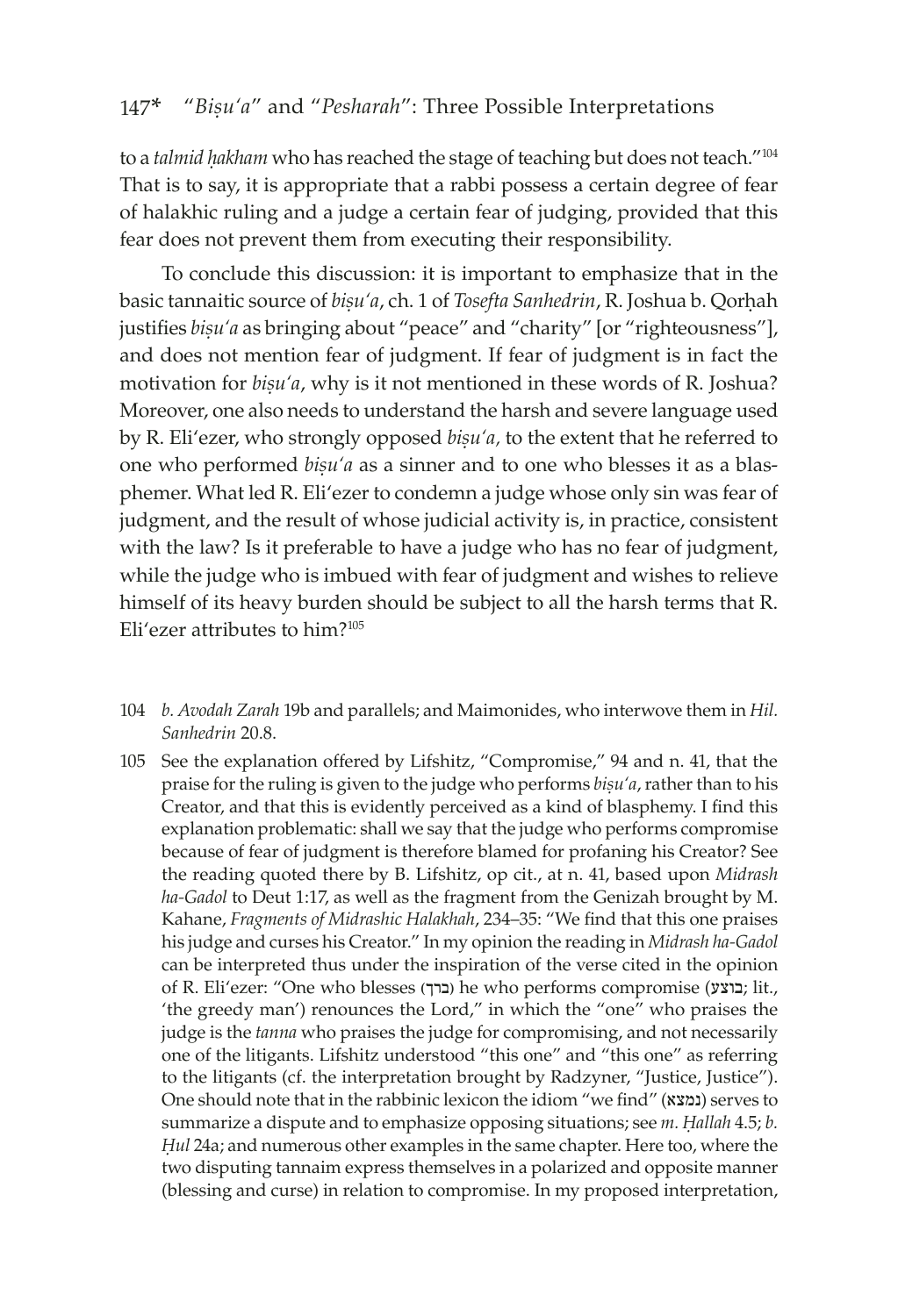According to Lifshitz's understanding, compromise and *bisu'a* resolve the problem of fear of judgment confronted by the judge, enabling him to engage in judgment without the sense of heavy responsibility imposed upon the judge who rules according to Torah law. This result is obtained through both *bisu'a* and *pesharah*, as I propose understanding them; however, it seems to me that this is a side effect of compromise and not its aim.<sup>106</sup>

# Understanding the Controversy Over *Biúu'a*

In addition to the issue of the connection between fear of judgment and bisu'a, it is worthwhile examining the opinions of the tannaim who disagree regarding *bisu'a* as such, according to Lifshitz's thesis. As we said earlier, R. Eli'ezer prohibits *bisu'a*, designating one who performs *bisu'a* as a sinner and one who praises him as "blaspheming" or "scorning God" (see the passage quoted in the introduction to this paper). By contrast, R. Joshua b. Qorhah considers it a *misvah* to perform *bisu'a*, based on two verses from which he learns that *bisu'a* is "judgment in which there is peace" and "judgment in which there is righteousness/charity" [ibid.]. According to Lifshitz, "peace" and "righteousness" suggest agreement, indicating that *bisu'a* and compromise require the consent of the litigants. However, these values do not have any power to influence the judge's actual ruling. As explained above, the litigants agree that the judicial process be conducted before the judge, but not by virtue of Torah law. According to this explanation, R. Joshua's words involve a certain redundancy and unnecessary elaboration of the exegesis of the verses. This difficulty is exacerbated in light of the fact that this explanation seems to imply that "peace" and "righteousness" are essentially synonymous – that both terms express the same basic idea, the need for the litigants' agreement to the process. There is no allusion to the content of this agreement; according to Lifshitz, the lengthy and detailed words of R. Joshua imply that the judge does not rule by virtue of Torah

the expression, "We find that this one… and this one…" refers to the dissenting tannaim and not to the litigants.

106 See Radzyner, "Justice, Justice," n. 100, who presents a different formulation of this argument according to which "fear of judgment in monetary law is what brought about the ascent of *pesharah.*" Fear of judgment may have been a catalyst to the rise of compromise and to its acceptance, but this claim also requires confirmation.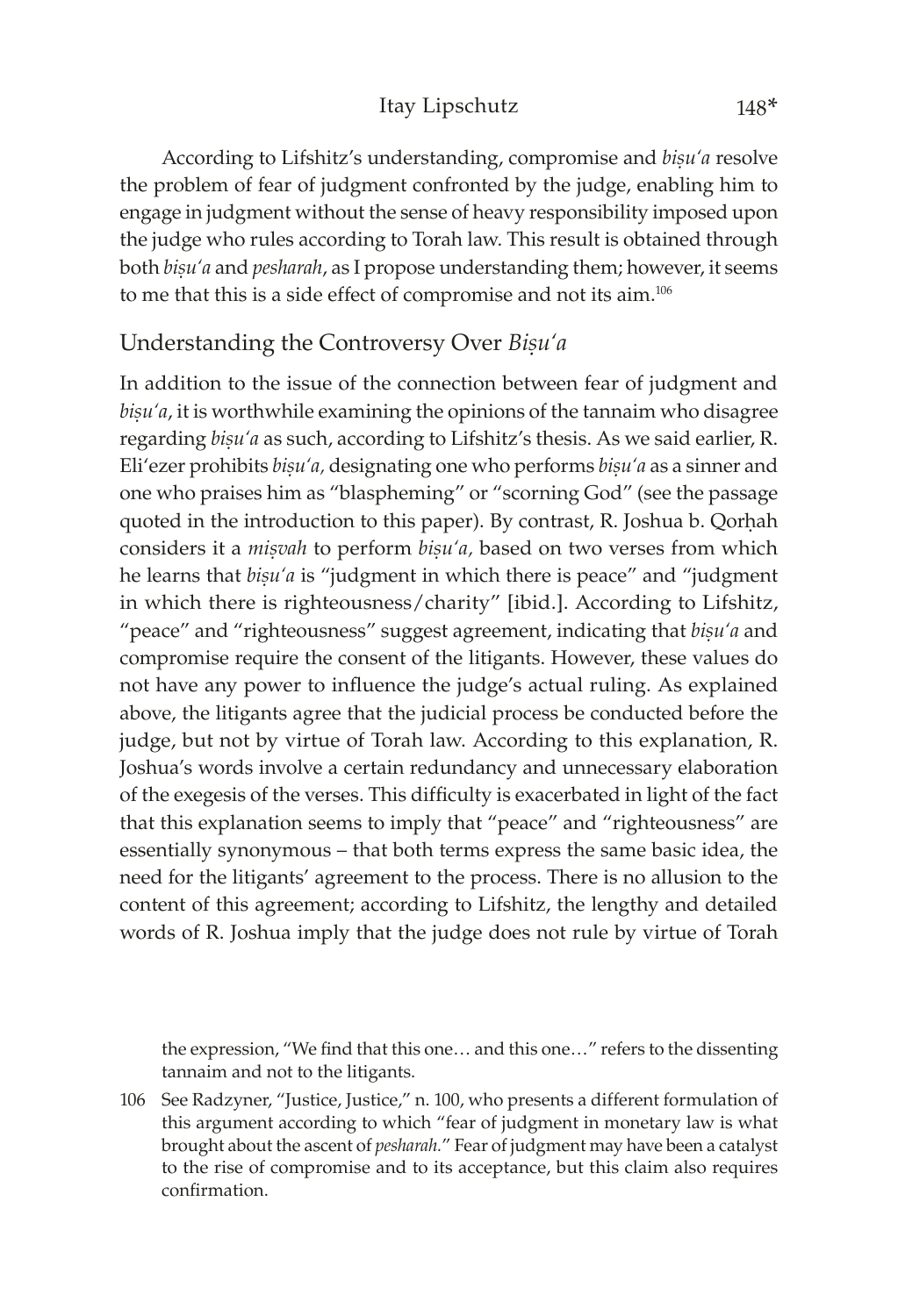law.<sup>107</sup> I have undertaken a linguistic analysis of the term *bisu'a* elsewhere;<sup>108</sup> here I will only relate to the question of why, according to my understanding of *bisu'a*, R. Joshua b. Qorhah needs two separate verses and two separate concepts, "peace" and "righteousness," in order to describe or define *bisu'a*.

R. Joshua's detailed remarks defining *bisu'a* and its significance emphasize the gap between the regular judicial process and  $b$ *isu'a*. R. Joshua emphasizes that "peace" and "righteousness" are absent in a regular judicial procedure, whereas *bisu'a* is a form of justice in which both are present. It would follow from this that we need to better understand "peace" and "righteousness," why they are absent from regular judgment, and the uniqueness of *bisu'a* as a legal institution that unites justice with the extra-legal concepts of "peace" and "righteousness."<sup>109</sup>

With regard to peace, Lifshitz argues that the purpose of both judgment and of compromise is the making of "peace"—that is, compromise as a factor making for peace does not have any advantage over judgment, and from the sources that he brings, it follows that regular adjudication is also capable of bringing about "peace." Thus, for example: "Once the judgment has been issued, peace is made between them";<sup>110</sup> and also, "[When] judgment is made, truth is made and peace is made."111 From these and other sources it follows that judicial ruling has the power to create peace between rivals. As I understand it, there are at least two possible meanings of the term "peace": (a) reconciliation, and the creation of friendship and even closeness between the rival parties, and (b) "social peace"—that is, bringing about law and order within the public realm and the resolution of all disputes

- 107 See Lifshitz, "Compromise," n. 19. The meaning of compromise made outside of the court is resolution of the conflict *not* according to the law, in a manner of peace, but compromise made within the court has a completely different meaning. As I understand it, there is no need to attribute such different and diverse meanings to the same term.
- 108 See Lipschutz, "Meaning of *Pesharah."* The essence of my conjecture is that the term *bișu'a* and the term *pesharah* were originally used to designate different legal institutions. The two terms were subsequently used interchangeably.
- 109 For the interpretation which I propose for "peace" and "righteousness" in *pesharah*, see Lipschutz, "Compromise," 123–44; idem, "The Values of Compromise."
- 110 *Mekhilta*, *Masekhta de-Neziqin* 1 (ed. Horowitz–Rabin, 246–47), and in Ish-Shalom, ed., *nifsaq ha-din*.
- 111 *y. Meg.* 3:6 (74b) and in parallels. For further sources, see Lifshitz, "Compromise," n. 52.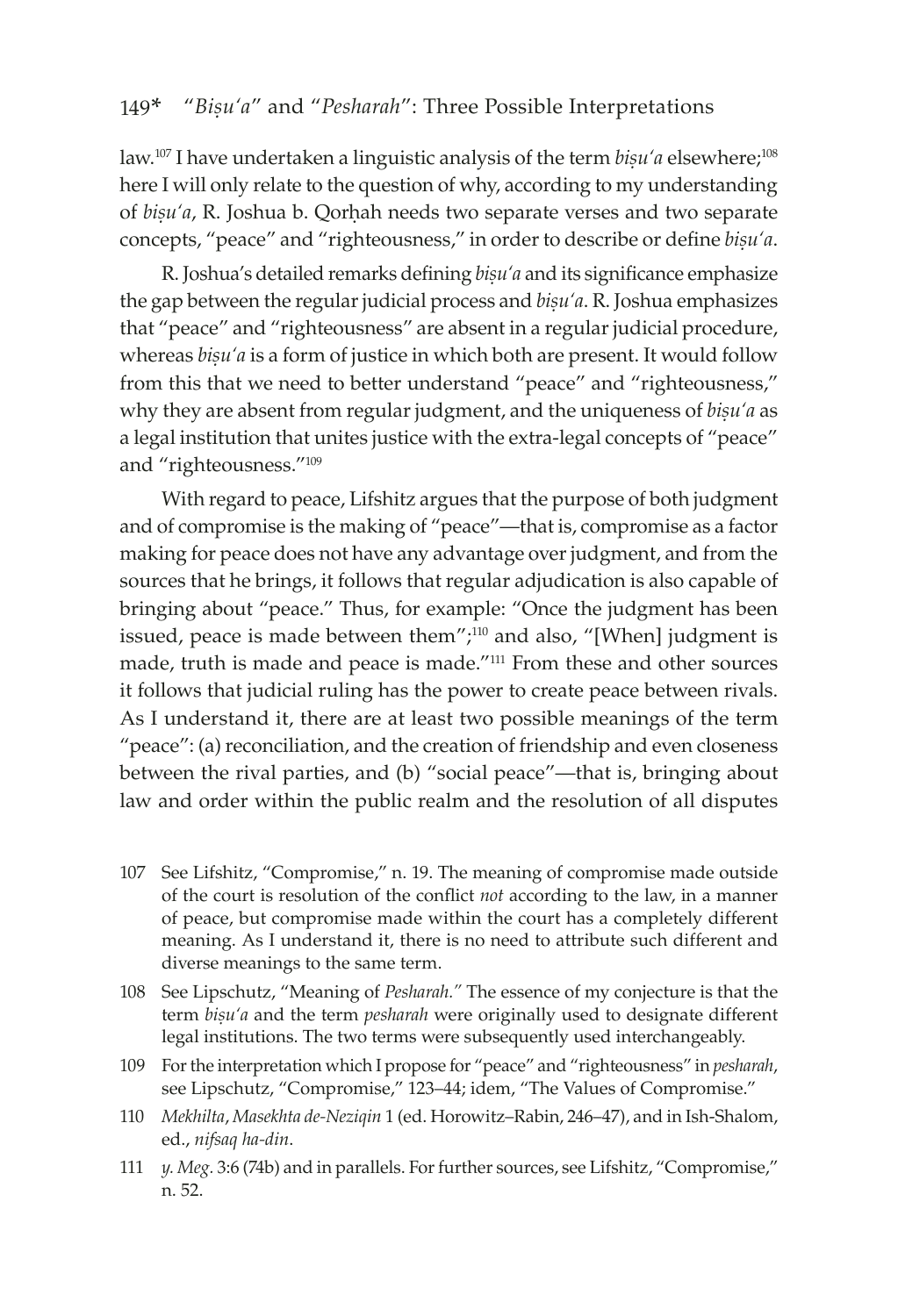#### Itay Lipschutz 150\*

in a non-violent manner, but not necessarily creating peace and harmony between the opponents.112 In the sense of public harmony, "peace" is one of the purposes of the law and of juridical activity, but peace, in the sense of friendship and reconciliation between the opposing sides, is not attained by means of judgment or law. Moreover, the law does not concern itself with the question of the closeness and harmony which will exist between the sides at the end of the process.

It seems to me that those sources brought by Lifshitz praising judgment as bringing about peace must necessarily disagree with R. Joshua b. Qorhah, whose language is clear: "And wherever there is true judgment there is no peace, and wherever there is peace there is no true judgment."113 It follows from this that, according to R. Joshua, *bisu'a* is intended to further the cause of "peace," which is impossible to obtain through the normal process of adjudication114—that is, bringing about peace in its first meaning, i.e.,

- 112 See Lipschutz, "Compromise," 127–33.
- 113 Such is the reading in MS. Vienna of the *Tosefta*; cf. Radzyner, "Justice, Justice," 98–99. In his opinion, "truth" is absent from *bisu'a*. He supports this opinion with a reading in the *Bavli* and from a careful reading of the *Tosefta.* According to his approach, "Compromise is also 'judgment' but it is not 'truth'" (on the difficulty of distinguishing between "judgment" and "true judgment," see there, n. 141). I agree with his conclusion in principle, but it seems to me that there is no inherent difficulty in the fact that "truth" is mentioned in the formula of *pesharah* used by R. Joshua as "true judgment in which there is peace," for the homily of R. Joshua b. Qorhah bases *pesharah* on a synthesis of the opposing principles of "judgment" (or "true judgment," in some readings) and "peace." "Compromise" is a third concept, not identical to either one of its components, which takes into consideration both true judgment and peace. *Pesharah* is certainly not equated with truth, but neither is it alien to true judgment. This idea is expressed in the judicial discretion of the one making the compromise; see below, n. 120.
- 114 It may be that R. Joshua disagrees with the other approach, as follows from the sources mentioned. This is particularly striking in the source cited above in n. 111, based on the verse as expounded by R. Joshua in order to support his view. But it is also possible that the gap between the position of R. Joshua and that which follows from the sources mentioned reflects a gap between an ideal position and a realistic one. An allusion to this may be found in *Exod. Rab.* 30:1. Thus, the secret of the peace achieved at the end of the adjudication is that the source of the conflict is in the laws themselves. That is, the litigants' rivalry derives from the desire to clarify the law of the Torah given by God. Once the verdict has been given and the judgment has come to light, there is nothing left about which to quarrel. It seems to me that such an approach to the place of peace in judgment seeks to raise reality to the level of the idea. Similarly, see *b.*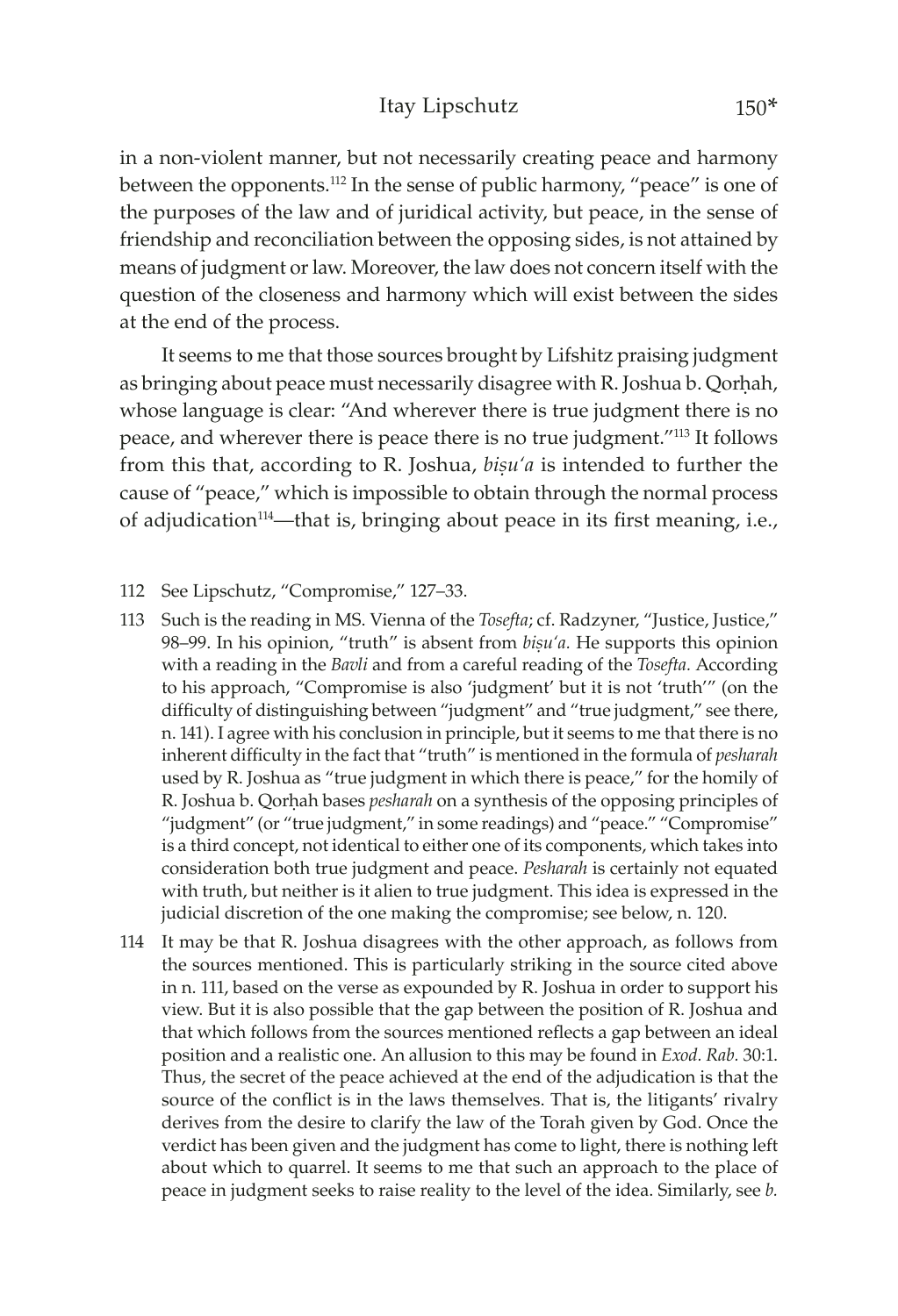bringing about love and harmony between the rival parties. This view also follows from the homily of the *Mekhilta*: "'And I shall judge between man'—this is judgment (*din*) in which there is no compromise. 'and between his fellow'—this is judgment in which there is compromise, in which the two of them depart from one another as friends."115 We see from these words of the *Mekhilta* that a legal ruling leaves the litigants as "people," whereas compromise concludes the dispute in such a way that the litigants who were hitherto rivals or opponents leave the courthouse as "fellows" or "neighbors."

In my opinion, even if we accept Lifshitz's thesis that the fear of judgment is the primary motivating force behind *bisu'a*, it does not follow that the results of *bisu'a* must necessarily be consistent with the results of regular adjudication, as he asserts. Lifshitz raises a number of arguments against the accepted understanding of *bisu'a* as compromise, implying that the parties forego their rights and accept deviation from the law. First of all, in his opinion, *bisu'a* that deviates from the law involves "the judge making himself superior to the legislator, as one who knows better than him how the judgment ought to be conducted" and "protest against the justice inherent in the law."116 Lifshitz argues further that, just as adjudication provides justice, peace and righteousness, to which *bisu'a* and compromise are unable to add anything (as he understands it), so too the expression "beyond the letter of the law" (*lifnim mi-shurat ha-din*) does not signify any greater degree of justice: "It [justice] is executed in a complete way by the law itself."117 As I understand it, law by its very nature or essence does not claim to bring about love and brotherhood, peace or fellowship between opponents, but simply to rule on the legal question at hand and to determine the rights and obligations of each one of the litigants. In practice, law is indifferent to the nature of the relationship that will exist between the parties after it issues its ruling. Therefore, compromise does not imply any superiority or arrogance on the part of the judge over the legislator. Moreover, a judge who distorts the law because of his desire to reconcile two parties and to bring about peace between them neglects his task and sins in distorting the law if he does so without their agreement. Similarly, recognition of the existence of

*Sanh.* 7a: "One who loses the judgment should rejoice"; as Rashi explains: "As they judged a true judgment he has not lost anything."

- 115 *Mekhilta*, *Yitro*, *Masekhta de-Amaleq*, 2 (p. 196).
- 116 Lifshitz, "Compromise," 103.
- 117 Ibid., n. 29; I have added the parentheses.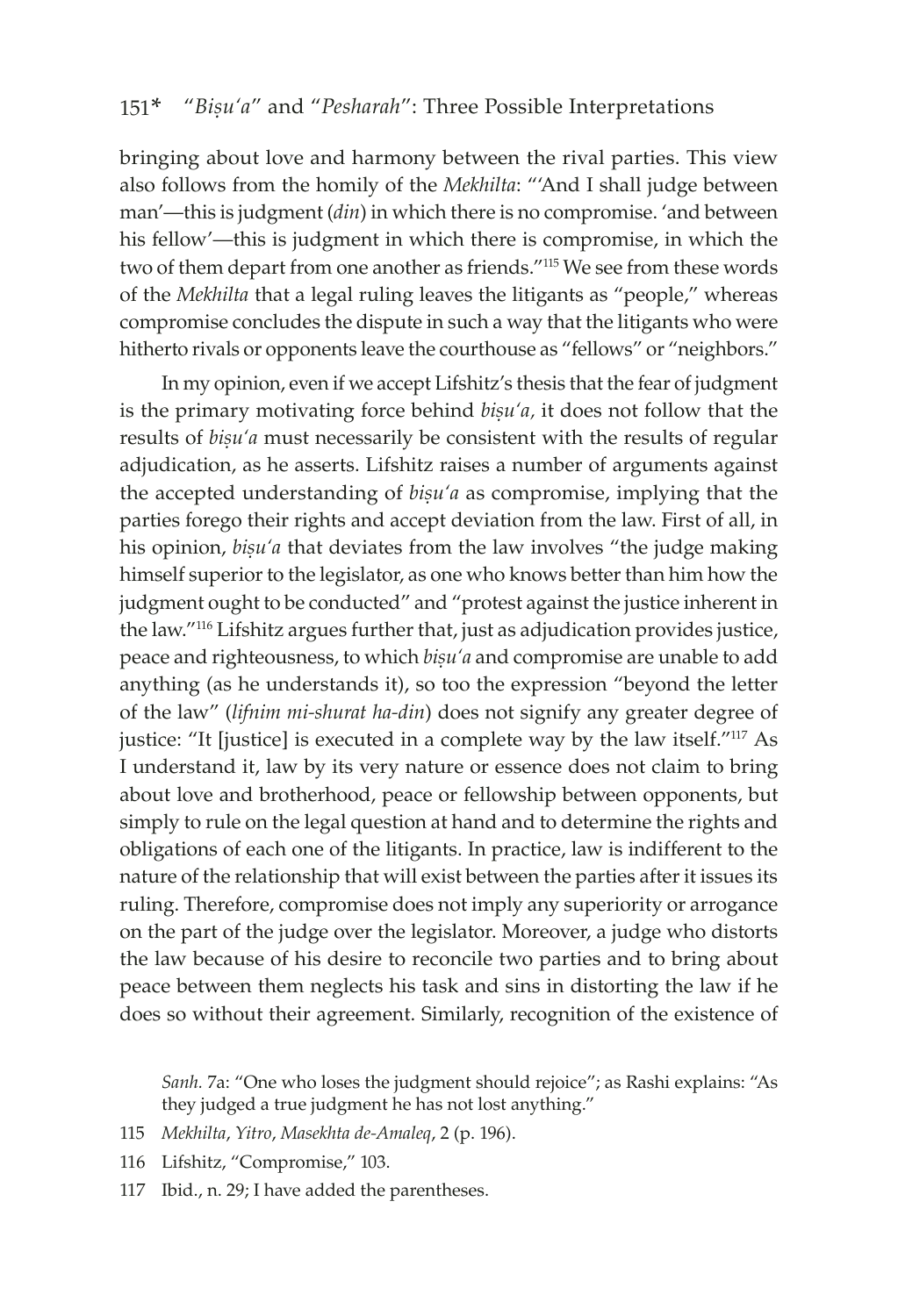#### Itay Lipschutz 152\*

ethical obligations and rights beyond those established by the law does not necessarily shadow or obscure the justice contained within the law. I do not find any fault in going "beyond the letter of the law" as an institution that deviates from the law in order to implement certain sublime ethical norms, which the obligation to fulfill is not rooted in the law itself.<sup>118</sup>

An important argument raised by Lifshitz against compromise as a deviation from the law is that the result achieved is the outcome of an arbitrary decision of the judge. "From whence does he decide that it is permitted to deviate 'a little bit' from the law, which tends towards one party, in favor of his neighbor?" According to Lifshitz's suggestion, the decision on behalf of compromise merges with or is consistent in its results with the law.119 Indeed, broad application of the judge's own discretion stems from the understanding of compromise as a deviation from the law.<sup>120</sup> Its justification is the fundamental desire to increase "peace" and "righteousness"—Torah values which cannot be advanced by law in and of itself, but a pre-condition for the possibility of doing so is the agreement of the litigants. Upon the fulfillment of this condition, the two sides accept for themselves the broad discretionary judgment of the judge. Moreover, from the words of R. Joshua, who taught that compromise is "true judgment in which there is peace," we learn that compromise is not "true judgment" in itself, but that other considerations are weighed as well.

Lifshitz went on to create a basis for his claim that there is only one "justice" for both adjudication and compromise, relying upon the talmudic homily on the verses "with justice you shall judge your neighbor" (Lev 19:15) and "justice, justice shall you pursue" (Deut 16:20)—"one for law and one for compromise."121 In my opinion, the proper interpretation of this rabbinic homily is that there is an element of justice in both adjudication and

- 118 Thus, it is determined, for example (in *b. B. Mesi'a* 24b), that after the owners gave up hope of recovering their lost article, the one who found the article is no longer obligated by law to return the article, but one who does so acts "beyond the letter of the law." Legal philosophy deals extensively with the relationship between law and ethics, and there is, likewise, extensive literature on "beyond the letter of the law" which I cannot elaborate on here; see above, n. 61.
- 119 See Lifshitz, "Compromise," 92–93—that compromise is also judgment.
- 120 See Lipschutz, "Compromise," 243–82, where I dealt with the judicial discretion of the one performing *biúu'a*.
- 121 *B. Sanh.* 32b; this claim raises the question of why, according to Lifshitz, a special homily was devoted to a comparison of justice in [regular] adjudication and that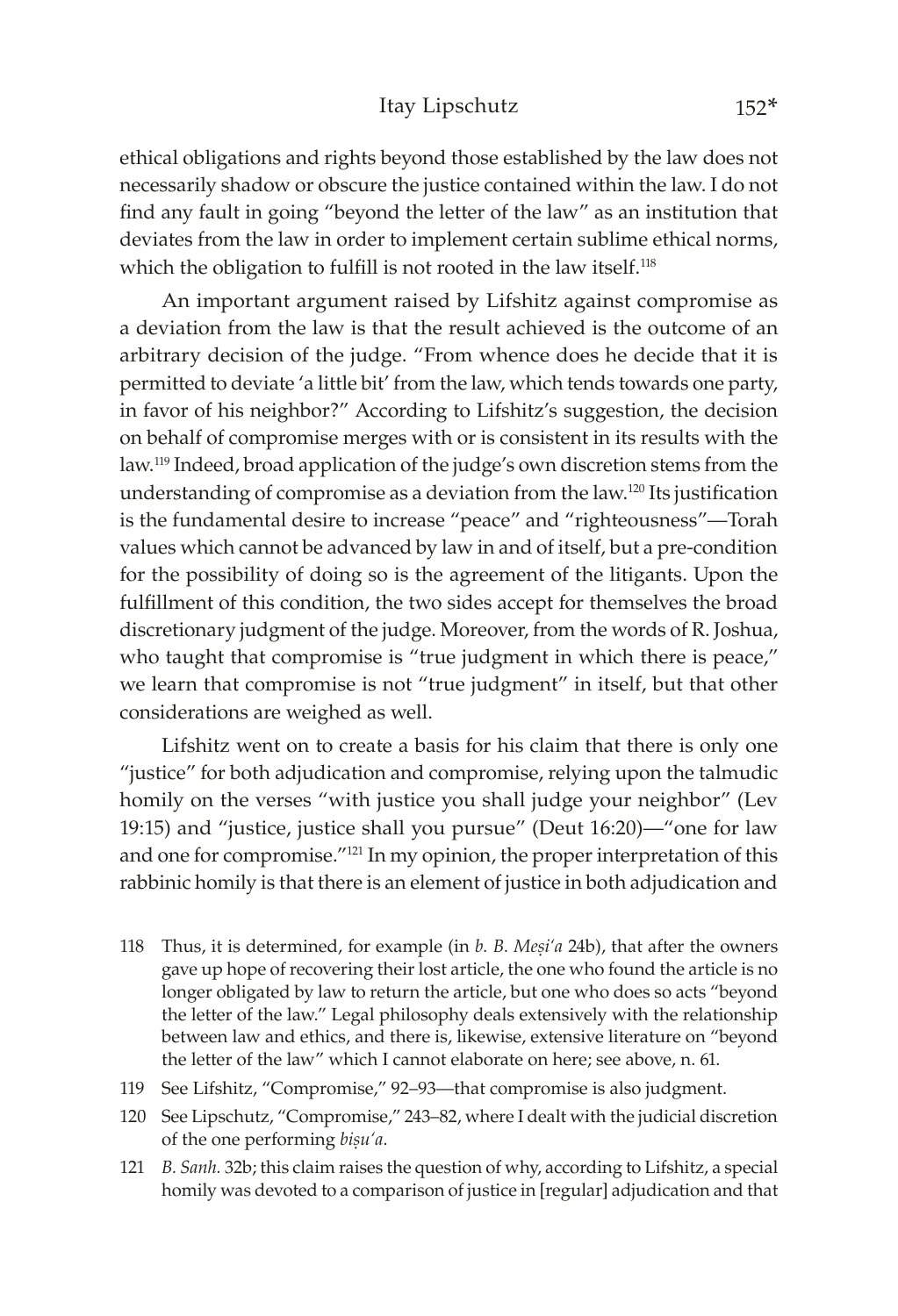compromise, albeit not necessarily in the same sense. Hence, one may not conclude from this homily that the same justice is involved in both law and compromise.122 Moreover, from this verse they also inferred the obligation of the judge to practice procedural justice in compromise just as in law, as explained by Rashi (ad loc.): "Make justice in your law and make justice in your compromise, according to what your eyes see, and you should not pursue one more than the other." Maimonides also seems to think that the comparison between juridical justice and the justice of compromise does not relate to the substance of the justice involved, but rather to the equal treatment of the litigants in both cases (*Hil. Sanhedrin* 21.1): "It is a positive commandment for the judge to judge with righteousness, as is said, 'With justice shall you judge your neighbor' (Lev 19:15). What is a righteous judgment? It is one in which the litigants are treated equally in every respect." But there is no reason to conclude from this that the just end result in a compromise is identical to that of law. On the basis of this *sugya*, the *Shulhan Arukh* rules as follows (*Hoshen Mishpat* 12.2): "Just as he [i.e., the judge] is warned [i.e., prohibited] not to distort judgment, so is one warned not to distort compromise toward one more than to the other." We see from this that, in his understanding, the comparison between law and compromise relates to the matter that the judge may not prefer one litigant above the other, but there is no proof here that compromise and adjudication are identical in their results.123 Finally, it should be noted that the homily, "One for judgment and one for compromise" does not relate to *biúu'a* and *pesharah* in the sense in which they are mentioned in the *Tosefta* and in the Talmuds at the beginning of *Sanhedrin*. Instead, it refers only to the specific idea of *pesharah* which does not appear as an alternative to adjudication. Hence, one cannot draw inferences from the *sugya* of *pesharah* (at *b. Sanh.* 32a) regarding that of *bisu'a* (ibid., 6a).<sup>124</sup>

involved in compromise, since according to his understanding of *bisu'a* and its purpose, there is no reason to distinguish between them.

- 122 It would seem that this homily echoes the words of R. Aqiva (*b. Êag.* 14a; *b. Sanh.* 38b): "One for law and one for righteousness," which describe two modes of divine conduct of the world—conduct by "law" and conduct by "righteousness." On the relation between justice and compromise, cf. Sinai, *Judge and Judicial Procedure*, 395–96.
- 123 *Shulêan Arukh, Êoshen Mishpaû* 12.2 and Rashi at *b. Sanh.* 32b, s.v. *aval qera'ei* and compare Lifshitz, "Compromise," 93.
- 124 See above in the Introduction and near n. 10. For more on the distinction among these different kinds of compromise, see Lipschutz, "Compromise," Chapter 2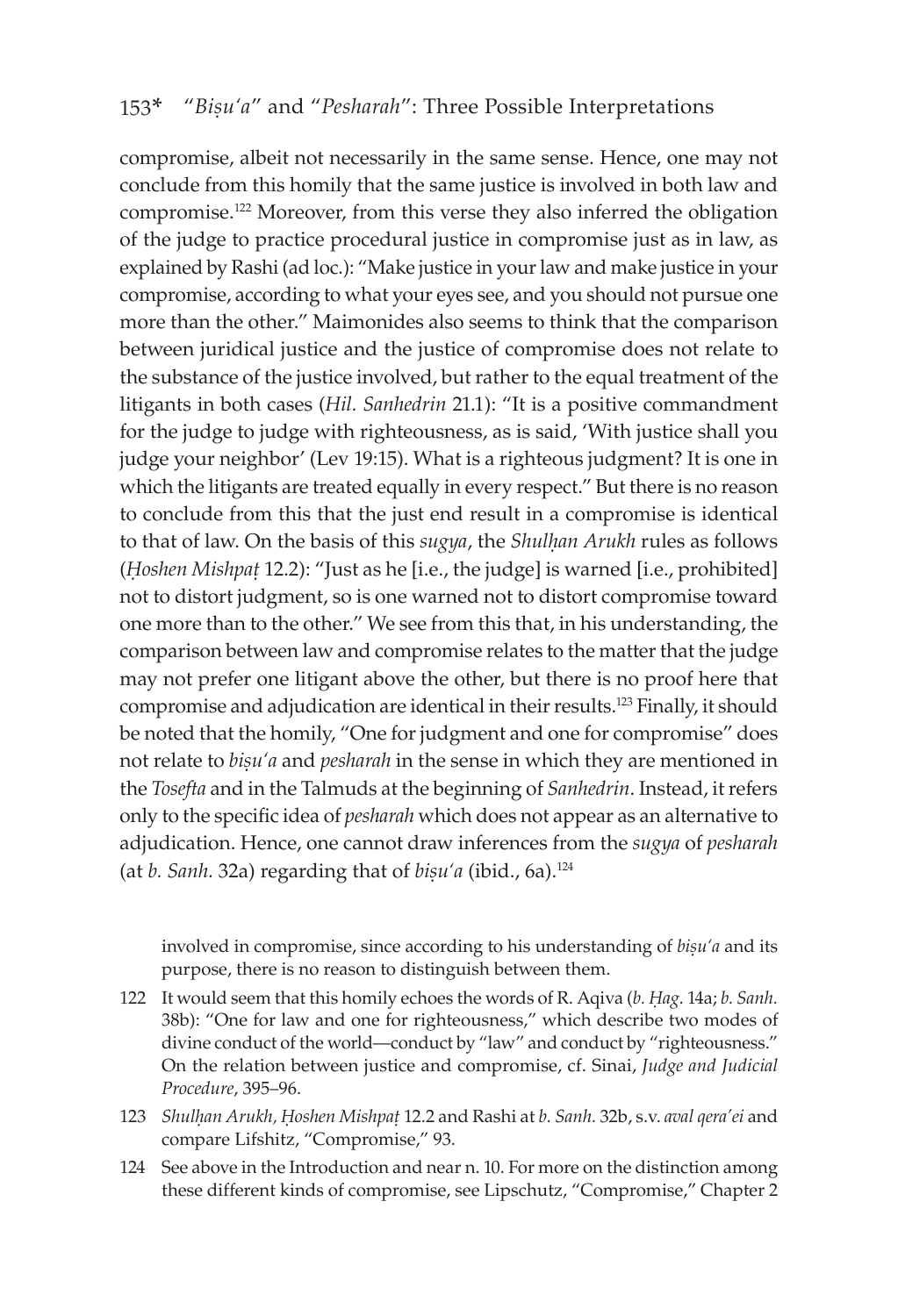A further comparison between *pesharah* and regular adjudication appears in the opinions of the tannaim, according to which the number of judges required for *pesharah* is identical to that required for adjudication. It is explained in the Babylonian Talmud that these views were inferred by means of analogy (*heqesh*) between *pesharah* and adjudication. Here too, this must be understood, in my opinion, as a procedural analogy (*heqesh*), but not as indicating the substance or nature of compromise, and certainly not as suggesting that the legal result must be identical to that of regular adjudication, for in the same *sugya* one finds an opinion that sees *pesharah* as a *misvah* but demurs regarding the analogy between *pesharah* and adjudication.<sup>125</sup> Moreover, the *sugya* raises the possibility that there is a tanna who thinks that, even though adjudication may be performed before one judge, compromise requires three judges. It would therefore appear that the analogy between *pesharah* and law is no more than an analogy between two legal procedures conducted by the court regarding one specific subject (i.e., the number of judges), and that this is its only innovation.<sup>126</sup>

According to all of the suggested interpretations, one ought to turn one's attention to the tannaitic dispute regarding the number of judges required for *bisu'a* and *pesharah*. This subject appears three times in the first chapter of *Tosefta Sanhedrin* and is repeated, in part, in the parallel *sugyot* in both Talmuds. The number of judges required is a subject that unifies various procedures mentioned in the Mishnah and *Tosefta*, which discuss the number of judges suitable in each case. In the final analysis, we find three opinions regarding the number of judges required for *bisu'a* and *pesharah*:

and esp. p. 55.

- 125 It is difficult to explain such an opinion on the basis of the understanding that the results of compromise and adjudication are identical. Why should one be strict and require three judges for making compromise whereas for adjudication one judge is sufficient? However, such an opinion is consistent with the understanding of *pesharah* as a process involving a certain complexity that does not exist in regular adjudication. See the unanswered questions articulated by Lifshitz in his paper, nn. 36, 38.
- 126 See, e.g., *Tosafot* to *b. Sanh. 6a, s.v. bișu'a be-sheloshah*, which distinguishes between adjudication and compromise by the nature of the decision-making process amongst the panel of judges.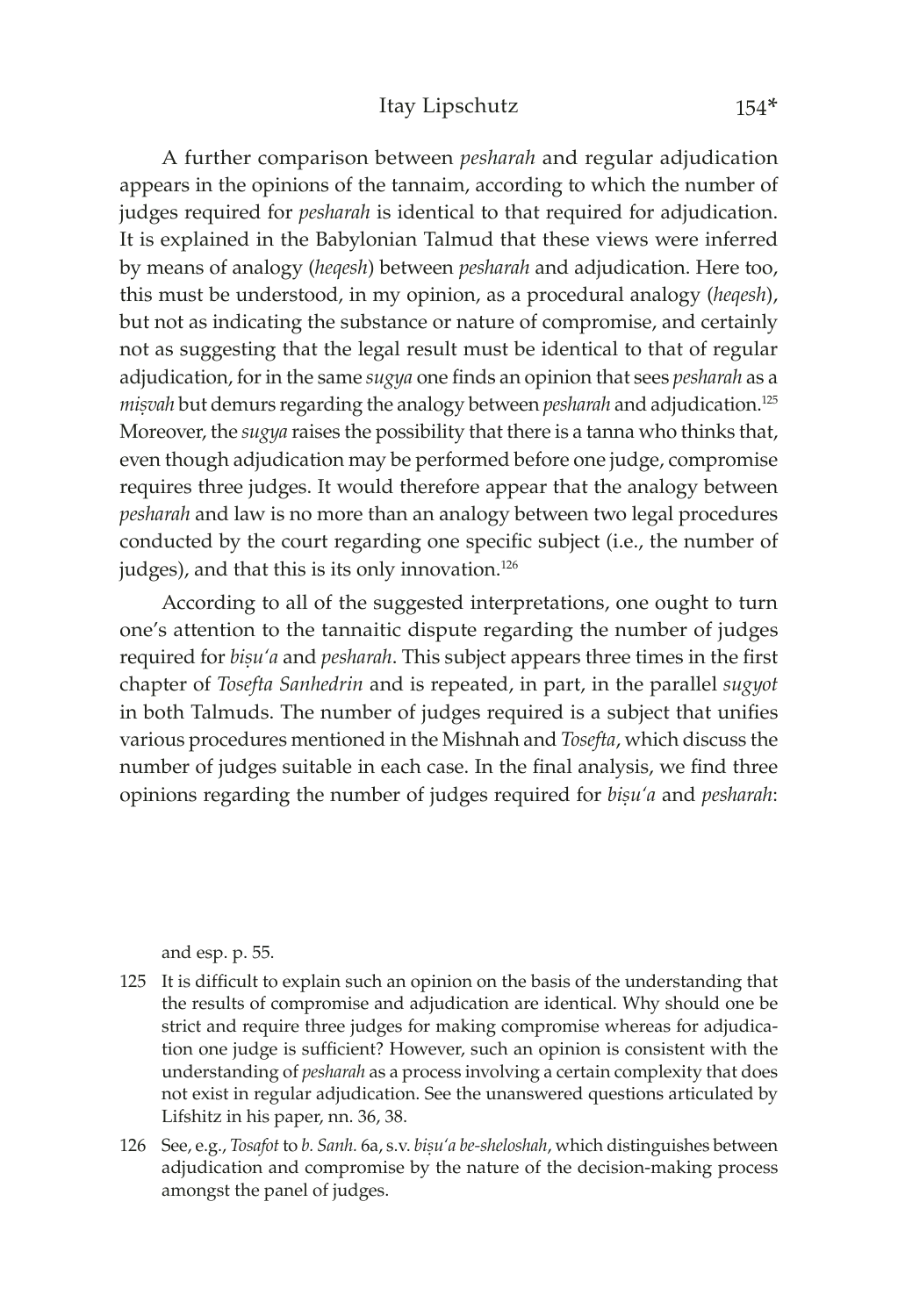three judges, two judges, and one judge.<sup>127</sup> One also needs to understand the root of this dispute.

As we stated, the number of judges required for *bisu'a* is mentioned alongside other subjects which are mentioned with their required form, such as monetary law, capital law, ordination of elders, redemption, and others. For each of these procedures the number of judges, or people required for the validity of the procedure in question is specified. However, according to Shapira's understanding, there is no specific moment or formal stage at which the procedure of adjudication becomes one of *bisu'a*. At any given moment, even after the conclusion of the trial or hearing, so long as the verdict has not yet been issued, the court may decide not to rule according to law, but to perform *bisu'a* instead. One must say that the tannaitic dispute regarding the number of judges required for *bisu'a* deals with that undefined stage, which is not known in advance, at which the court abandons the process of adjudication.<sup>128</sup>

As I understand it, the *bisu'a* which the tannaim have a disagreement over the number of the judges, is well defined. The transition from adjudication to this form *of bisu'a* takes place through mutual agreement of the parties involved. As the process of *bisu'a* differs from that of regular adjudication in terms of its judicial discretion, and particularly in terms of its results, one may easily understand why there were those tannaim who thought that the number of judges required for *bisu'a* was different from the number required for regular legal proceedings. If, however, *bisu'a* is meant to be identical in result to adjudication, as argued by Lifshitz, one would not expect the number of judges involved in *bisu'a* to be subject to dispute or discussion. Why change the bench's composition if, in terms of the nature of the judges' activity, the litigants involved, and the results of the process, there is not meant to be any difference between them?

To summarize: Lifshitz has proposed a new thesis, according to which bisu'a and *pesharah* are legal alternatives available to the judge who is imbued with fear of judgment. *Bisu'a* and compromise, according to Lifshitz, express

127 However, the *Bavli* reduces the controversy to two primary opinions, stating that the view requiring two judges suffices in principle with one judge (*b. Sanh.* 6a). Likewise in the *Tosefta* the view that suggests the sufficiency of two judges is absent.

128 For another difficulty in the stage of transition from adjudication to *bisu'a*, see above, following n. 19.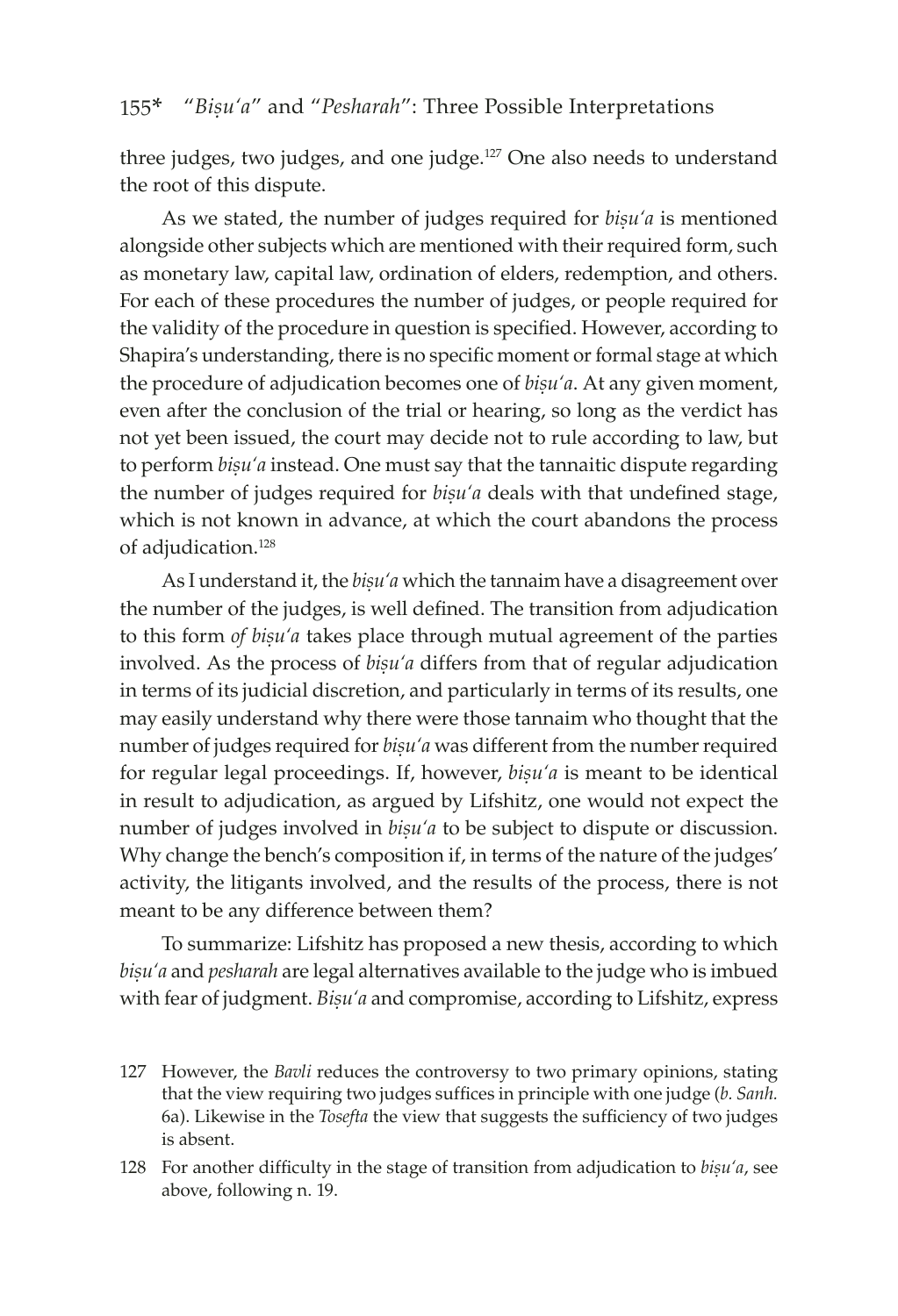the idea that it is not Torah law that authorizes the judge to rule between the parties, rather the agreement of the litigants. However, the results of the bisu'a or *pesharah* must be in accordance with that of law and not deviate from it in any way. I have attempted to show that the evidence brought by Lifshitz to establish his proposal does not necessarily prove this and that one may also resolve the difficulties which he raised regarding the accepted understanding.

### Afterword

Upon concluding this discussion, I wish to return to those things with which I began and elaborate on them somewhat: each of the suggestions that has been raised in the research literature regarding the understanding of *pesharah* and *bisu'a* in Jewish law has both advantages and disadvantages. Shapira's proposal sheds new light on the terms *biúu'a* and *pesharah* as distinct terms in tannaitic teaching and explains the difference between them. His proposal is likewise useful in explaining the unusual style used by R. Eli'ezer in prohibiting *bisu'a*—namely, his understanding of *bisu'a*, in a radical manner as imposed compromise, thereby eliciting stringent opposition, which does not suffice with a simple prohibition of *bisu'a* but labels the one performing it a sinner and blasphemer! Similarly, the absence of explicit mention of agreement on the part of the litigants as a precondition of *bisu'a* strengthens his understanding of *bisu'a* as imposed settlement. Lifshitz's proposal, by contrast, offers a new understanding of the motivation underlying *bisu'a* and *pesharah*: namely, fear of judgment. In his understanding of matters, this occupies a central place in the teachings of the Sages and may explain the motivation for *bișu'a* and *pesharah*, as well as other issues. Lifshitz's proposal is based upon a legal–philosophical view that strengthens the rule of law. Unlike Shapira's proposal, that of Lifshitz attempts to reconcile the tannaitic sources with the talmudic ones.

In contrast to both of these suggestions, the approach which I have advocated might be described as a "value–approach to *bisu'a*." According to this understanding, both *bisu'a* and compromise constitute an alternative route to judgment, requiring the prior agreement of both sides. *Bisu'a*, as an alternative to adjudication by law, permits the judges to take into consideration various factors which have no place within the framework of formal law, and thus may bring about a result which the law is incapable of reaching. At the center of this alternative stand the values of "peace" and